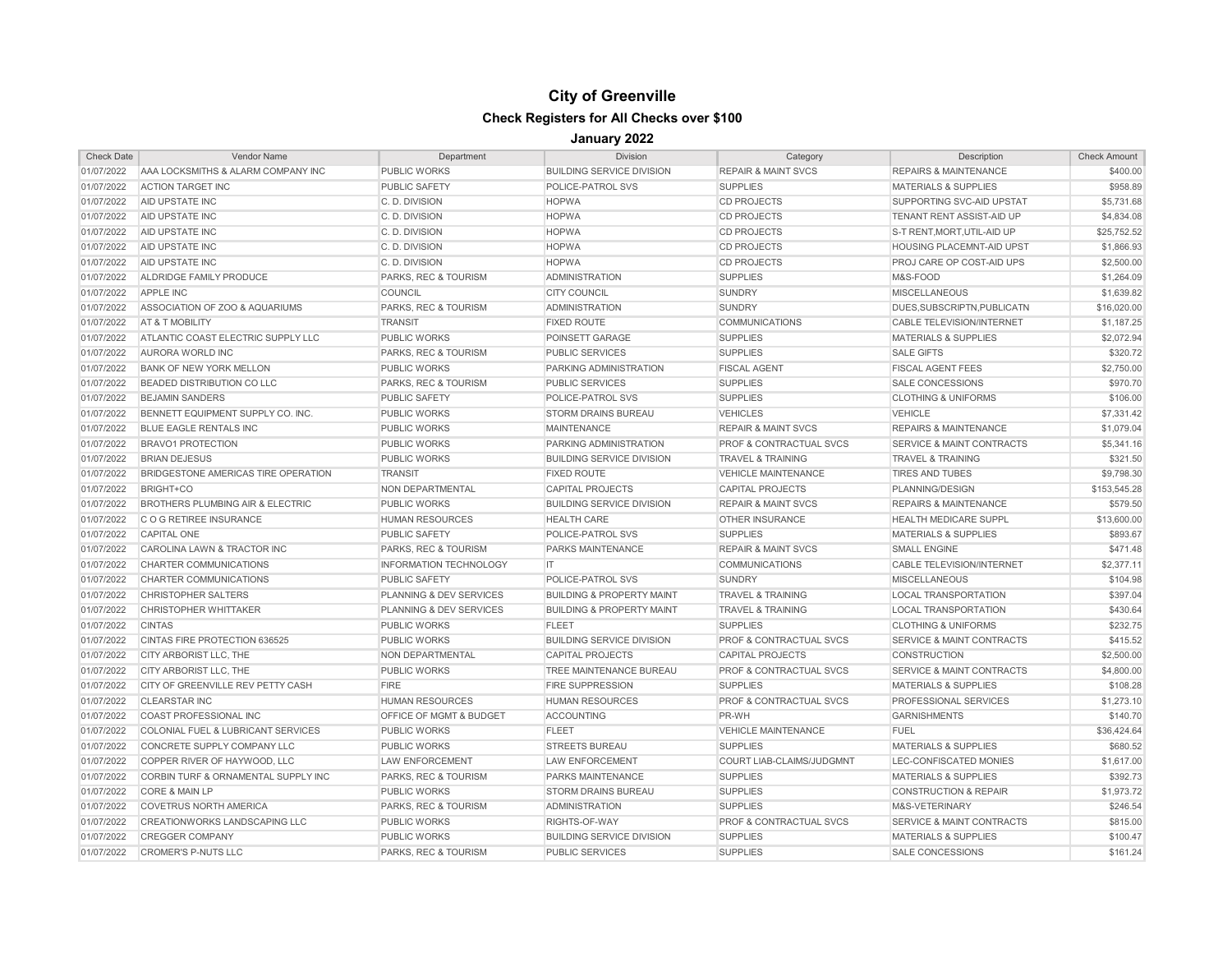| 01/07/2022<br><b>INFORMATION TECHNOLOGY</b><br><b>MIS PROJECTS</b><br><b>DELL MARKETING LP</b><br>IT.<br>PCS/UPGRADES<br>01/07/2022<br><b>SUPPLIES</b><br><b>DESIGNLAB INC</b><br><b>PUBLIC SAFETY</b><br>POLICE-PATROL SVS<br><b>MATERIALS &amp; SUPPLIES</b><br>01/07/2022<br><b>DESIGNLAB INC</b><br><b>PUBLIC SAFETY</b><br>POLICE-PATROL SVS<br><b>SUPPLIES</b><br><b>CLOTHING &amp; UNIFORMS</b><br>01/07/2022<br>DOLAN CONSULTING GROUP LLC<br><b>PUBLIC SAFETY</b><br>POLICE-PATROL SVS<br><b>TRAVEL &amp; TRAINING</b><br><b>TRAVEL &amp; TRAINING</b><br>01/07/2022<br><b>SALE GIFTS</b><br>DUCK COMPANY, THE<br>PARKS, REC & TOURISM<br>PUBLIC SERVICES<br><b>SUPPLIES</b><br>01/07/2022<br><b>DUKE ENERGY</b><br><b>UTILITIES</b><br><b>ELECTRICITY</b><br>PARKS, REC & TOURISM<br><b>COMMUNITY CENTERS</b><br>01/07/2022<br><b>DUKE ENERGY</b><br><b>PUBLIC WORKS</b><br><b>SEWERS BUREAU</b><br><b>UTILITIES</b><br><b>ELECTRICITY</b><br>01/07/2022<br><b>DUKE ENERGY</b><br>PUBLIC WORKS<br><b>UTILITIES</b><br><b>ELECTRICITY</b><br><b>TRAFFIC ENGINEERING</b><br>01/07/2022<br><b>DUKE ENERGY</b><br><b>FIRE</b><br><b>FIRE SERVICES</b><br><b>UTILITIES</b><br><b>ELECTRICITY</b><br>01/07/2022<br><b>DUKE ENERGY</b><br>PARKS, REC & TOURISM<br>PARKS MAINTENANCE<br><b>UTILITIES</b><br><b>ELECTRICITY</b><br>01/07/2022<br><b>DUKE ENERGY</b><br><b>PUBLIC SAFETY</b><br>POLICE-PATROL SVS<br><b>UTILITIES</b><br><b>ELECTRICITY</b><br><b>EAGLE EMBROIDERY</b><br>PUBLIC WORKS<br><b>SUPPLIES</b><br>01/07/2022<br><b>FLEET</b><br><b>CLOTHING &amp; UNIFORMS</b><br>01/07/2022<br><b>EDWARD MYERS</b><br><b>PUBLIC WORKS</b><br><b>BUILDING SERVICE DIVISION</b><br><b>TRAVEL &amp; TRAINING</b><br><b>TRAVEL &amp; TRAINING</b><br>01/07/2022<br><b>ENERGY DISTRIBUTORS LLC</b><br><b>PUBLIC WORKS</b><br><b>FLEET</b><br><b>VEHICLE MAINTENANCE</b><br><b>FUEL</b><br>01/07/2022<br><b>ENTERPRISE RENT-A-CAR</b><br><b>PUBLIC SAFETY</b><br>POLICE-PATROL SVS<br><b>TRAVEL &amp; TRAINING</b><br><b>TRAVEL &amp; TRAINING</b><br>01/07/2022<br><b>FERGUSON FACILITIES SUPPLY</b><br>PARKS, REC & TOURISM<br><b>ADMINISTRATION</b><br><b>SUPPLIES</b><br><b>JANITORIAL SUPPLIES</b><br>01/07/2022<br><b>FGP INTERNATIONAL</b><br>PROF & CONTRACTUAL SVCS<br><b>TEMP PERSONNEL SVCS</b><br><b>INFORMATION TECHNOLOGY</b><br>IT<br>01/07/2022<br><b>FIESTA</b><br>PARKS, REC & TOURISM<br>PUBLIC SERVICES<br><b>SUPPLIES</b><br><b>SALE GIFTS</b><br><b>GFOASC</b><br>01/07/2022<br>OFFICE OF MGMT & BUDGET<br><b>ACCOUNTING</b><br><b>SUNDRY</b><br>DUES.SUBSCRIPTN.PUBLICATN<br>01/07/2022<br><b>GILLESPIE MARBLE</b><br><b>REPAIR &amp; MAINT SVCS</b><br><b>REPAIRS &amp; MAINTENANCE</b><br>PARKS, REC & TOURISM<br>PARKS MAINTENANCE<br>01/07/2022<br><b>GILLIG LLC</b><br><b>VEHICLE MAINTENANCE</b><br><b>VEHICLE MAINTENANCE</b><br><b>SMALL PARTS</b><br><b>TRANSIT</b><br>01/07/2022<br><b>GILLIG LLC</b><br><b>TRANSIT</b><br><b>VEHICLE MAINTENANCE</b><br><b>VEHICLE MAINTENANCE</b><br><b>PARTS</b><br>01/07/2022<br><b>GOODYEAR COMMERCIAL TIRE</b><br><b>FIRE</b><br><b>FIRE SUPPRESSION</b><br><b>VEHICLE MAINTENANCE</b><br><b>PARTS</b><br>01/07/2022<br><b>SUPPLIES</b><br><b>CLOTHING &amp; UNIFORMS</b><br>GRAINGER 803858935<br><b>PUBLIC WORKS</b><br><b>MAINTENANCE</b><br>01/07/2022<br><b>REPAIR &amp; MAINT SVCS</b><br><b>REPAIRS &amp; MAINTENANCE</b><br>GRAINGER 803858935<br><b>PUBLIC WORKS</b><br><b>MAINTENANCE</b><br>01/07/2022<br>GRAINGER 803858935<br><b>PUBLIC WORKS</b><br><b>BUILDING SERVICE DIVISION</b><br><b>SUPPLIES</b><br><b>MATERIALS &amp; SUPPLIES</b><br>01/07/2022<br>GRAINGER 803858935<br><b>PUBLIC WORKS</b><br><b>MAINTENANCE</b><br><b>SUPPLIES</b><br><b>MATERIALS &amp; SUPPLIES</b><br><b>SUPPLIES</b><br><b>MATERIALS &amp; SUPPLIES</b><br>01/07/2022<br>GRAINGER 803858935<br><b>PUBLIC WORKS</b><br>RIVER STREET GARAGE<br>01/07/2022<br><b>GREENVILLE ARENA DISTRICT</b><br><b>PUBLIC WORKS</b><br><b>PARKING LOTS</b><br><b>PROF &amp; CONTRACTUAL SVCS</b><br><b>REVENUE SHARING BSWA</b><br>01/07/2022<br><b>GREENVILLE COUNTY ANIMAL CARE SERV</b><br><b>PUBLIC SAFETY</b><br>POLICE-PATROL SVS<br><b>PROF &amp; CONTRACTUAL SVCS</b><br><b>SERVICE &amp; MAINT CONTRACTS</b><br>01/07/2022<br>GREENVILLE COUNTY CLERK OF COURT<br><b>MUNICIPAL COURT</b><br><b>MUNICIPAL COURT</b><br><b>COURT LIABILITY</b><br><b>COURT-STATE BOND</b><br>01/07/2022<br>PUBLIC WORKS<br>GREENVILLE COUNTY TAX COLLECTOR<br><b>PARKING LOTS</b><br><b>SUNDRY</b><br><b>TAXES</b><br>01/07/2022<br><b>GREENVILLE OFFICE SUPPLY CO INC</b><br>PLANNING & DEV SERVICES<br><b>BUILDING &amp; PROPERTY MAINT</b><br><b>SUPPLIES</b><br><b>OFFICE SUPPLIES&amp;MATERIALS</b><br>01/07/2022<br><b>GREENVILLE TRANSIT AUTHORITY</b><br><b>CITY MANAGER</b><br>NON-DEPARTMENTAL<br>PROF & CONTRACTUAL SVCS<br><b>INTERGOVT AGREEMENTS</b><br>01/07/2022<br><b>GREENVILLE ZOO FOUNDATION</b><br>Z <sub>O</sub> O<br>Z <sub>O</sub> O<br><b>MEMBERSHIP</b><br><b>FOZ MEMBERSHIP TRSF PMT</b><br>01/07/2022<br><b>HARPER CORPORATION</b><br>NON DEPARTMENTAL<br><b>CAPITAL PROJECTS</b><br>CAPITAL PROJECTS<br><b>CONSTRUCTION</b><br>01/07/2022<br><b>HARRISON'S WORKWEAR</b><br>PARKS, REC & TOURISM<br><b>TOURISM DISTRICT</b><br><b>SUPPLIES</b><br><b>CLOTHING &amp; UNIFORMS</b><br>01/07/2022<br><b>HAT TRICK FARM</b><br><b>PARKS, REC &amp; TOURISM</b><br><b>ADMINISTRATION</b><br><b>SUPPLIES</b><br>M&S-FOOD<br>01/07/2022<br>HOME DEPOT CREDIT SERVICE 3104<br>PUBLIC WORKS<br>S. SPRING STREET GARAGE<br><b>SUPPLIES</b><br><b>MATERIALS &amp; SUPPLIES</b><br>01/07/2022<br>HOME DEPOT CREDIT SERVICE 4123<br><b>PUBLIC WORKS</b><br><b>STREETS BUREAU</b><br><b>SUPPLIES</b><br><b>MATERIALS &amp; SUPPLIES</b><br>01/07/2022<br>HOME DEPOT CREDIT SERVICE 5906<br><b>BUILDING SERVICE DIVISION</b><br>MATERIALS & SUPPLIES<br>PUBLIC WORKS<br><b>SUPPLIES</b><br>01/07/2022<br>HOME DEPOT CREDIT SERVICE 5914<br>NON DEPARTMENTAL<br><b>CAPITAL PROJECTS</b><br><b>CAPITAL PROJECTS</b><br><b>EQUIPMENT</b><br>01/07/2022<br>HOME DEPOT CREDIT SERVICE 5914<br>PARKS, REC & TOURISM<br><b>SUPPLIES</b><br><b>SPECIAL EVENTS</b><br><b>PUBLIC SERVICES</b><br>01/07/2022<br>HOME DEPOT CREDIT SERVICE 5914<br>PARKS, REC & TOURISM<br>PUBLIC SERVICES<br><b>SUNDRY</b><br><b>RESTRD DONATION EXPENSE</b><br>01/07/2022<br>HOME DEPOT CREDIT SERVICE 5922<br>PARKS, REC & TOURISM<br><b>TOURISM DISTRICT</b><br><b>SUPPLIES</b><br><b>MATERIALS &amp; SUPPLIES</b> | 01/07/2022 | <b>DAVIS TOWING LLC</b>        | <b>PUBLIC WORKS</b>  | <b>FLEET</b>                  | <b>VEHICLE MAINTENANCE</b> | <b>OUTSIDE REPAIRS</b>          | \$300.00       |
|----------------------------------------------------------------------------------------------------------------------------------------------------------------------------------------------------------------------------------------------------------------------------------------------------------------------------------------------------------------------------------------------------------------------------------------------------------------------------------------------------------------------------------------------------------------------------------------------------------------------------------------------------------------------------------------------------------------------------------------------------------------------------------------------------------------------------------------------------------------------------------------------------------------------------------------------------------------------------------------------------------------------------------------------------------------------------------------------------------------------------------------------------------------------------------------------------------------------------------------------------------------------------------------------------------------------------------------------------------------------------------------------------------------------------------------------------------------------------------------------------------------------------------------------------------------------------------------------------------------------------------------------------------------------------------------------------------------------------------------------------------------------------------------------------------------------------------------------------------------------------------------------------------------------------------------------------------------------------------------------------------------------------------------------------------------------------------------------------------------------------------------------------------------------------------------------------------------------------------------------------------------------------------------------------------------------------------------------------------------------------------------------------------------------------------------------------------------------------------------------------------------------------------------------------------------------------------------------------------------------------------------------------------------------------------------------------------------------------------------------------------------------------------------------------------------------------------------------------------------------------------------------------------------------------------------------------------------------------------------------------------------------------------------------------------------------------------------------------------------------------------------------------------------------------------------------------------------------------------------------------------------------------------------------------------------------------------------------------------------------------------------------------------------------------------------------------------------------------------------------------------------------------------------------------------------------------------------------------------------------------------------------------------------------------------------------------------------------------------------------------------------------------------------------------------------------------------------------------------------------------------------------------------------------------------------------------------------------------------------------------------------------------------------------------------------------------------------------------------------------------------------------------------------------------------------------------------------------------------------------------------------------------------------------------------------------------------------------------------------------------------------------------------------------------------------------------------------------------------------------------------------------------------------------------------------------------------------------------------------------------------------------------------------------------------------------------------------------------------------------------------------------------------------------------------------------------------------------------------------------------------------------------------------------------------------------------------------------------------------------------------------------------------------------------------------------------------------------------------------------------------------------------------------------------------------------------------------------------------------------------------------------------------------------------------------------------------------------------------------------------------------------------------------------------------------------------------------------------------------------------------------------------------------------------------------------------------------------------------------------------------------------------------------------------------------------------------------------------------------------------------------------------------------------------------------------------------------------------------------------------------------------------------------------------------------------------------------------------------------------------------------------------------------------------------------------------------------------------------------------------------------------------------------------------------------------------------------------------------------------------------------------------------------------------------------------------------------------------------------------------------------------------------------------------------------------------------------------------------------------------------------------------------------------------------|------------|--------------------------------|----------------------|-------------------------------|----------------------------|---------------------------------|----------------|
|                                                                                                                                                                                                                                                                                                                                                                                                                                                                                                                                                                                                                                                                                                                                                                                                                                                                                                                                                                                                                                                                                                                                                                                                                                                                                                                                                                                                                                                                                                                                                                                                                                                                                                                                                                                                                                                                                                                                                                                                                                                                                                                                                                                                                                                                                                                                                                                                                                                                                                                                                                                                                                                                                                                                                                                                                                                                                                                                                                                                                                                                                                                                                                                                                                                                                                                                                                                                                                                                                                                                                                                                                                                                                                                                                                                                                                                                                                                                                                                                                                                                                                                                                                                                                                                                                                                                                                                                                                                                                                                                                                                                                                                                                                                                                                                                                                                                                                                                                                                                                                                                                                                                                                                                                                                                                                                                                                                                                                                                                                                                                                                                                                                                                                                                                                                                                                                                                                                                                                                                                                                                                                                                                                                                                                                                                                                                                                                                                                                                                                                                                          |            |                                |                      |                               |                            |                                 | \$15,947.97    |
|                                                                                                                                                                                                                                                                                                                                                                                                                                                                                                                                                                                                                                                                                                                                                                                                                                                                                                                                                                                                                                                                                                                                                                                                                                                                                                                                                                                                                                                                                                                                                                                                                                                                                                                                                                                                                                                                                                                                                                                                                                                                                                                                                                                                                                                                                                                                                                                                                                                                                                                                                                                                                                                                                                                                                                                                                                                                                                                                                                                                                                                                                                                                                                                                                                                                                                                                                                                                                                                                                                                                                                                                                                                                                                                                                                                                                                                                                                                                                                                                                                                                                                                                                                                                                                                                                                                                                                                                                                                                                                                                                                                                                                                                                                                                                                                                                                                                                                                                                                                                                                                                                                                                                                                                                                                                                                                                                                                                                                                                                                                                                                                                                                                                                                                                                                                                                                                                                                                                                                                                                                                                                                                                                                                                                                                                                                                                                                                                                                                                                                                                                          |            |                                |                      |                               |                            |                                 | \$3,753.84     |
|                                                                                                                                                                                                                                                                                                                                                                                                                                                                                                                                                                                                                                                                                                                                                                                                                                                                                                                                                                                                                                                                                                                                                                                                                                                                                                                                                                                                                                                                                                                                                                                                                                                                                                                                                                                                                                                                                                                                                                                                                                                                                                                                                                                                                                                                                                                                                                                                                                                                                                                                                                                                                                                                                                                                                                                                                                                                                                                                                                                                                                                                                                                                                                                                                                                                                                                                                                                                                                                                                                                                                                                                                                                                                                                                                                                                                                                                                                                                                                                                                                                                                                                                                                                                                                                                                                                                                                                                                                                                                                                                                                                                                                                                                                                                                                                                                                                                                                                                                                                                                                                                                                                                                                                                                                                                                                                                                                                                                                                                                                                                                                                                                                                                                                                                                                                                                                                                                                                                                                                                                                                                                                                                                                                                                                                                                                                                                                                                                                                                                                                                                          |            |                                |                      |                               |                            |                                 | \$3,152.90     |
|                                                                                                                                                                                                                                                                                                                                                                                                                                                                                                                                                                                                                                                                                                                                                                                                                                                                                                                                                                                                                                                                                                                                                                                                                                                                                                                                                                                                                                                                                                                                                                                                                                                                                                                                                                                                                                                                                                                                                                                                                                                                                                                                                                                                                                                                                                                                                                                                                                                                                                                                                                                                                                                                                                                                                                                                                                                                                                                                                                                                                                                                                                                                                                                                                                                                                                                                                                                                                                                                                                                                                                                                                                                                                                                                                                                                                                                                                                                                                                                                                                                                                                                                                                                                                                                                                                                                                                                                                                                                                                                                                                                                                                                                                                                                                                                                                                                                                                                                                                                                                                                                                                                                                                                                                                                                                                                                                                                                                                                                                                                                                                                                                                                                                                                                                                                                                                                                                                                                                                                                                                                                                                                                                                                                                                                                                                                                                                                                                                                                                                                                                          |            |                                |                      |                               |                            |                                 | \$2,497.50     |
|                                                                                                                                                                                                                                                                                                                                                                                                                                                                                                                                                                                                                                                                                                                                                                                                                                                                                                                                                                                                                                                                                                                                                                                                                                                                                                                                                                                                                                                                                                                                                                                                                                                                                                                                                                                                                                                                                                                                                                                                                                                                                                                                                                                                                                                                                                                                                                                                                                                                                                                                                                                                                                                                                                                                                                                                                                                                                                                                                                                                                                                                                                                                                                                                                                                                                                                                                                                                                                                                                                                                                                                                                                                                                                                                                                                                                                                                                                                                                                                                                                                                                                                                                                                                                                                                                                                                                                                                                                                                                                                                                                                                                                                                                                                                                                                                                                                                                                                                                                                                                                                                                                                                                                                                                                                                                                                                                                                                                                                                                                                                                                                                                                                                                                                                                                                                                                                                                                                                                                                                                                                                                                                                                                                                                                                                                                                                                                                                                                                                                                                                                          |            |                                |                      |                               |                            |                                 | \$2,638.06     |
|                                                                                                                                                                                                                                                                                                                                                                                                                                                                                                                                                                                                                                                                                                                                                                                                                                                                                                                                                                                                                                                                                                                                                                                                                                                                                                                                                                                                                                                                                                                                                                                                                                                                                                                                                                                                                                                                                                                                                                                                                                                                                                                                                                                                                                                                                                                                                                                                                                                                                                                                                                                                                                                                                                                                                                                                                                                                                                                                                                                                                                                                                                                                                                                                                                                                                                                                                                                                                                                                                                                                                                                                                                                                                                                                                                                                                                                                                                                                                                                                                                                                                                                                                                                                                                                                                                                                                                                                                                                                                                                                                                                                                                                                                                                                                                                                                                                                                                                                                                                                                                                                                                                                                                                                                                                                                                                                                                                                                                                                                                                                                                                                                                                                                                                                                                                                                                                                                                                                                                                                                                                                                                                                                                                                                                                                                                                                                                                                                                                                                                                                                          |            |                                |                      |                               |                            |                                 | \$1,077.47     |
|                                                                                                                                                                                                                                                                                                                                                                                                                                                                                                                                                                                                                                                                                                                                                                                                                                                                                                                                                                                                                                                                                                                                                                                                                                                                                                                                                                                                                                                                                                                                                                                                                                                                                                                                                                                                                                                                                                                                                                                                                                                                                                                                                                                                                                                                                                                                                                                                                                                                                                                                                                                                                                                                                                                                                                                                                                                                                                                                                                                                                                                                                                                                                                                                                                                                                                                                                                                                                                                                                                                                                                                                                                                                                                                                                                                                                                                                                                                                                                                                                                                                                                                                                                                                                                                                                                                                                                                                                                                                                                                                                                                                                                                                                                                                                                                                                                                                                                                                                                                                                                                                                                                                                                                                                                                                                                                                                                                                                                                                                                                                                                                                                                                                                                                                                                                                                                                                                                                                                                                                                                                                                                                                                                                                                                                                                                                                                                                                                                                                                                                                                          |            |                                |                      |                               |                            |                                 | \$208.60       |
|                                                                                                                                                                                                                                                                                                                                                                                                                                                                                                                                                                                                                                                                                                                                                                                                                                                                                                                                                                                                                                                                                                                                                                                                                                                                                                                                                                                                                                                                                                                                                                                                                                                                                                                                                                                                                                                                                                                                                                                                                                                                                                                                                                                                                                                                                                                                                                                                                                                                                                                                                                                                                                                                                                                                                                                                                                                                                                                                                                                                                                                                                                                                                                                                                                                                                                                                                                                                                                                                                                                                                                                                                                                                                                                                                                                                                                                                                                                                                                                                                                                                                                                                                                                                                                                                                                                                                                                                                                                                                                                                                                                                                                                                                                                                                                                                                                                                                                                                                                                                                                                                                                                                                                                                                                                                                                                                                                                                                                                                                                                                                                                                                                                                                                                                                                                                                                                                                                                                                                                                                                                                                                                                                                                                                                                                                                                                                                                                                                                                                                                                                          |            |                                |                      |                               |                            |                                 | \$1,355.71     |
|                                                                                                                                                                                                                                                                                                                                                                                                                                                                                                                                                                                                                                                                                                                                                                                                                                                                                                                                                                                                                                                                                                                                                                                                                                                                                                                                                                                                                                                                                                                                                                                                                                                                                                                                                                                                                                                                                                                                                                                                                                                                                                                                                                                                                                                                                                                                                                                                                                                                                                                                                                                                                                                                                                                                                                                                                                                                                                                                                                                                                                                                                                                                                                                                                                                                                                                                                                                                                                                                                                                                                                                                                                                                                                                                                                                                                                                                                                                                                                                                                                                                                                                                                                                                                                                                                                                                                                                                                                                                                                                                                                                                                                                                                                                                                                                                                                                                                                                                                                                                                                                                                                                                                                                                                                                                                                                                                                                                                                                                                                                                                                                                                                                                                                                                                                                                                                                                                                                                                                                                                                                                                                                                                                                                                                                                                                                                                                                                                                                                                                                                                          |            |                                |                      |                               |                            |                                 | \$666.64       |
|                                                                                                                                                                                                                                                                                                                                                                                                                                                                                                                                                                                                                                                                                                                                                                                                                                                                                                                                                                                                                                                                                                                                                                                                                                                                                                                                                                                                                                                                                                                                                                                                                                                                                                                                                                                                                                                                                                                                                                                                                                                                                                                                                                                                                                                                                                                                                                                                                                                                                                                                                                                                                                                                                                                                                                                                                                                                                                                                                                                                                                                                                                                                                                                                                                                                                                                                                                                                                                                                                                                                                                                                                                                                                                                                                                                                                                                                                                                                                                                                                                                                                                                                                                                                                                                                                                                                                                                                                                                                                                                                                                                                                                                                                                                                                                                                                                                                                                                                                                                                                                                                                                                                                                                                                                                                                                                                                                                                                                                                                                                                                                                                                                                                                                                                                                                                                                                                                                                                                                                                                                                                                                                                                                                                                                                                                                                                                                                                                                                                                                                                                          |            |                                |                      |                               |                            |                                 | \$2,222.25     |
|                                                                                                                                                                                                                                                                                                                                                                                                                                                                                                                                                                                                                                                                                                                                                                                                                                                                                                                                                                                                                                                                                                                                                                                                                                                                                                                                                                                                                                                                                                                                                                                                                                                                                                                                                                                                                                                                                                                                                                                                                                                                                                                                                                                                                                                                                                                                                                                                                                                                                                                                                                                                                                                                                                                                                                                                                                                                                                                                                                                                                                                                                                                                                                                                                                                                                                                                                                                                                                                                                                                                                                                                                                                                                                                                                                                                                                                                                                                                                                                                                                                                                                                                                                                                                                                                                                                                                                                                                                                                                                                                                                                                                                                                                                                                                                                                                                                                                                                                                                                                                                                                                                                                                                                                                                                                                                                                                                                                                                                                                                                                                                                                                                                                                                                                                                                                                                                                                                                                                                                                                                                                                                                                                                                                                                                                                                                                                                                                                                                                                                                                                          |            |                                |                      |                               |                            |                                 | \$291.64       |
|                                                                                                                                                                                                                                                                                                                                                                                                                                                                                                                                                                                                                                                                                                                                                                                                                                                                                                                                                                                                                                                                                                                                                                                                                                                                                                                                                                                                                                                                                                                                                                                                                                                                                                                                                                                                                                                                                                                                                                                                                                                                                                                                                                                                                                                                                                                                                                                                                                                                                                                                                                                                                                                                                                                                                                                                                                                                                                                                                                                                                                                                                                                                                                                                                                                                                                                                                                                                                                                                                                                                                                                                                                                                                                                                                                                                                                                                                                                                                                                                                                                                                                                                                                                                                                                                                                                                                                                                                                                                                                                                                                                                                                                                                                                                                                                                                                                                                                                                                                                                                                                                                                                                                                                                                                                                                                                                                                                                                                                                                                                                                                                                                                                                                                                                                                                                                                                                                                                                                                                                                                                                                                                                                                                                                                                                                                                                                                                                                                                                                                                                                          |            |                                |                      |                               |                            |                                 | \$125.88       |
|                                                                                                                                                                                                                                                                                                                                                                                                                                                                                                                                                                                                                                                                                                                                                                                                                                                                                                                                                                                                                                                                                                                                                                                                                                                                                                                                                                                                                                                                                                                                                                                                                                                                                                                                                                                                                                                                                                                                                                                                                                                                                                                                                                                                                                                                                                                                                                                                                                                                                                                                                                                                                                                                                                                                                                                                                                                                                                                                                                                                                                                                                                                                                                                                                                                                                                                                                                                                                                                                                                                                                                                                                                                                                                                                                                                                                                                                                                                                                                                                                                                                                                                                                                                                                                                                                                                                                                                                                                                                                                                                                                                                                                                                                                                                                                                                                                                                                                                                                                                                                                                                                                                                                                                                                                                                                                                                                                                                                                                                                                                                                                                                                                                                                                                                                                                                                                                                                                                                                                                                                                                                                                                                                                                                                                                                                                                                                                                                                                                                                                                                                          |            |                                |                      |                               |                            |                                 | \$321.50       |
|                                                                                                                                                                                                                                                                                                                                                                                                                                                                                                                                                                                                                                                                                                                                                                                                                                                                                                                                                                                                                                                                                                                                                                                                                                                                                                                                                                                                                                                                                                                                                                                                                                                                                                                                                                                                                                                                                                                                                                                                                                                                                                                                                                                                                                                                                                                                                                                                                                                                                                                                                                                                                                                                                                                                                                                                                                                                                                                                                                                                                                                                                                                                                                                                                                                                                                                                                                                                                                                                                                                                                                                                                                                                                                                                                                                                                                                                                                                                                                                                                                                                                                                                                                                                                                                                                                                                                                                                                                                                                                                                                                                                                                                                                                                                                                                                                                                                                                                                                                                                                                                                                                                                                                                                                                                                                                                                                                                                                                                                                                                                                                                                                                                                                                                                                                                                                                                                                                                                                                                                                                                                                                                                                                                                                                                                                                                                                                                                                                                                                                                                                          |            |                                |                      |                               |                            |                                 | \$5,226,22     |
|                                                                                                                                                                                                                                                                                                                                                                                                                                                                                                                                                                                                                                                                                                                                                                                                                                                                                                                                                                                                                                                                                                                                                                                                                                                                                                                                                                                                                                                                                                                                                                                                                                                                                                                                                                                                                                                                                                                                                                                                                                                                                                                                                                                                                                                                                                                                                                                                                                                                                                                                                                                                                                                                                                                                                                                                                                                                                                                                                                                                                                                                                                                                                                                                                                                                                                                                                                                                                                                                                                                                                                                                                                                                                                                                                                                                                                                                                                                                                                                                                                                                                                                                                                                                                                                                                                                                                                                                                                                                                                                                                                                                                                                                                                                                                                                                                                                                                                                                                                                                                                                                                                                                                                                                                                                                                                                                                                                                                                                                                                                                                                                                                                                                                                                                                                                                                                                                                                                                                                                                                                                                                                                                                                                                                                                                                                                                                                                                                                                                                                                                                          |            |                                |                      |                               |                            |                                 | \$105.28       |
|                                                                                                                                                                                                                                                                                                                                                                                                                                                                                                                                                                                                                                                                                                                                                                                                                                                                                                                                                                                                                                                                                                                                                                                                                                                                                                                                                                                                                                                                                                                                                                                                                                                                                                                                                                                                                                                                                                                                                                                                                                                                                                                                                                                                                                                                                                                                                                                                                                                                                                                                                                                                                                                                                                                                                                                                                                                                                                                                                                                                                                                                                                                                                                                                                                                                                                                                                                                                                                                                                                                                                                                                                                                                                                                                                                                                                                                                                                                                                                                                                                                                                                                                                                                                                                                                                                                                                                                                                                                                                                                                                                                                                                                                                                                                                                                                                                                                                                                                                                                                                                                                                                                                                                                                                                                                                                                                                                                                                                                                                                                                                                                                                                                                                                                                                                                                                                                                                                                                                                                                                                                                                                                                                                                                                                                                                                                                                                                                                                                                                                                                                          |            |                                |                      |                               |                            |                                 | \$313.93       |
|                                                                                                                                                                                                                                                                                                                                                                                                                                                                                                                                                                                                                                                                                                                                                                                                                                                                                                                                                                                                                                                                                                                                                                                                                                                                                                                                                                                                                                                                                                                                                                                                                                                                                                                                                                                                                                                                                                                                                                                                                                                                                                                                                                                                                                                                                                                                                                                                                                                                                                                                                                                                                                                                                                                                                                                                                                                                                                                                                                                                                                                                                                                                                                                                                                                                                                                                                                                                                                                                                                                                                                                                                                                                                                                                                                                                                                                                                                                                                                                                                                                                                                                                                                                                                                                                                                                                                                                                                                                                                                                                                                                                                                                                                                                                                                                                                                                                                                                                                                                                                                                                                                                                                                                                                                                                                                                                                                                                                                                                                                                                                                                                                                                                                                                                                                                                                                                                                                                                                                                                                                                                                                                                                                                                                                                                                                                                                                                                                                                                                                                                                          |            |                                |                      |                               |                            |                                 | \$1,791.17     |
|                                                                                                                                                                                                                                                                                                                                                                                                                                                                                                                                                                                                                                                                                                                                                                                                                                                                                                                                                                                                                                                                                                                                                                                                                                                                                                                                                                                                                                                                                                                                                                                                                                                                                                                                                                                                                                                                                                                                                                                                                                                                                                                                                                                                                                                                                                                                                                                                                                                                                                                                                                                                                                                                                                                                                                                                                                                                                                                                                                                                                                                                                                                                                                                                                                                                                                                                                                                                                                                                                                                                                                                                                                                                                                                                                                                                                                                                                                                                                                                                                                                                                                                                                                                                                                                                                                                                                                                                                                                                                                                                                                                                                                                                                                                                                                                                                                                                                                                                                                                                                                                                                                                                                                                                                                                                                                                                                                                                                                                                                                                                                                                                                                                                                                                                                                                                                                                                                                                                                                                                                                                                                                                                                                                                                                                                                                                                                                                                                                                                                                                                                          |            |                                |                      |                               |                            |                                 | \$753.06       |
|                                                                                                                                                                                                                                                                                                                                                                                                                                                                                                                                                                                                                                                                                                                                                                                                                                                                                                                                                                                                                                                                                                                                                                                                                                                                                                                                                                                                                                                                                                                                                                                                                                                                                                                                                                                                                                                                                                                                                                                                                                                                                                                                                                                                                                                                                                                                                                                                                                                                                                                                                                                                                                                                                                                                                                                                                                                                                                                                                                                                                                                                                                                                                                                                                                                                                                                                                                                                                                                                                                                                                                                                                                                                                                                                                                                                                                                                                                                                                                                                                                                                                                                                                                                                                                                                                                                                                                                                                                                                                                                                                                                                                                                                                                                                                                                                                                                                                                                                                                                                                                                                                                                                                                                                                                                                                                                                                                                                                                                                                                                                                                                                                                                                                                                                                                                                                                                                                                                                                                                                                                                                                                                                                                                                                                                                                                                                                                                                                                                                                                                                                          |            |                                |                      |                               |                            |                                 | \$125.00       |
|                                                                                                                                                                                                                                                                                                                                                                                                                                                                                                                                                                                                                                                                                                                                                                                                                                                                                                                                                                                                                                                                                                                                                                                                                                                                                                                                                                                                                                                                                                                                                                                                                                                                                                                                                                                                                                                                                                                                                                                                                                                                                                                                                                                                                                                                                                                                                                                                                                                                                                                                                                                                                                                                                                                                                                                                                                                                                                                                                                                                                                                                                                                                                                                                                                                                                                                                                                                                                                                                                                                                                                                                                                                                                                                                                                                                                                                                                                                                                                                                                                                                                                                                                                                                                                                                                                                                                                                                                                                                                                                                                                                                                                                                                                                                                                                                                                                                                                                                                                                                                                                                                                                                                                                                                                                                                                                                                                                                                                                                                                                                                                                                                                                                                                                                                                                                                                                                                                                                                                                                                                                                                                                                                                                                                                                                                                                                                                                                                                                                                                                                                          |            |                                |                      |                               |                            |                                 | \$900.00       |
|                                                                                                                                                                                                                                                                                                                                                                                                                                                                                                                                                                                                                                                                                                                                                                                                                                                                                                                                                                                                                                                                                                                                                                                                                                                                                                                                                                                                                                                                                                                                                                                                                                                                                                                                                                                                                                                                                                                                                                                                                                                                                                                                                                                                                                                                                                                                                                                                                                                                                                                                                                                                                                                                                                                                                                                                                                                                                                                                                                                                                                                                                                                                                                                                                                                                                                                                                                                                                                                                                                                                                                                                                                                                                                                                                                                                                                                                                                                                                                                                                                                                                                                                                                                                                                                                                                                                                                                                                                                                                                                                                                                                                                                                                                                                                                                                                                                                                                                                                                                                                                                                                                                                                                                                                                                                                                                                                                                                                                                                                                                                                                                                                                                                                                                                                                                                                                                                                                                                                                                                                                                                                                                                                                                                                                                                                                                                                                                                                                                                                                                                                          |            |                                |                      |                               |                            |                                 | \$838.94       |
|                                                                                                                                                                                                                                                                                                                                                                                                                                                                                                                                                                                                                                                                                                                                                                                                                                                                                                                                                                                                                                                                                                                                                                                                                                                                                                                                                                                                                                                                                                                                                                                                                                                                                                                                                                                                                                                                                                                                                                                                                                                                                                                                                                                                                                                                                                                                                                                                                                                                                                                                                                                                                                                                                                                                                                                                                                                                                                                                                                                                                                                                                                                                                                                                                                                                                                                                                                                                                                                                                                                                                                                                                                                                                                                                                                                                                                                                                                                                                                                                                                                                                                                                                                                                                                                                                                                                                                                                                                                                                                                                                                                                                                                                                                                                                                                                                                                                                                                                                                                                                                                                                                                                                                                                                                                                                                                                                                                                                                                                                                                                                                                                                                                                                                                                                                                                                                                                                                                                                                                                                                                                                                                                                                                                                                                                                                                                                                                                                                                                                                                                                          |            |                                |                      |                               |                            |                                 | \$2,398.75     |
|                                                                                                                                                                                                                                                                                                                                                                                                                                                                                                                                                                                                                                                                                                                                                                                                                                                                                                                                                                                                                                                                                                                                                                                                                                                                                                                                                                                                                                                                                                                                                                                                                                                                                                                                                                                                                                                                                                                                                                                                                                                                                                                                                                                                                                                                                                                                                                                                                                                                                                                                                                                                                                                                                                                                                                                                                                                                                                                                                                                                                                                                                                                                                                                                                                                                                                                                                                                                                                                                                                                                                                                                                                                                                                                                                                                                                                                                                                                                                                                                                                                                                                                                                                                                                                                                                                                                                                                                                                                                                                                                                                                                                                                                                                                                                                                                                                                                                                                                                                                                                                                                                                                                                                                                                                                                                                                                                                                                                                                                                                                                                                                                                                                                                                                                                                                                                                                                                                                                                                                                                                                                                                                                                                                                                                                                                                                                                                                                                                                                                                                                                          |            |                                |                      |                               |                            |                                 | \$1,564.22     |
|                                                                                                                                                                                                                                                                                                                                                                                                                                                                                                                                                                                                                                                                                                                                                                                                                                                                                                                                                                                                                                                                                                                                                                                                                                                                                                                                                                                                                                                                                                                                                                                                                                                                                                                                                                                                                                                                                                                                                                                                                                                                                                                                                                                                                                                                                                                                                                                                                                                                                                                                                                                                                                                                                                                                                                                                                                                                                                                                                                                                                                                                                                                                                                                                                                                                                                                                                                                                                                                                                                                                                                                                                                                                                                                                                                                                                                                                                                                                                                                                                                                                                                                                                                                                                                                                                                                                                                                                                                                                                                                                                                                                                                                                                                                                                                                                                                                                                                                                                                                                                                                                                                                                                                                                                                                                                                                                                                                                                                                                                                                                                                                                                                                                                                                                                                                                                                                                                                                                                                                                                                                                                                                                                                                                                                                                                                                                                                                                                                                                                                                                                          |            |                                |                      |                               |                            |                                 | \$104.98       |
|                                                                                                                                                                                                                                                                                                                                                                                                                                                                                                                                                                                                                                                                                                                                                                                                                                                                                                                                                                                                                                                                                                                                                                                                                                                                                                                                                                                                                                                                                                                                                                                                                                                                                                                                                                                                                                                                                                                                                                                                                                                                                                                                                                                                                                                                                                                                                                                                                                                                                                                                                                                                                                                                                                                                                                                                                                                                                                                                                                                                                                                                                                                                                                                                                                                                                                                                                                                                                                                                                                                                                                                                                                                                                                                                                                                                                                                                                                                                                                                                                                                                                                                                                                                                                                                                                                                                                                                                                                                                                                                                                                                                                                                                                                                                                                                                                                                                                                                                                                                                                                                                                                                                                                                                                                                                                                                                                                                                                                                                                                                                                                                                                                                                                                                                                                                                                                                                                                                                                                                                                                                                                                                                                                                                                                                                                                                                                                                                                                                                                                                                                          |            |                                |                      |                               |                            |                                 | \$500.84       |
|                                                                                                                                                                                                                                                                                                                                                                                                                                                                                                                                                                                                                                                                                                                                                                                                                                                                                                                                                                                                                                                                                                                                                                                                                                                                                                                                                                                                                                                                                                                                                                                                                                                                                                                                                                                                                                                                                                                                                                                                                                                                                                                                                                                                                                                                                                                                                                                                                                                                                                                                                                                                                                                                                                                                                                                                                                                                                                                                                                                                                                                                                                                                                                                                                                                                                                                                                                                                                                                                                                                                                                                                                                                                                                                                                                                                                                                                                                                                                                                                                                                                                                                                                                                                                                                                                                                                                                                                                                                                                                                                                                                                                                                                                                                                                                                                                                                                                                                                                                                                                                                                                                                                                                                                                                                                                                                                                                                                                                                                                                                                                                                                                                                                                                                                                                                                                                                                                                                                                                                                                                                                                                                                                                                                                                                                                                                                                                                                                                                                                                                                                          |            |                                |                      |                               |                            |                                 | \$679.08       |
|                                                                                                                                                                                                                                                                                                                                                                                                                                                                                                                                                                                                                                                                                                                                                                                                                                                                                                                                                                                                                                                                                                                                                                                                                                                                                                                                                                                                                                                                                                                                                                                                                                                                                                                                                                                                                                                                                                                                                                                                                                                                                                                                                                                                                                                                                                                                                                                                                                                                                                                                                                                                                                                                                                                                                                                                                                                                                                                                                                                                                                                                                                                                                                                                                                                                                                                                                                                                                                                                                                                                                                                                                                                                                                                                                                                                                                                                                                                                                                                                                                                                                                                                                                                                                                                                                                                                                                                                                                                                                                                                                                                                                                                                                                                                                                                                                                                                                                                                                                                                                                                                                                                                                                                                                                                                                                                                                                                                                                                                                                                                                                                                                                                                                                                                                                                                                                                                                                                                                                                                                                                                                                                                                                                                                                                                                                                                                                                                                                                                                                                                                          |            |                                |                      |                               |                            |                                 | \$1,223.51     |
|                                                                                                                                                                                                                                                                                                                                                                                                                                                                                                                                                                                                                                                                                                                                                                                                                                                                                                                                                                                                                                                                                                                                                                                                                                                                                                                                                                                                                                                                                                                                                                                                                                                                                                                                                                                                                                                                                                                                                                                                                                                                                                                                                                                                                                                                                                                                                                                                                                                                                                                                                                                                                                                                                                                                                                                                                                                                                                                                                                                                                                                                                                                                                                                                                                                                                                                                                                                                                                                                                                                                                                                                                                                                                                                                                                                                                                                                                                                                                                                                                                                                                                                                                                                                                                                                                                                                                                                                                                                                                                                                                                                                                                                                                                                                                                                                                                                                                                                                                                                                                                                                                                                                                                                                                                                                                                                                                                                                                                                                                                                                                                                                                                                                                                                                                                                                                                                                                                                                                                                                                                                                                                                                                                                                                                                                                                                                                                                                                                                                                                                                                          |            |                                |                      |                               |                            |                                 | \$289.00       |
|                                                                                                                                                                                                                                                                                                                                                                                                                                                                                                                                                                                                                                                                                                                                                                                                                                                                                                                                                                                                                                                                                                                                                                                                                                                                                                                                                                                                                                                                                                                                                                                                                                                                                                                                                                                                                                                                                                                                                                                                                                                                                                                                                                                                                                                                                                                                                                                                                                                                                                                                                                                                                                                                                                                                                                                                                                                                                                                                                                                                                                                                                                                                                                                                                                                                                                                                                                                                                                                                                                                                                                                                                                                                                                                                                                                                                                                                                                                                                                                                                                                                                                                                                                                                                                                                                                                                                                                                                                                                                                                                                                                                                                                                                                                                                                                                                                                                                                                                                                                                                                                                                                                                                                                                                                                                                                                                                                                                                                                                                                                                                                                                                                                                                                                                                                                                                                                                                                                                                                                                                                                                                                                                                                                                                                                                                                                                                                                                                                                                                                                                                          |            |                                |                      |                               |                            |                                 | \$12,827.50    |
|                                                                                                                                                                                                                                                                                                                                                                                                                                                                                                                                                                                                                                                                                                                                                                                                                                                                                                                                                                                                                                                                                                                                                                                                                                                                                                                                                                                                                                                                                                                                                                                                                                                                                                                                                                                                                                                                                                                                                                                                                                                                                                                                                                                                                                                                                                                                                                                                                                                                                                                                                                                                                                                                                                                                                                                                                                                                                                                                                                                                                                                                                                                                                                                                                                                                                                                                                                                                                                                                                                                                                                                                                                                                                                                                                                                                                                                                                                                                                                                                                                                                                                                                                                                                                                                                                                                                                                                                                                                                                                                                                                                                                                                                                                                                                                                                                                                                                                                                                                                                                                                                                                                                                                                                                                                                                                                                                                                                                                                                                                                                                                                                                                                                                                                                                                                                                                                                                                                                                                                                                                                                                                                                                                                                                                                                                                                                                                                                                                                                                                                                                          |            |                                |                      |                               |                            |                                 | \$750.00       |
|                                                                                                                                                                                                                                                                                                                                                                                                                                                                                                                                                                                                                                                                                                                                                                                                                                                                                                                                                                                                                                                                                                                                                                                                                                                                                                                                                                                                                                                                                                                                                                                                                                                                                                                                                                                                                                                                                                                                                                                                                                                                                                                                                                                                                                                                                                                                                                                                                                                                                                                                                                                                                                                                                                                                                                                                                                                                                                                                                                                                                                                                                                                                                                                                                                                                                                                                                                                                                                                                                                                                                                                                                                                                                                                                                                                                                                                                                                                                                                                                                                                                                                                                                                                                                                                                                                                                                                                                                                                                                                                                                                                                                                                                                                                                                                                                                                                                                                                                                                                                                                                                                                                                                                                                                                                                                                                                                                                                                                                                                                                                                                                                                                                                                                                                                                                                                                                                                                                                                                                                                                                                                                                                                                                                                                                                                                                                                                                                                                                                                                                                                          |            |                                |                      |                               |                            |                                 | \$5,000.00     |
|                                                                                                                                                                                                                                                                                                                                                                                                                                                                                                                                                                                                                                                                                                                                                                                                                                                                                                                                                                                                                                                                                                                                                                                                                                                                                                                                                                                                                                                                                                                                                                                                                                                                                                                                                                                                                                                                                                                                                                                                                                                                                                                                                                                                                                                                                                                                                                                                                                                                                                                                                                                                                                                                                                                                                                                                                                                                                                                                                                                                                                                                                                                                                                                                                                                                                                                                                                                                                                                                                                                                                                                                                                                                                                                                                                                                                                                                                                                                                                                                                                                                                                                                                                                                                                                                                                                                                                                                                                                                                                                                                                                                                                                                                                                                                                                                                                                                                                                                                                                                                                                                                                                                                                                                                                                                                                                                                                                                                                                                                                                                                                                                                                                                                                                                                                                                                                                                                                                                                                                                                                                                                                                                                                                                                                                                                                                                                                                                                                                                                                                                                          |            |                                |                      |                               |                            |                                 | \$1,984.57     |
|                                                                                                                                                                                                                                                                                                                                                                                                                                                                                                                                                                                                                                                                                                                                                                                                                                                                                                                                                                                                                                                                                                                                                                                                                                                                                                                                                                                                                                                                                                                                                                                                                                                                                                                                                                                                                                                                                                                                                                                                                                                                                                                                                                                                                                                                                                                                                                                                                                                                                                                                                                                                                                                                                                                                                                                                                                                                                                                                                                                                                                                                                                                                                                                                                                                                                                                                                                                                                                                                                                                                                                                                                                                                                                                                                                                                                                                                                                                                                                                                                                                                                                                                                                                                                                                                                                                                                                                                                                                                                                                                                                                                                                                                                                                                                                                                                                                                                                                                                                                                                                                                                                                                                                                                                                                                                                                                                                                                                                                                                                                                                                                                                                                                                                                                                                                                                                                                                                                                                                                                                                                                                                                                                                                                                                                                                                                                                                                                                                                                                                                                                          |            |                                |                      |                               |                            |                                 | \$173.45       |
|                                                                                                                                                                                                                                                                                                                                                                                                                                                                                                                                                                                                                                                                                                                                                                                                                                                                                                                                                                                                                                                                                                                                                                                                                                                                                                                                                                                                                                                                                                                                                                                                                                                                                                                                                                                                                                                                                                                                                                                                                                                                                                                                                                                                                                                                                                                                                                                                                                                                                                                                                                                                                                                                                                                                                                                                                                                                                                                                                                                                                                                                                                                                                                                                                                                                                                                                                                                                                                                                                                                                                                                                                                                                                                                                                                                                                                                                                                                                                                                                                                                                                                                                                                                                                                                                                                                                                                                                                                                                                                                                                                                                                                                                                                                                                                                                                                                                                                                                                                                                                                                                                                                                                                                                                                                                                                                                                                                                                                                                                                                                                                                                                                                                                                                                                                                                                                                                                                                                                                                                                                                                                                                                                                                                                                                                                                                                                                                                                                                                                                                                                          |            |                                |                      |                               |                            |                                 | \$285,299.50   |
|                                                                                                                                                                                                                                                                                                                                                                                                                                                                                                                                                                                                                                                                                                                                                                                                                                                                                                                                                                                                                                                                                                                                                                                                                                                                                                                                                                                                                                                                                                                                                                                                                                                                                                                                                                                                                                                                                                                                                                                                                                                                                                                                                                                                                                                                                                                                                                                                                                                                                                                                                                                                                                                                                                                                                                                                                                                                                                                                                                                                                                                                                                                                                                                                                                                                                                                                                                                                                                                                                                                                                                                                                                                                                                                                                                                                                                                                                                                                                                                                                                                                                                                                                                                                                                                                                                                                                                                                                                                                                                                                                                                                                                                                                                                                                                                                                                                                                                                                                                                                                                                                                                                                                                                                                                                                                                                                                                                                                                                                                                                                                                                                                                                                                                                                                                                                                                                                                                                                                                                                                                                                                                                                                                                                                                                                                                                                                                                                                                                                                                                                                          |            |                                |                      |                               |                            |                                 | \$28,785.00    |
|                                                                                                                                                                                                                                                                                                                                                                                                                                                                                                                                                                                                                                                                                                                                                                                                                                                                                                                                                                                                                                                                                                                                                                                                                                                                                                                                                                                                                                                                                                                                                                                                                                                                                                                                                                                                                                                                                                                                                                                                                                                                                                                                                                                                                                                                                                                                                                                                                                                                                                                                                                                                                                                                                                                                                                                                                                                                                                                                                                                                                                                                                                                                                                                                                                                                                                                                                                                                                                                                                                                                                                                                                                                                                                                                                                                                                                                                                                                                                                                                                                                                                                                                                                                                                                                                                                                                                                                                                                                                                                                                                                                                                                                                                                                                                                                                                                                                                                                                                                                                                                                                                                                                                                                                                                                                                                                                                                                                                                                                                                                                                                                                                                                                                                                                                                                                                                                                                                                                                                                                                                                                                                                                                                                                                                                                                                                                                                                                                                                                                                                                                          |            |                                |                      |                               |                            |                                 | \$2,408,932.19 |
|                                                                                                                                                                                                                                                                                                                                                                                                                                                                                                                                                                                                                                                                                                                                                                                                                                                                                                                                                                                                                                                                                                                                                                                                                                                                                                                                                                                                                                                                                                                                                                                                                                                                                                                                                                                                                                                                                                                                                                                                                                                                                                                                                                                                                                                                                                                                                                                                                                                                                                                                                                                                                                                                                                                                                                                                                                                                                                                                                                                                                                                                                                                                                                                                                                                                                                                                                                                                                                                                                                                                                                                                                                                                                                                                                                                                                                                                                                                                                                                                                                                                                                                                                                                                                                                                                                                                                                                                                                                                                                                                                                                                                                                                                                                                                                                                                                                                                                                                                                                                                                                                                                                                                                                                                                                                                                                                                                                                                                                                                                                                                                                                                                                                                                                                                                                                                                                                                                                                                                                                                                                                                                                                                                                                                                                                                                                                                                                                                                                                                                                                                          |            |                                |                      |                               |                            |                                 | \$358.99       |
|                                                                                                                                                                                                                                                                                                                                                                                                                                                                                                                                                                                                                                                                                                                                                                                                                                                                                                                                                                                                                                                                                                                                                                                                                                                                                                                                                                                                                                                                                                                                                                                                                                                                                                                                                                                                                                                                                                                                                                                                                                                                                                                                                                                                                                                                                                                                                                                                                                                                                                                                                                                                                                                                                                                                                                                                                                                                                                                                                                                                                                                                                                                                                                                                                                                                                                                                                                                                                                                                                                                                                                                                                                                                                                                                                                                                                                                                                                                                                                                                                                                                                                                                                                                                                                                                                                                                                                                                                                                                                                                                                                                                                                                                                                                                                                                                                                                                                                                                                                                                                                                                                                                                                                                                                                                                                                                                                                                                                                                                                                                                                                                                                                                                                                                                                                                                                                                                                                                                                                                                                                                                                                                                                                                                                                                                                                                                                                                                                                                                                                                                                          |            |                                |                      |                               |                            |                                 | \$420.00       |
|                                                                                                                                                                                                                                                                                                                                                                                                                                                                                                                                                                                                                                                                                                                                                                                                                                                                                                                                                                                                                                                                                                                                                                                                                                                                                                                                                                                                                                                                                                                                                                                                                                                                                                                                                                                                                                                                                                                                                                                                                                                                                                                                                                                                                                                                                                                                                                                                                                                                                                                                                                                                                                                                                                                                                                                                                                                                                                                                                                                                                                                                                                                                                                                                                                                                                                                                                                                                                                                                                                                                                                                                                                                                                                                                                                                                                                                                                                                                                                                                                                                                                                                                                                                                                                                                                                                                                                                                                                                                                                                                                                                                                                                                                                                                                                                                                                                                                                                                                                                                                                                                                                                                                                                                                                                                                                                                                                                                                                                                                                                                                                                                                                                                                                                                                                                                                                                                                                                                                                                                                                                                                                                                                                                                                                                                                                                                                                                                                                                                                                                                                          |            |                                |                      |                               |                            |                                 | \$622.25       |
|                                                                                                                                                                                                                                                                                                                                                                                                                                                                                                                                                                                                                                                                                                                                                                                                                                                                                                                                                                                                                                                                                                                                                                                                                                                                                                                                                                                                                                                                                                                                                                                                                                                                                                                                                                                                                                                                                                                                                                                                                                                                                                                                                                                                                                                                                                                                                                                                                                                                                                                                                                                                                                                                                                                                                                                                                                                                                                                                                                                                                                                                                                                                                                                                                                                                                                                                                                                                                                                                                                                                                                                                                                                                                                                                                                                                                                                                                                                                                                                                                                                                                                                                                                                                                                                                                                                                                                                                                                                                                                                                                                                                                                                                                                                                                                                                                                                                                                                                                                                                                                                                                                                                                                                                                                                                                                                                                                                                                                                                                                                                                                                                                                                                                                                                                                                                                                                                                                                                                                                                                                                                                                                                                                                                                                                                                                                                                                                                                                                                                                                                                          |            |                                |                      |                               |                            |                                 | \$115.88       |
|                                                                                                                                                                                                                                                                                                                                                                                                                                                                                                                                                                                                                                                                                                                                                                                                                                                                                                                                                                                                                                                                                                                                                                                                                                                                                                                                                                                                                                                                                                                                                                                                                                                                                                                                                                                                                                                                                                                                                                                                                                                                                                                                                                                                                                                                                                                                                                                                                                                                                                                                                                                                                                                                                                                                                                                                                                                                                                                                                                                                                                                                                                                                                                                                                                                                                                                                                                                                                                                                                                                                                                                                                                                                                                                                                                                                                                                                                                                                                                                                                                                                                                                                                                                                                                                                                                                                                                                                                                                                                                                                                                                                                                                                                                                                                                                                                                                                                                                                                                                                                                                                                                                                                                                                                                                                                                                                                                                                                                                                                                                                                                                                                                                                                                                                                                                                                                                                                                                                                                                                                                                                                                                                                                                                                                                                                                                                                                                                                                                                                                                                                          |            |                                |                      |                               |                            |                                 | \$253.75       |
|                                                                                                                                                                                                                                                                                                                                                                                                                                                                                                                                                                                                                                                                                                                                                                                                                                                                                                                                                                                                                                                                                                                                                                                                                                                                                                                                                                                                                                                                                                                                                                                                                                                                                                                                                                                                                                                                                                                                                                                                                                                                                                                                                                                                                                                                                                                                                                                                                                                                                                                                                                                                                                                                                                                                                                                                                                                                                                                                                                                                                                                                                                                                                                                                                                                                                                                                                                                                                                                                                                                                                                                                                                                                                                                                                                                                                                                                                                                                                                                                                                                                                                                                                                                                                                                                                                                                                                                                                                                                                                                                                                                                                                                                                                                                                                                                                                                                                                                                                                                                                                                                                                                                                                                                                                                                                                                                                                                                                                                                                                                                                                                                                                                                                                                                                                                                                                                                                                                                                                                                                                                                                                                                                                                                                                                                                                                                                                                                                                                                                                                                                          |            |                                |                      |                               |                            |                                 | \$733.89       |
|                                                                                                                                                                                                                                                                                                                                                                                                                                                                                                                                                                                                                                                                                                                                                                                                                                                                                                                                                                                                                                                                                                                                                                                                                                                                                                                                                                                                                                                                                                                                                                                                                                                                                                                                                                                                                                                                                                                                                                                                                                                                                                                                                                                                                                                                                                                                                                                                                                                                                                                                                                                                                                                                                                                                                                                                                                                                                                                                                                                                                                                                                                                                                                                                                                                                                                                                                                                                                                                                                                                                                                                                                                                                                                                                                                                                                                                                                                                                                                                                                                                                                                                                                                                                                                                                                                                                                                                                                                                                                                                                                                                                                                                                                                                                                                                                                                                                                                                                                                                                                                                                                                                                                                                                                                                                                                                                                                                                                                                                                                                                                                                                                                                                                                                                                                                                                                                                                                                                                                                                                                                                                                                                                                                                                                                                                                                                                                                                                                                                                                                                                          |            |                                |                      |                               |                            |                                 | \$451.43       |
|                                                                                                                                                                                                                                                                                                                                                                                                                                                                                                                                                                                                                                                                                                                                                                                                                                                                                                                                                                                                                                                                                                                                                                                                                                                                                                                                                                                                                                                                                                                                                                                                                                                                                                                                                                                                                                                                                                                                                                                                                                                                                                                                                                                                                                                                                                                                                                                                                                                                                                                                                                                                                                                                                                                                                                                                                                                                                                                                                                                                                                                                                                                                                                                                                                                                                                                                                                                                                                                                                                                                                                                                                                                                                                                                                                                                                                                                                                                                                                                                                                                                                                                                                                                                                                                                                                                                                                                                                                                                                                                                                                                                                                                                                                                                                                                                                                                                                                                                                                                                                                                                                                                                                                                                                                                                                                                                                                                                                                                                                                                                                                                                                                                                                                                                                                                                                                                                                                                                                                                                                                                                                                                                                                                                                                                                                                                                                                                                                                                                                                                                                          |            |                                |                      |                               |                            |                                 | \$105.24       |
|                                                                                                                                                                                                                                                                                                                                                                                                                                                                                                                                                                                                                                                                                                                                                                                                                                                                                                                                                                                                                                                                                                                                                                                                                                                                                                                                                                                                                                                                                                                                                                                                                                                                                                                                                                                                                                                                                                                                                                                                                                                                                                                                                                                                                                                                                                                                                                                                                                                                                                                                                                                                                                                                                                                                                                                                                                                                                                                                                                                                                                                                                                                                                                                                                                                                                                                                                                                                                                                                                                                                                                                                                                                                                                                                                                                                                                                                                                                                                                                                                                                                                                                                                                                                                                                                                                                                                                                                                                                                                                                                                                                                                                                                                                                                                                                                                                                                                                                                                                                                                                                                                                                                                                                                                                                                                                                                                                                                                                                                                                                                                                                                                                                                                                                                                                                                                                                                                                                                                                                                                                                                                                                                                                                                                                                                                                                                                                                                                                                                                                                                                          |            |                                |                      |                               |                            |                                 | \$472.69       |
|                                                                                                                                                                                                                                                                                                                                                                                                                                                                                                                                                                                                                                                                                                                                                                                                                                                                                                                                                                                                                                                                                                                                                                                                                                                                                                                                                                                                                                                                                                                                                                                                                                                                                                                                                                                                                                                                                                                                                                                                                                                                                                                                                                                                                                                                                                                                                                                                                                                                                                                                                                                                                                                                                                                                                                                                                                                                                                                                                                                                                                                                                                                                                                                                                                                                                                                                                                                                                                                                                                                                                                                                                                                                                                                                                                                                                                                                                                                                                                                                                                                                                                                                                                                                                                                                                                                                                                                                                                                                                                                                                                                                                                                                                                                                                                                                                                                                                                                                                                                                                                                                                                                                                                                                                                                                                                                                                                                                                                                                                                                                                                                                                                                                                                                                                                                                                                                                                                                                                                                                                                                                                                                                                                                                                                                                                                                                                                                                                                                                                                                                                          | 01/07/2022 | HOME DEPOT CREDIT SERVICE 5922 | PARKS, REC & TOURISM | <b>UNITY PARK MAINTENANCE</b> | <b>SUPPLIES</b>            | <b>MATERIALS &amp; SUPPLIES</b> | \$948.64       |
| 01/07/2022<br><b>HUMAN RELATIONS COMMISSION</b><br>C.D. DIVISION<br><b>CDBG PROJECTS</b><br><b>CD PROJECTS</b><br>PUBLIC SERVICES (GENERAL)                                                                                                                                                                                                                                                                                                                                                                                                                                                                                                                                                                                                                                                                                                                                                                                                                                                                                                                                                                                                                                                                                                                                                                                                                                                                                                                                                                                                                                                                                                                                                                                                                                                                                                                                                                                                                                                                                                                                                                                                                                                                                                                                                                                                                                                                                                                                                                                                                                                                                                                                                                                                                                                                                                                                                                                                                                                                                                                                                                                                                                                                                                                                                                                                                                                                                                                                                                                                                                                                                                                                                                                                                                                                                                                                                                                                                                                                                                                                                                                                                                                                                                                                                                                                                                                                                                                                                                                                                                                                                                                                                                                                                                                                                                                                                                                                                                                                                                                                                                                                                                                                                                                                                                                                                                                                                                                                                                                                                                                                                                                                                                                                                                                                                                                                                                                                                                                                                                                                                                                                                                                                                                                                                                                                                                                                                                                                                                                                              |            |                                |                      |                               |                            |                                 | \$45,170.56    |
| 01/07/2022<br><b>HUMAN RELATIONS COMMISSION</b><br>C.D. DIVISION<br><b>CDBG PROJECTS</b><br><b>CD PROJECTS</b><br>PUBLIC INFORMATION                                                                                                                                                                                                                                                                                                                                                                                                                                                                                                                                                                                                                                                                                                                                                                                                                                                                                                                                                                                                                                                                                                                                                                                                                                                                                                                                                                                                                                                                                                                                                                                                                                                                                                                                                                                                                                                                                                                                                                                                                                                                                                                                                                                                                                                                                                                                                                                                                                                                                                                                                                                                                                                                                                                                                                                                                                                                                                                                                                                                                                                                                                                                                                                                                                                                                                                                                                                                                                                                                                                                                                                                                                                                                                                                                                                                                                                                                                                                                                                                                                                                                                                                                                                                                                                                                                                                                                                                                                                                                                                                                                                                                                                                                                                                                                                                                                                                                                                                                                                                                                                                                                                                                                                                                                                                                                                                                                                                                                                                                                                                                                                                                                                                                                                                                                                                                                                                                                                                                                                                                                                                                                                                                                                                                                                                                                                                                                                                                     |            |                                |                      |                               |                            |                                 | \$5,103.40     |
| 01/07/2022<br><b>IACP</b><br><b>PUBLIC SAFETY</b><br>POLICE-PATROL SVS<br><b>SUNDRY</b><br>DUES.SUBSCRIPTN.PUBLICATN                                                                                                                                                                                                                                                                                                                                                                                                                                                                                                                                                                                                                                                                                                                                                                                                                                                                                                                                                                                                                                                                                                                                                                                                                                                                                                                                                                                                                                                                                                                                                                                                                                                                                                                                                                                                                                                                                                                                                                                                                                                                                                                                                                                                                                                                                                                                                                                                                                                                                                                                                                                                                                                                                                                                                                                                                                                                                                                                                                                                                                                                                                                                                                                                                                                                                                                                                                                                                                                                                                                                                                                                                                                                                                                                                                                                                                                                                                                                                                                                                                                                                                                                                                                                                                                                                                                                                                                                                                                                                                                                                                                                                                                                                                                                                                                                                                                                                                                                                                                                                                                                                                                                                                                                                                                                                                                                                                                                                                                                                                                                                                                                                                                                                                                                                                                                                                                                                                                                                                                                                                                                                                                                                                                                                                                                                                                                                                                                                                     |            |                                |                      |                               |                            |                                 | \$190.00       |
| 01/07/2022<br><b>INSIGHT PARTNERS</b><br>PUBLIC WORKS<br><b>BUILDING SERVICE DIVISION</b><br><b>REPAIR &amp; MAINT SVCS</b><br><b>REPAIRS &amp; MAINTENANCE</b>                                                                                                                                                                                                                                                                                                                                                                                                                                                                                                                                                                                                                                                                                                                                                                                                                                                                                                                                                                                                                                                                                                                                                                                                                                                                                                                                                                                                                                                                                                                                                                                                                                                                                                                                                                                                                                                                                                                                                                                                                                                                                                                                                                                                                                                                                                                                                                                                                                                                                                                                                                                                                                                                                                                                                                                                                                                                                                                                                                                                                                                                                                                                                                                                                                                                                                                                                                                                                                                                                                                                                                                                                                                                                                                                                                                                                                                                                                                                                                                                                                                                                                                                                                                                                                                                                                                                                                                                                                                                                                                                                                                                                                                                                                                                                                                                                                                                                                                                                                                                                                                                                                                                                                                                                                                                                                                                                                                                                                                                                                                                                                                                                                                                                                                                                                                                                                                                                                                                                                                                                                                                                                                                                                                                                                                                                                                                                                                          |            |                                |                      |                               |                            |                                 | \$965.29       |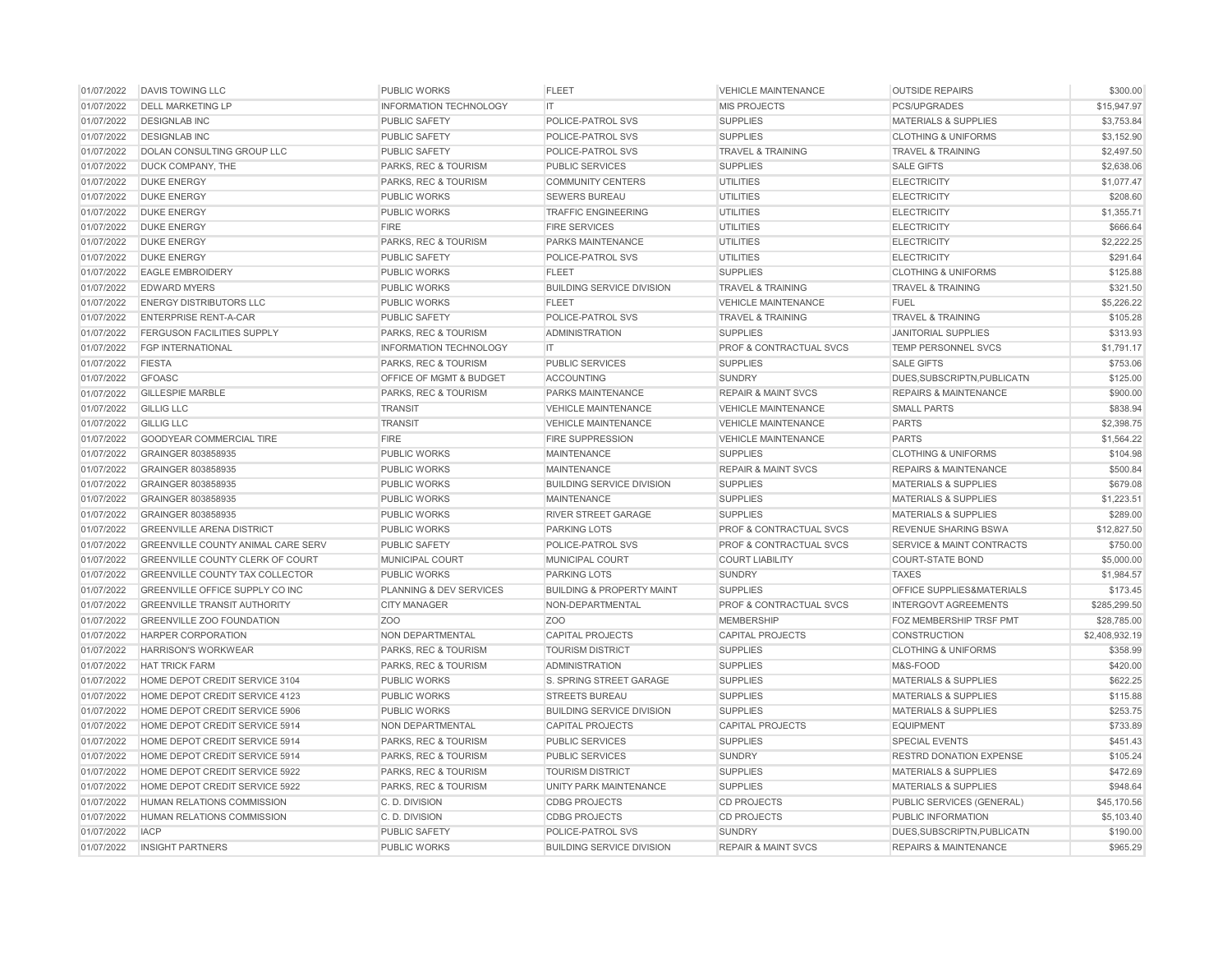| 01/07/2022 | INTERNAL REVENUE SERVICE            | OFFICE OF MGMT & BUDGET       | <b>ACCOUNTING</b>                    | PR-WH                              | <b>GARNISHMENTS</b>                  | \$100.00    |
|------------|-------------------------------------|-------------------------------|--------------------------------------|------------------------------------|--------------------------------------|-------------|
| 01/07/2022 | JOAQUIN LAWN & LANDSCAPING SERVICES | PLANNING & DEV SERVICES       | <b>BUILDING &amp; PROPERTY MAINT</b> | <b>PROF &amp; CONTRACTUAL SVCS</b> | <b>SERVICE &amp; MAINT CONTRACTS</b> | \$460.00    |
| 01/07/2022 | <b>JOEL PATTERSON</b>               | PLANNING & DEV SERVICES       | <b>BUILDING &amp; PROPERTY MAINT</b> | <b>TRAVEL &amp; TRAINING</b>       | <b>LOCAL TRANSPORTATION</b>          | \$501.20    |
| 01/07/2022 | JOHNSON CONTROLS SECURITY SOLUTIONS | PARKS, REC & TOURISM          | <b>PARKS MAINTENANCE</b>             | <b>PROF &amp; CONTRACTUAL SVCS</b> | <b>SERVICE &amp; MAINT CONTRACTS</b> | \$207.42    |
| 01/07/2022 | JOHNSTONE SUPPLY OF GREENVILLE      | <b>PUBLIC WORKS</b>           | <b>BUILDING SERVICE DIVISION</b>     | <b>SUPPLIES</b>                    | <b>MATERIALS &amp; SUPPLIES</b>      | \$142.08    |
| 01/07/2022 | KENTUCKY CHILD SUPPORT ENFORCEMENT  | OFFICE OF MGMT & BUDGET       | <b>ACCOUNTING</b>                    | PR-WH                              | <b>GARNISHMENTS</b>                  | \$177.69    |
| 01/07/2022 | <b>LAMAR ADVERTISING</b>            | PARKS, REC & TOURISM          | <b>PUBLIC SERVICES</b>               | <b>SUPPLIES</b>                    | SUPPLIES PROMOTIONS                  | \$1,620.00  |
| 01/07/2022 | LANDS END BUSINESS OUTFITTERS       | PARKS, REC & TOURISM          | <b>ADMINISTRATION</b>                | <b>SUPPLIES</b>                    | <b>CLOTHING &amp; UNIFORMS</b>       | \$219.78    |
| 01/07/2022 | <b>LANDSCAPERS SUPPLY</b>           | PARKS, REC & TOURISM          | <b>PARKS MAINTENANCE</b>             | <b>SUPPLIES</b>                    | <b>MATERIALS &amp; SUPPLIES</b>      | \$143.09    |
| 01/07/2022 | <b>LANTERN PRESS LLC</b>            | PARKS, REC & TOURISM          | <b>PUBLIC SERVICES</b>               | <b>SUPPLIES</b>                    | <b>SALE GIFTS</b>                    | \$501.60    |
| 01/07/2022 | <b>LEWIS SPEIGHT</b>                | <b>PUBLIC WORKS</b>           | <b>BUILDING SERVICE DIVISION</b>     | <b>REPAIR &amp; MAINT SVCS</b>     | <b>FOUNTAIN REPAIR</b>               | \$143.57    |
| 01/07/2022 | LINDE GAS & EQUIPMENT INC           | PUBLIC WORKS                  | <b>FLEET</b>                         | <b>SUPPLIES</b>                    | <b>MATERIALS &amp; SUPPLIES</b>      | \$282.51    |
| 01/07/2022 | M.H. CORBIN LLC                     | <b>PUBLIC WORKS</b>           | <b>TRAFFIC ENGINEERING</b>           | <b>SUPPLIES</b>                    | M&S-FIELD SUPPLIES                   | \$3,273.52  |
| 01/07/2022 | MANSFIELD OIL COMPANY OF GAINESVILL | PUBLIC WORKS                  | <b>FLEET</b>                         | <b>VEHICLE MAINTENANCE</b>         | <b>FUEL CARD</b>                     | \$44,191.63 |
| 01/07/2022 | <b>MARATHON STAFFING INC</b>        | <b>PUBLIC WORKS</b>           | RIGHTS-OF-WAY                        | <b>PROF &amp; CONTRACTUAL SVCS</b> | TEMP PERSONNEL SVCS                  | \$490.86    |
| 01/07/2022 | <b>MARATHON STAFFING INC</b>        | PARKS, REC & TOURISM          | PUBLIC SERVICES                      | <b>PROF &amp; CONTRACTUAL SVCS</b> | <b>TEMP PERSONNEL SVCS</b>           | \$964.32    |
| 01/07/2022 | <b>MARATHON STAFFING INC</b>        | PARKS, REC & TOURISM          | <b>EVENTS MANAGEMENT</b>             | <b>PROF &amp; CONTRACTUAL SVCS</b> | <b>TEMP PERSONNEL SVCS</b>           | \$4,689.27  |
| 01/07/2022 | <b>MARATHON STAFFING INC</b>        | PARKS, REC & TOURISM          | <b>PARKS MAINTENANCE</b>             | <b>PROF &amp; CONTRACTUAL SVCS</b> | <b>TEMP PERSONNEL SVCS</b>           | \$1,654.40  |
| 01/07/2022 | <b>MARATHON STAFFING INC</b>        | PARKS, REC & TOURISM          | <b>COMMUNITY CENTERS</b>             | <b>PROF &amp; CONTRACTUAL SVCS</b> | <b>TEMP PERSONNEL SVCS</b>           | \$255.42    |
| 01/07/2022 | <b>MARATHON STAFFING INC</b>        | <b>PUBLIC WORKS</b>           | <b>RESIDENTIAL COLL BUREAU</b>       | <b>PROF &amp; CONTRACTUAL SVCS</b> | <b>TEMP PERSONNEL SVCS</b>           | \$908.95    |
| 01/07/2022 | <b>MARATHON STAFFING INC</b>        | <b>PUBLIC SAFETY</b>          | POLICE-DISPATCH BUREAU               | <b>PROF &amp; CONTRACTUAL SVCS</b> | <b>TEMP PERSONNEL SVCS</b>           | \$3,225.23  |
| 01/07/2022 | <b>MARATHON STAFFING INC</b>        | MUNICIPAL COURT               | MUNICIPAL COURT                      | PROF & CONTRACTUAL SVCS            | TEMP PERSONNEL SVCS                  | \$432.24    |
| 01/07/2022 | <b>MARATHON STAFFING INC</b>        | PUBLIC WORKS                  | <b>SEWERS BUREAU</b>                 | PROF & CONTRACTUAL SVCS            | <b>TEMP PERSONNEL SVCS</b>           | \$329.00    |
| 01/07/2022 | <b>MARATHON STAFFING INC</b>        | <b>TRANSIT</b>                | <b>FIXED ROUTE</b>                   | PROF & CONTRACTUAL SVCS            | TEMP PERSONNEL SVCS                  | \$1,214.12  |
| 01/07/2022 | MARLYN GROUP LLC                    | PUBLIC WORKS                  | S. SPRING STREET GARAGE              | PROF & CONTRACTUAL SVCS            | <b>SERVICE &amp; MAINT CONTRACTS</b> | \$112.63    |
| 01/07/2022 | <b>MARLYN GROUP LLC</b>             | PUBLIC WORKS                  | <b>COMMONS GARAGE</b>                | <b>PROF &amp; CONTRACTUAL SVCS</b> | <b>SERVICE &amp; MAINT CONTRACTS</b> | \$112.63    |
| 01/07/2022 | MARLYN GROUP LLC                    | PUBLIC WORKS                  | PARKING ADMINISTRATION               | <b>PROF &amp; CONTRACTUAL SVCS</b> | PROFESSIONAL SERVICES                | \$281.07    |
| 01/07/2022 | <b>MARLYN GROUP LLC</b>             | <b>PUBLIC WORKS</b>           | RICHARDSON STREET GARAGE             | <b>PROF &amp; CONTRACTUAL SVCS</b> | <b>SERVICE &amp; MAINT CONTRACTS</b> | \$112.63    |
| 01/07/2022 | <b>MARLYN GROUP LLC</b>             | PUBLIC WORKS                  | <b>BROAD STREET GARAGE</b>           | <b>PROF &amp; CONTRACTUAL SVCS</b> | <b>SERVICE &amp; MAINT CONTRACTS</b> | \$112.63    |
| 01/07/2022 | MARLYN GROUP LLC                    | <b>PUBLIC WORKS</b>           | ONE GARAGE                           | <b>PROF &amp; CONTRACTUAL SVCS</b> | <b>SERVICE &amp; MAINT CONTRACTS</b> | \$112.63    |
| 01/07/2022 | MARLYN GROUP LLC                    | PUBLIC WORKS                  | <b>RIVER STREET GARAGE</b>           | <b>PROF &amp; CONTRACTUAL SVCS</b> | <b>SERVICE &amp; MAINT CONTRACTS</b> | \$112.63    |
| 01/07/2022 | MARLYN GROUP LLC                    | <b>PUBLIC WORKS</b>           | <b>LIBERTY SQUARE GARAGE</b>         | <b>PROF &amp; CONTRACTUAL SVCS</b> | <b>SERVICE &amp; MAINT CONTRACTS</b> | \$112.63    |
| 01/07/2022 | MARLYN GROUP LLC                    | PUBLIC WORKS                  | <b>CHURCH STREET GARAGE</b>          | <b>PROF &amp; CONTRACTUAL SVCS</b> | <b>SERVICE &amp; MAINT CONTRACTS</b> | \$112.63    |
| 01/07/2022 | MARLYN GROUP LLC                    | PUBLIC WORKS                  | <b>RIVERPLACE GARAGE</b>             | <b>PROF &amp; CONTRACTUAL SVCS</b> | <b>SERVICE &amp; MAINT CONTRACTS</b> | \$112.63    |
| 01/07/2022 | <b>MARLYN GROUP LLC</b>             | PUBLIC WORKS                  | N LAURENS ST GARAGE                  | <b>PROF &amp; CONTRACTUAL SVCS</b> | <b>SERVICE &amp; MAINT CONTRACTS</b> | \$112.63    |
| 01/07/2022 | <b>MARLYN GROUP LLC</b>             | PUBLIC WORKS                  | POINSETT GARAGE                      | <b>PROF &amp; CONTRACTUAL SVCS</b> | <b>SERVICE &amp; MAINT CONTRACTS</b> | \$112.63    |
| 01/07/2022 | MICROSOFT CORPORATION               | NON DEPARTMENTAL              | <b>CAPITAL PROJECTS</b>              | <b>CAPITAL PROJECTS</b>            | <b>EQUIPMENT</b>                     | \$97,920.00 |
| 01/07/2022 | MIKE'S BODY SHOP & TOWING INC       | PUBLIC WORKS                  | <b>FLEET</b>                         | <b>VEHICLE MAINTENANCE</b>         | <b>OUTSIDE REPAIRS</b>               | \$450.00    |
| 01/07/2022 | MINGA FAIR TRADE IMPORTS            | PARKS, REC & TOURISM          | <b>PUBLIC SERVICES</b>               | <b>SUPPLIES</b>                    | <b>SALE GIFTS</b>                    | \$568.50    |
| 01/07/2022 | <b>MODERN ICON LLC</b>              | <b>CITY MANAGER</b>           | <b>DONATIONS</b>                     | CONTRIBUTIONS/DONATIONS            | K9 PROGRAM                           | \$205.69    |
| 01/07/2022 | <b>MOP &amp; BUCKET LLC</b>         | PARKS, REC & TOURISM          | <b>ADMINISTRATION</b>                | <b>PROF &amp; CONTRACTUAL SVCS</b> | <b>SERVICE &amp; MAINT CONTRACTS</b> | \$600.00    |
| 01/07/2022 | MORRIS BUSINESS SOLUTIONS           | <b>INFORMATION TECHNOLOGY</b> | IT                                   | PROF & CONTRACTUAL SVCS            | <b>EQUIPMENT RENTAL</b>              | \$5,504.11  |
| 01/07/2022 | MOSAIC ENGINEERING & CONSULTING PC  | <b>NON DEPARTMENTAL</b>       | <b>CAPITAL PROJECTS</b>              | <b>CAPITAL PROJECTS</b>            | PLANNING/DESIGN                      | \$11,100.00 |
| 01/07/2022 | MOTOROLA SOLUTIONS INC              | PUBLIC SAFETY                 | POLICE-DISPATCH BUREAU               | <b>REPAIR &amp; MAINT SVCS</b>     | RADIO MAINTENANCE                    | \$4,113.14  |
| 01/07/2022 | <b>NAPA AUTO PARTS</b>              | <b>FIRE</b>                   | <b>FIRE SUPPRESSION</b>              | <b>VEHICLE MAINTENANCE</b>         | <b>PARTS</b>                         | \$1,281.96  |
| 01/07/2022 | NORTHERN SAFETY CO INC              | PARKS, REC & TOURISM          | <b>ADMINISTRATION</b>                | <b>SUPPLIES</b>                    | <b>MATERIALS &amp; SUPPLIES</b>      | \$295.66    |
| 01/07/2022 | NYS CHILD SUPPORT PROCESSING CENTER | OFFICE OF MGMT & BUDGET       | <b>ACCOUNTING</b>                    | PR-WH                              | <b>GARNISHMENTS</b>                  | \$200.00    |
| 01/07/2022 | PALMETTO GROUP CONTRACTING INC      | NON DEPARTMENTAL              | <b>CAPITAL PROJECTS</b>              | <b>CAPITAL PROJECTS</b>            | <b>CONSTRUCTION</b>                  | \$36,390.86 |
| 01/07/2022 | PARRISH TIRE CO                     | <b>TRANSIT</b>                | <b>FIXED ROUTE</b>                   | <b>VEHICLE MAINTENANCE</b>         | <b>TIRES AND TUBES</b>               | \$510.50    |
| 01/07/2022 | PATRICIA ERVIN                      | PLANNING & DEV SERVICES       | <b>BUILDING &amp; PROPERTY MAINT</b> | <b>TRAVEL &amp; TRAINING</b>       | <b>LOCAL TRANSPORTATION</b>          | \$532.00    |
| 01/07/2022 | PEPSI-COLA BOTTLING CO              | PARKS, REC & TOURISM          | <b>PUBLIC SERVICES</b>               | <b>SUPPLIES</b>                    | <b>SALE CONCESSIONS</b>              | \$319.29    |
|            |                                     |                               |                                      |                                    |                                      |             |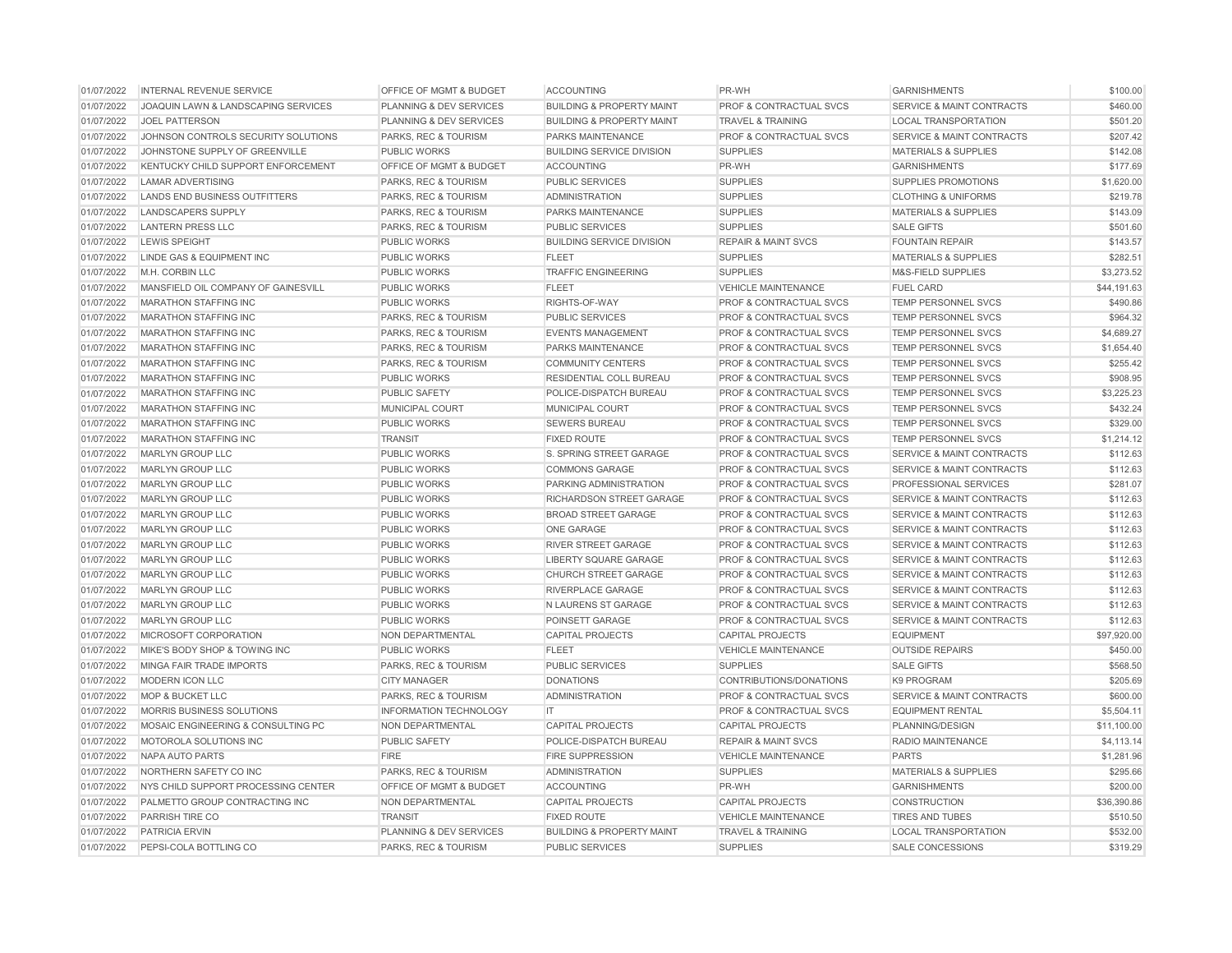| 01/07/2022 | PETERBILT STORE OF GREENVILLE, THE  | <b>TRANSIT</b>          | <b>VEHICLE MAINTENANCE</b>       | <b>VEHICLE MAINTENANCE</b>         | <b>SMALL PARTS</b>                   | \$128.66     |
|------------|-------------------------------------|-------------------------|----------------------------------|------------------------------------|--------------------------------------|--------------|
| 01/07/2022 | PETERBILT STORE OF GREENVILLE. THE  | <b>TRANSIT</b>          | <b>VEHICLE MAINTENANCE</b>       | <b>VEHICLE MAINTENANCE</b>         | <b>PARTS</b>                         | \$3,569.50   |
| 01/07/2022 | PHILLIPS INTERNATIONAL INC DBA      | PARKS, REC & TOURISM    | <b>PUBLIC SERVICES</b>           | <b>SUPPLIES</b>                    | <b>SALE GIFTS</b>                    | \$264.76     |
| 01/07/2022 | PIEDMONT NATURAL GAS CO INC         | <b>FIRE</b>             | <b>FIRE SERVICES</b>             | <b>UTILITIES</b>                   | GAS                                  | \$355.32     |
| 01/07/2022 | PIEDMONT TRACTOR & EQUIPMENT INC    | NON DEPARTMENTAL        | <b>CAPITAL PROJECTS</b>          | <b>CAPITAL PROJECTS</b>            | <b>EQUIPMENT</b>                     | \$340.55     |
| 01/07/2022 | PIEDMONT TRACTOR & EQUIPMENT INC    | PARKS, REC & TOURISM    | PARKS MAINTENANCE                | MACHINERY AND EQUIPMENT            | MACHINERY AND EQUIPMENT              | \$309.75     |
| 01/07/2022 | PRESORT PLUS INC                    | <b>COMMUNICATION</b>    | <b>COMMUNICATION</b>             | <b>PRINTING</b>                    | PRINTING & BINDING                   | \$1,089.54   |
| 01/07/2022 | PRESORT PLUS INC                    | PARKS, REC & TOURISM    | PUBLIC SERVICES                  | <b>PRINTING</b>                    | PRINTING & BINDING                   | \$1,790.34   |
| 01/07/2022 | PRINT MEDIA INC.                    | PUBLIC WORKS            | N LAURENS ST GARAGE              | <b>SUPPLIES</b>                    | <b>MATERIALS &amp; SUPPLIES</b>      | \$2,371.26   |
| 01/07/2022 | PROFORMA RHINO GRAPHICS             | PARKS, REC & TOURISM    | <b>TOURISM DISTRICT</b>          | <b>SUPPLIES</b>                    | <b>MATERIALS &amp; SUPPLIES</b>      | \$140.66     |
| 01/07/2022 | PROFORMA RHINO GRAPHICS             | PARKS, REC & TOURISM    | UNITY PARK MAINTENANCE           | <b>SUPPLIES</b>                    | <b>MATERIALS &amp; SUPPLIES</b>      | \$331.78     |
| 01/07/2022 | PROFORMA RHINO GRAPHICS             | <b>PUBLIC WORKS</b>     | PARKING ADMINISTRATION           | <b>SUPPLIES</b>                    | <b>MATERIALS &amp; SUPPLIES</b>      | \$246.48     |
| 01/07/2022 | <b>PROSOURCE LLC</b>                | PUBLIC WORKS            | <b>BUILDING SERVICE DIVISION</b> | <b>REPAIR &amp; MAINT SVCS</b>     | <b>FOUNTAIN REPAIR</b>               | \$295.12     |
| 01/07/2022 | PROSOURCE LLC                       | PARKS, REC & TOURISM    | <b>ADMINISTRATION</b>            | <b>REPAIR &amp; MAINT SVCS</b>     | <b>REPAIRS &amp; MAINTENANCE</b>     | \$351.85     |
| 01/07/2022 | PROSOURCE LLC                       | PUBLIC WORKS            | <b>BUILDING SERVICE DIVISION</b> | <b>SUPPLIES</b>                    | <b>MATERIALS &amp; SUPPLIES</b>      | \$456.15     |
| 01/07/2022 | PROTERRA INC                        | <b>TRANSIT</b>          | <b>FIXED ROUTE</b>               | <b>VEHICLE MAINTENANCE</b>         | <b>TIRES AND TUBES</b>               | \$7,300.80   |
| 01/07/2022 | PROVIDENT LIFE & ACCIDENT INS CO    | <b>HUMAN RESOURCES</b>  | <b>HEALTH CARE</b>               | OTHER INSURANCE                    | LIFE INSURANCE                       | \$788.70     |
| 01/07/2022 | R J THOMAS MFG CO INC               | <b>CITY MANAGER</b>     | <b>DONATIONS</b>                 | CONTRIBUTIONS/DONATIONS            | PARKS & RECREATION PROJS             | \$1,981.00   |
| 01/07/2022 | <b>REBUILD UPSTATE</b>              | C. D. DIVISION          | <b>CDBG PROJECTS</b>             | <b>CD PROJECTS</b>                 | PUBLIC INFORMATION                   | \$5,000.00   |
| 01/07/2022 | <b>RENEWABLE WATER RESOURCES</b>    | OFFICE OF MGMT & BUDGET | <b>REVENUE</b>                   | LIAB-REWA                          | <b>REWA</b>                          | \$71,250.00  |
| 01/07/2022 | S C DEPARTMENT OF REVENUE           | PARKS, REC & TOURISM    | <b>PUBLIC SERVICES</b>           | <b>TAX LIABILITIES</b>             | <b>ADMISSION TAXES</b>               | \$8,263.98   |
| 01/07/2022 | S C DEPARTMENT OF REVENUE           | PARKS, REC & TOURISM    | PUBLIC SERVICES                  | <b>TAX LIABILITIES</b>             | <b>SALES TAXES</b>                   | \$9,396.42   |
| 01/07/2022 | S C DEPARTMENT OF REVENUE           | OFFICE OF MGMT & BUDGET | <b>ACCOUNTING</b>                | PR-WH                              | <b>GARNISHMENTS</b>                  | \$565.73     |
| 01/07/2022 | <b>S C RETIREMENT SYSTEM</b>        | OFFICE OF MGMT & BUDGET | <b>ACCOUNTING</b>                | PR-WH                              | RETIREMENT SVS PURCHASE              | \$1,962.83   |
| 01/07/2022 | <b>SAFE INDUSTRIES</b>              | <b>FIRE</b>             | <b>FIRE SUPPRESSION</b>          | <b>SUPPLIES</b>                    | <b>MATERIALS &amp; SUPPLIES</b>      | \$1,643.00   |
| 01/07/2022 | SAFETY PRODUCTS INC                 | PUBLIC WORKS            | RIVERPLACE GARAGE                | <b>SUPPLIES</b>                    | <b>MATERIALS &amp; SUPPLIES</b>      | \$378.00     |
| 01/07/2022 | SAFETY PRODUCTS INC                 | PUBLIC WORKS            | <b>LIBERTY SQUARE GARAGE</b>     | <b>SUPPLIES</b>                    | <b>MATERIALS &amp; SUPPLIES</b>      | \$134.28     |
| 01/07/2022 | SAFETY PRODUCTS INC                 | PUBLIC WORKS            | RESIDENTIAL COLL BUREAU          | <b>SUPPLIES</b>                    | <b>MATERIALS &amp; SUPPLIES</b>      | \$114.48     |
| 01/07/2022 | SAFETY PRODUCTS INC                 | PUBLIC WORKS            | <b>BEAUTIFICATION BUREAU</b>     | <b>SUPPLIES</b>                    | <b>MATERIALS &amp; SUPPLIES</b>      | \$191.86     |
| 01/07/2022 | <b>SAFETY PRODUCTS INC</b>          | <b>PUBLIC WORKS</b>     | <b>STREETS BUREAU</b>            | <b>SUPPLIES</b>                    | <b>MATERIALS &amp; SUPPLIES</b>      | \$114.48     |
| 01/07/2022 | SALUDA CONSTRUCTION LLC             | <b>NON DEPARTMENTAL</b> | <b>CAPITAL PROJECTS</b>          | <b>CAPITAL PROJECTS</b>            | <b>CONSTRUCTION</b>                  | \$142,267.25 |
| 01/07/2022 | <b>SAM'S CLUB</b>                   | PARKS, REC & TOURISM    | PUBLIC SERVICES                  | <b>SUPPLIES</b>                    | <b>SALE CONCESSIONS</b>              | \$752.53     |
| 01/07/2022 | <b>SC STATE DISBURSEMENT UNIT</b>   | OFFICE OF MGMT & BUDGET | <b>ACCOUNTING</b>                | PR-WH                              | <b>GARNISHMENTS</b>                  | \$2,953.85   |
| 01/07/2022 | SEEGARS FENCE COMPANY INC OF SPARTA | <b>NON DEPARTMENTAL</b> | <b>CAPITAL PROJECTS</b>          | <b>CAPITAL PROJECTS</b>            | <b>CONSTRUCTION</b>                  | \$764.00     |
| 01/07/2022 | <b>SEJ SERVICES LLC</b>             | PARKS, REC & TOURISM    | <b>TOURISM DISTRICT</b>          | <b>PROF &amp; CONTRACTUAL SVCS</b> | <b>SERVICE &amp; MAINT CONTRACTS</b> | \$4,445.50   |
| 01/07/2022 | <b>SEJ SERVICES LLC</b>             | <b>TRANSIT</b>          | NON VEHICLE MAINTENANCE          | PROF & CONTRACTUAL SVCS            | <b>SERVICE &amp; MAINT CONTRACTS</b> | \$429.00     |
| 01/07/2022 | <b>SEJ SERVICES LLC</b>             | PARKS, REC & TOURISM    | PARKS MAINTENANCE                | <b>PROF &amp; CONTRACTUAL SVCS</b> | <b>SERVICE &amp; MAINT CONTRACTS</b> | \$4,567.30   |
| 01/07/2022 | <b>SESITE LLC</b>                   | <b>PUBLIC WORKS</b>     | <b>ENGINEERING</b>               | <b>PROF &amp; CONTRACTUAL SVCS</b> | PROFESSIONAL SERVICES                | \$1,178.00   |
| 01/07/2022 | SHRED A WAY                         | PUBLIC WORKS            | <b>RECYCLING</b>                 | <b>PROF &amp; CONTRACTUAL SVCS</b> | <b>ADVERTISING EXPENSE</b>           | \$1,240.00   |
| 01/07/2022 | <b>SIG SAUER</b>                    | <b>PUBLIC SAFETY</b>    | POLICE-PATROL SVS                | <b>SUPPLIES</b>                    | <b>MATERIALS &amp; SUPPLIES</b>      | \$3,799.80   |
| 01/07/2022 | SITE DESIGN INC                     | <b>NON DEPARTMENTAL</b> | <b>CAPITAL PROJECTS</b>          | <b>CAPITAL PROJECTS</b>            | PLANNING/DESIGN                      | \$5,942.00   |
| 01/07/2022 | <b>SMG</b>                          | NON DEPARTMENTAL        | NON DEPARTMENTAL                 | PROF & CONTRACTUAL SVCS            | <b>MANAGEMENT FEES</b>               | \$14,324.00  |
| 01/07/2022 | SNIDER FLEET SOLUTIONS              | <b>PUBLIC WORKS</b>     | <b>FLEET</b>                     | <b>VEHICLE MAINTENANCE</b>         | <b>OUTSIDE REPAIRS</b>               | \$1,906.36   |
| 01/07/2022 | SOUTHEASTERN PAPER GROUP            | PUBLIC WORKS            | <b>BUILDING SERVICE DIVISION</b> | <b>SUPPLIES</b>                    | <b>JANITORIAL SUPPLIES</b>           | \$205.07     |
| 01/07/2022 | SOUTHERNSIDE NEIGHBORHOOD IN ACTION | C.D. DIVISION           | <b>CDBG PROJECTS</b>             | <b>CD PROJECTS</b>                 | PUBLIC SERVICES (GENERAL)            | \$422.47     |
| 01/07/2022 | <b>STAPLES ADVANTAGE</b>            | OFFICE OF MGMT & BUDGET | <b>REVENUE</b>                   | <b>SUPPLIES</b>                    | OFFICE SUPPLIES&MATERIALS            | \$206.50     |
| 01/07/2022 | <b>STEPHEN JOSEPH GIFTS</b>         | PARKS, REC & TOURISM    | <b>PUBLIC SERVICES</b>           | <b>SUPPLIES</b>                    | <b>SALE GIFTS</b>                    | \$1,338.53   |
| 01/07/2022 | <b>STONE &amp; ASSOCIATES</b>       | <b>CITY MANAGER</b>     | <b>CITY MANAGER</b>              | <b>PROF &amp; CONTRACTUAL SVCS</b> | PROFESSIONAL SERVICES                | \$1,000.00   |
| 01/07/2022 | SUBURBAN PROPANE                    | PARKS, REC & TOURISM    | PARKS MAINTENANCE                | <b>UTILITIES</b>                   | GAS                                  | \$914.96     |
| 01/07/2022 | <b>SWANA</b>                        | PUBLIC WORKS            | <b>RECYCLING</b>                 | <b>TRAVEL &amp; TRAINING</b>       | <b>TRAVEL &amp; TRAINING</b>         | \$743.00     |
| 01/07/2022 | TALENT MANAGEMENT SOLUTIONS         | PUBLIC WORKS            | <b>FIXED ROUTE</b>               | PROF & CONTRACTUAL SVCS            | <b>TEMP PERSONNEL SVCS</b>           | \$1,807.28   |
|            |                                     |                         |                                  |                                    |                                      |              |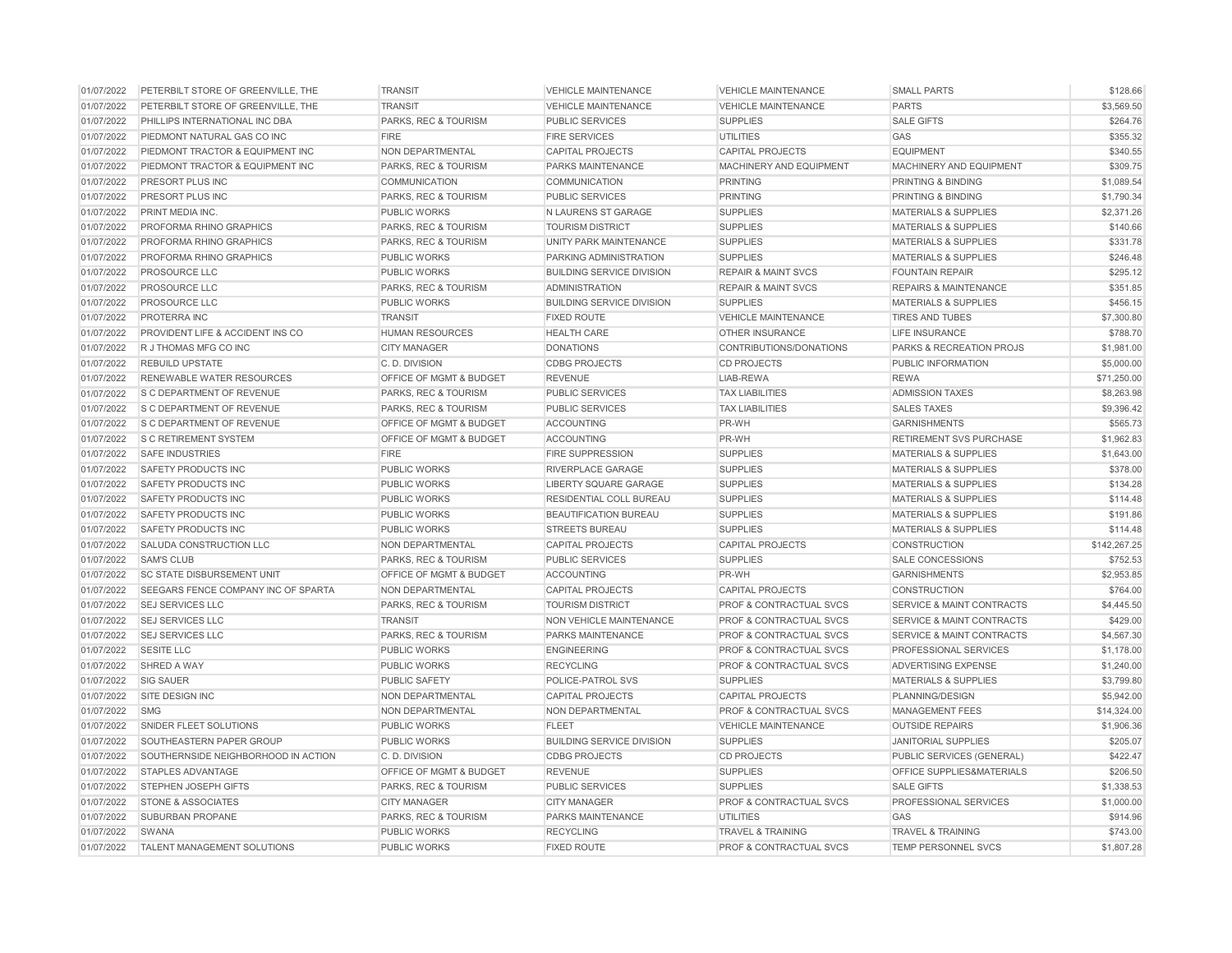| 01/07/2022 | <b>TALENT MANAGEMENT SOLUTIONS</b>  | <b>PUBLIC WORKS</b>                | <b>RESIDENTIAL COLL BUREAU</b>       | <b>PROF &amp; CONTRACTUAL SVCS</b> | <b>TEMP PERSONNEL SVCS</b>           | \$2,341.18  |
|------------|-------------------------------------|------------------------------------|--------------------------------------|------------------------------------|--------------------------------------|-------------|
| 01/07/2022 | TERRACON CONSULTANTS INC            | <b>NON DEPARTMENTAL</b>            | <b>CAPITAL PROJECTS</b>              | <b>CAPITAL PROJECTS</b>            | <b>PROJECT EXPENSE</b>               | \$2,200.00  |
| 01/07/2022 | TERRACON CONSULTANTS INC            | <b>NON DEPARTMENTAL</b>            | <b>MISC GRANTS</b>                   | <b>CAPITAL PROJECTS</b>            | <b>PROJECT EXPENSE</b>               | \$8,220,00  |
| 01/07/2022 | THE PARK CATALOG                    | NON DEPARTMENTAL                   | <b>CAPITAL PROJECTS</b>              | <b>CAPITAL PROJECTS</b>            | <b>CONSTRUCTION</b>                  | \$1,725.00  |
| 01/07/2022 | <b>TIM COGGINS</b>                  | PLANNING & DEV SERVICES            | <b>BUILDING &amp; PROPERTY MAINT</b> | <b>TRAVEL &amp; TRAINING</b>       | <b>LOCAL TRANSPORTATION</b>          | \$330.40    |
| 01/07/2022 | <b>TOLEDO TICKET COMPANY</b>        | <b>PUBLIC WORKS</b>                | PARKING ADMINISTRATION               | <b>SUPPLIES</b>                    | MATERIALS & SUPPLIES                 | \$1,395.03  |
| 01/07/2022 | <b>TRAYNHAM BROTHERS INC</b>        | PARKS, REC & TOURISM               | TREE MAINTENANCE BUREAU              | <b>SUPPLIES</b>                    | <b>MATERIALS &amp; SUPPLIES</b>      | \$4,280.00  |
| 01/07/2022 | <b>TRUCKPRO LLC</b>                 | <b>TRANSIT</b>                     | <b>VEHICLE MAINTENANCE</b>           | <b>VEHICLE MAINTENANCE</b>         | <b>SMALL PARTS</b>                   | \$578.72    |
| 01/07/2022 | <b>ULINE INC</b>                    | PUBLIC WORKS                       | <b>RIVERPLACE GARAGE</b>             | <b>SUPPLIES</b>                    | MATERIALS & SUPPLIES                 | \$1,671.76  |
| 01/07/2022 | <b>ULINE INC</b>                    | PARKS, REC & TOURISM               | <b>UNITY PARK MAINTENANCE</b>        | <b>SUPPLIES</b>                    | <b>MATERIALS &amp; SUPPLIES</b>      | \$673.41    |
| 01/07/2022 | <b>ULINE INC</b>                    | PUBLIC WORKS                       | <b>RECYCLING</b>                     | <b>SUPPLIES</b>                    | <b>MATERIALS &amp; SUPPLIES</b>      | \$454.41    |
| 01/07/2022 | <b>ULINE INC</b>                    | PARKS, REC & TOURISM               | <b>PARKS MAINTENANCE</b>             | <b>SUPPLIES</b>                    | <b>MATERIALS &amp; SUPPLIES</b>      | \$462.94    |
| 01/07/2022 | <b>UNIFIRST</b>                     | <b>TRANSIT</b>                     | <b>VEHICLE MAINTENANCE</b>           | <b>SUPPLIES</b>                    | <b>CLOTHING &amp; UNIFORMS</b>       | \$444.63    |
| 01/07/2022 | UNITED CHEMICAL & SUPPLY CO INC     | PARKS, REC & TOURISM               | <b>TOURISM DISTRICT</b>              | <b>SUPPLIES</b>                    | <b>JANITORIAL SUPPLIES</b>           | \$995.23    |
| 01/07/2022 | UNITED CHEMICAL & SUPPLY CO INC     | PARKS, REC & TOURISM               | PARKS MAINTENANCE                    | <b>SUPPLIES</b>                    | <b>JANITORIAL SUPPLIES</b>           | \$186.07    |
| 01/07/2022 | UNITED WAY OF GREENVILLE COUNTY     | OFFICE OF MGMT & BUDGET            | <b>ACCOUNTING</b>                    | PR-WH                              | <b>UNITED WAY</b>                    | \$3,116.12  |
| 01/07/2022 | UPPER STATE CODE ENF ASSOC OF SC    | PLANNING & DEV SERVICES            | <b>BUILDING &amp; PROPERTY MAINT</b> | <b>SUNDRY</b>                      | DUES.SUBSCRIPTN.PUBLICATN            | \$280.00    |
| 01/07/2022 | <b>UPSTATE CONTAINERS</b>           | PARKS, REC & TOURISM               | <b>PUBLIC SERVICES</b>               | <b>SUPPLIES</b>                    | <b>SPECIAL EVENTS</b>                | \$3,050,00  |
| 01/07/2022 | <b>VERIZON WIRELESS</b>             | <b>TRANSIT</b>                     | <b>FIXED ROUTE</b>                   | <b>COMMUNICATIONS</b>              | <b>CABLE TELEVISION/INTERNET</b>     | \$1,293.14  |
| 01/07/2022 | W W WILLIAMS                        | <b>TRANSIT</b>                     | <b>VEHICLE MAINTENANCE</b>           | <b>VEHICLE MAINTENANCE</b>         | <b>PARTS</b>                         | \$1,950.00  |
| 01/07/2022 | WILLIS TOWERS WATSON SOUTHEAST INC  | OFFICE OF MGMT & BUDGET            | <b>RISK MANAGEMENT</b>               | <b>SERVICE FEES</b>                | <b>PREMIUM PUBLIC OFFICIALS</b>      | \$15,200.25 |
| 01/07/2022 | WILLIS TOWERS WATSON SOUTHEAST INC  | OFFICE OF MGMT & BUDGET            | <b>RISK MANAGEMENT</b>               | <b>SERVICE FEES</b>                | PREMIUM AUTO LIAB                    | \$35,869.29 |
| 01/07/2022 | WILLIS TOWERS WATSON SOUTHEAST INC  | OFFICE OF MGMT & BUDGET            | <b>RISK MANAGEMENT</b>               | <b>SERVICE FEES</b>                | PREMIUM GENERAL LIAB                 | \$74,953.50 |
| 01/07/2022 | WILLIS TOWERS WATSON SOUTHEAST INC  | OFFICE OF MGMT & BUDGET            | <b>RISK MANAGEMENT</b>               | <b>SERVICE FEES</b>                | PREMIUM VEHICLE PROPERTY             | \$10,714.21 |
| 01/07/2022 | WILLIS TOWERS WATSON SOUTHEAST INC  | OFFICE OF MGMT & BUDGET            | <b>RISK MANAGEMENT</b>               | <b>SERVICE FEES</b>                | PREMIUM LAW ENFORCEMENT              | \$52,874.75 |
| 01/07/2022 | <b>WP LAW INC</b>                   | <b>PUBLIC WORKS</b>                | <b>BUILDING SERVICE DIVISION</b>     | <b>REPAIR &amp; MAINT SVCS</b>     | <b>FOUNTAIN REPAIR</b>               | \$8,245.00  |
| 01/14/2022 | ADVANCED SECURITY CONNECTIONS LLC   | NON DEPARTMENTAL                   | <b>CAPITAL PROJECTS</b>              | <b>CAPITAL PROJECTS</b>            | <b>EQUIPMENT</b>                     | \$320.00    |
| 01/14/2022 | AED BRANDS LLC                      | PUBLIC SAFETY                      | POLICE-PATROL SVS                    | <b>SUPPLIES</b>                    | <b>MATERIALS &amp; SUPPLIES</b>      | \$253.13    |
| 01/14/2022 | AMERICAN SECURITY                   | <b>MUNICIPAL COURT</b>             | <b>MUNICIPAL COURT</b>               | <b>COURT LIABILITY</b>             | <b>COURT-RESTITUTION</b>             | \$945.00    |
| 01/14/2022 | <b>ANTHONY JAMISON</b>              | <b>MUNICIPAL COURT</b>             | <b>MUNICIPAL COURT</b>               | <b>COURT LIABILITY</b>             | <b>COURT-REFUNDS</b>                 | \$108.25    |
| 01/14/2022 | ASCAP AMERICAN SOCIETY OF COMPOSERS | PARKS, REC & TOURISM               | <b>SPECIAL EVENTS</b>                | <b>PROF &amp; CONTRACTUAL SVCS</b> | <b>PROFESSIONAL SERVICES</b>         | \$780.00    |
| 01/14/2022 | <b>ASIAH FULLER</b>                 | MUNICIPAL COURT                    | <b>MUNICIPAL COURT</b>               | <b>COURT LIABILITY</b>             | COURT-RESTITUTION                    | \$100.00    |
| 01/14/2022 | AT&T                                | <b>INFORMATION TECHNOLOGY</b>      | IT.                                  | <b>COMMUNICATIONS</b>              | TELECOMMUNICATIONS/WIRELE            | \$7,021.40  |
| 01/14/2022 | <b>BANK OF NEW YORK MELLON</b>      | <b>HUMAN RESOURCES</b>             | <b>HEALTH CARE</b>                   | OTHER INSURANCE                    | SHORT-TERM DISABILITY                | \$1,332.00  |
| 01/14/2022 | <b>BANK OF NEW YORK MELLON</b>      | OFFICE OF MGMT & BUDGET            | <b>GENERAL DEBT SERVICE</b>          | PRINCIPAL                          | 2019 NOTE PAYABLE PRIN               | \$15,107.77 |
| 01/14/2022 | <b>BANK OF NEW YORK MELLON</b>      | <b>HUMAN RESOURCES</b>             | <b>HEALTH CARE</b>                   | <b>DENTAL</b>                      | <b>DENTAL CLAIMS COBRA</b>           | \$204.00    |
| 01/14/2022 | <b>BANK OF NEW YORK MELLON</b>      | OFFICE OF MGMT & BUDGET            | <b>GENERAL DEBT SERVICE</b>          | <b>INTEREST</b>                    | 2019 NOTE PAYABLE INT                | \$1,083.85  |
| 01/14/2022 | <b>BANK OF NEW YORK MELLON</b>      | <b>HUMAN RESOURCES</b>             | <b>HEALTH CARE</b>                   | <b>DENTAL</b>                      | <b>DENTAL ADMIN FEES</b>             | \$3,542.40  |
| 01/14/2022 | <b>BANK OF NEW YORK MELLON</b>      | <b>OFFICE OF MGMT &amp; BUDGET</b> | <b>GENERAL DEBT SERVICE</b>          | PRINCIPAL                          | 2018 CAP LEASE PRINCIPAL             | \$9.931.95  |
| 01/14/2022 | BANK OF NEW YORK MELLON             | <b>HUMAN RESOURCES</b>             | <b>HEALTH CARE</b>                   | <b>DENTAL</b>                      | <b>DENTAL CLAIMS ACTIVE</b>          | \$11,879.40 |
| 01/14/2022 | <b>BANK OF NEW YORK MELLON</b>      | OFFICE OF MGMT & BUDGET            | <b>GENERAL DEBT SERVICE</b>          | <b>INTEREST</b>                    | 2018 CAP LEASE INTEREST              | \$446.15    |
| 01/14/2022 | <b>BATTERY SPECIALISTS INC</b>      | <b>TRANSIT</b>                     | <b>VEHICLE MAINTENANCE</b>           | <b>SUPPLIES</b>                    | <b>MATERIALS &amp; SUPPLIES</b>      | \$186.70    |
| 01/14/2022 | <b>BATTERY SPECIALISTS INC</b>      | INFORMATION TECHNOLOGY             | IT                                   | <b>SUPPLIES</b>                    | <b>MATERIALS &amp; SUPPLIES</b>      | \$196.27    |
| 01/14/2022 | <b>BENTEK INC</b>                   | <b>HUMAN RESOURCES</b>             | <b>HUMAN RESOURCES</b>               | <b>PROF &amp; CONTRACTUAL SVCS</b> | PROFESSIONAL SERVICES                | \$2,744.50  |
| 01/14/2022 | <b>BRAGG WASTE SERVICES INC</b>     | PARKS, REC & TOURISM               | PARKS MAINTENANCE                    | PROF & CONTRACTUAL SVCS            | <b>SERVICE &amp; MAINT CONTRACTS</b> | \$175.10    |
| 01/14/2022 | <b>BRAVO1 PROTECTION</b>            | <b>PUBLIC WORKS</b>                | PARKING ADMINISTRATION               | <b>PROF &amp; CONTRACTUAL SVCS</b> | <b>SERVICE &amp; MAINT CONTRACTS</b> | \$2,838.00  |
| 01/14/2022 | CAMPBELL OIL COMPANY                | <b>TRANSIT</b>                     | <b>ADMINISTRATION</b>                | <b>VEHICLE MAINTENANCE</b>         | <b>FUEL</b>                          | \$19,687.26 |
| 01/14/2022 | <b>CAPITAL ONE</b>                  | PARKS, REC & TOURISM               | <b>COMMUNITY CENTERS</b>             | <b>SUPPLIES</b>                    | SUPPLIES COMMUNITY CENTER            | \$204.26    |
| 01/14/2022 | CAROLINA ELEVATOR SERVICE INC       | <b>PUBLIC WORKS</b>                | RICHARDSON STREET GARAGE             | <b>REPAIR &amp; MAINT SVCS</b>     | <b>REPAIRS &amp; MAINTENANCE</b>     | \$1,905.60  |
| 01/14/2022 | CAROLINA TIME & PARKING GROUP       | PUBLIC WORKS                       | S. SPRING STREET GARAGE              | <b>REPAIR &amp; MAINT SVCS</b>     | <b>REPAIRS &amp; MAINTENANCE</b>     | \$925.19    |
| 01/14/2022 | CENTER FOR HEALTH & OCCUPATIONAL SE | <b>HUMAN RESOURCES</b>             | <b>OCCUPATIONAL HEALTH</b>           | <b>PROF &amp; CONTRACTUAL SVCS</b> | PROFESSIONAL SERVICES                | \$402.00    |
|            |                                     |                                    |                                      |                                    |                                      |             |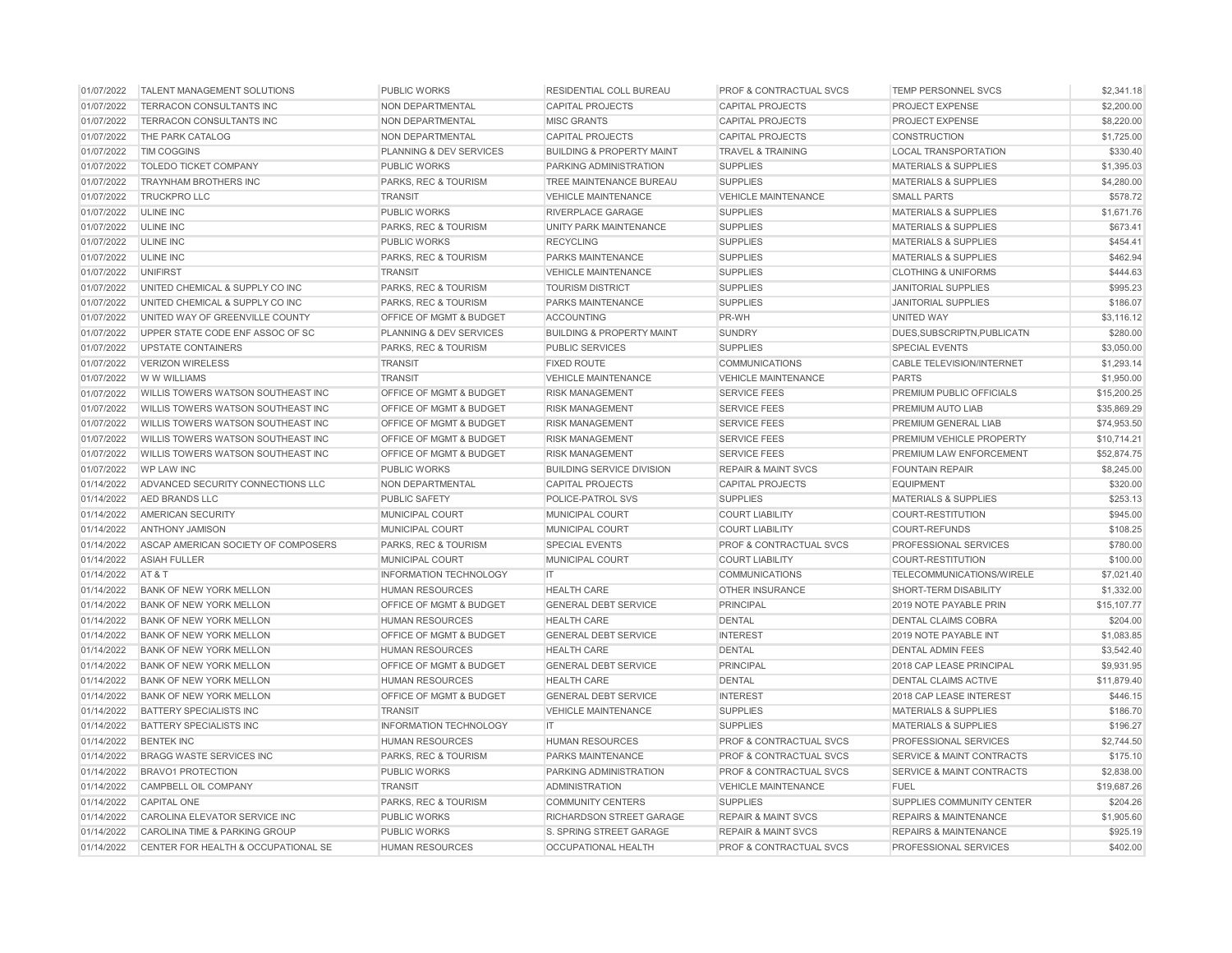| 01/14/2022 | <b>CINTAS</b>                          | <b>PUBLIC WORKS</b>             | <b>FLEET</b>                     | <b>SUPPLIES</b>                    | <b>CLOTHING &amp; UNIFORMS</b>       | \$175.21     |
|------------|----------------------------------------|---------------------------------|----------------------------------|------------------------------------|--------------------------------------|--------------|
| 01/14/2022 | CINTAS FIRE PROTECTION 636525          | <b>PUBLIC WORKS</b>             | <b>BUILDING SERVICE DIVISION</b> | <b>PROF &amp; CONTRACTUAL SVCS</b> | <b>SERVICE &amp; MAINT CONTRACTS</b> | \$3,387.50   |
| 01/14/2022 | CLINE HOSE & HYDRAULICS LLC            | <b>PUBLIC WORKS</b>             | <b>SEWERS BUREAU</b>             | <b>SUPPLIES</b>                    | <b>MATERIALS &amp; SUPPLIES</b>      | \$248.72     |
| 01/14/2022 | <b>COLEMAN DAVENPORT</b>               | <b>FIRE</b>                     | <b>FIRE SUPPRESSION</b>          | <b>TRAVEL &amp; TRAINING</b>       | <b>TRAVEL &amp; TRAINING</b>         | \$155.00     |
| 01/14/2022 | <b>COMMERCE CLUB</b>                   | <b>CITY MANAGER</b>             | <b>CITY MANAGER</b>              | <b>SUNDRY</b>                      | <b>MISCELLANEOUS</b>                 | \$822.48     |
| 01/14/2022 | CONSOLIDATED PIPE & SUPPLY CO INC      | <b>PUBLIC WORKS</b>             | SEWERS BUREAU                    | <b>SUPPLIES</b>                    | <b>MATERIALS &amp; SUPPLIES</b>      | \$578.76     |
| 01/14/2022 | CORBIN TURF & ORNAMENTAL SUPPLY INC    | <b>PARKS, REC &amp; TOURISM</b> | <b>UNITY PARK MAINTENANCE</b>    | <b>SUPPLIES</b>                    | <b>MATERIALS &amp; SUPPLIES</b>      | \$905.03     |
| 01/14/2022 | <b>COREY WITT</b>                      | <b>FIRE</b>                     | <b>FIRE SUPPRESSION</b>          | <b>TRAVEL &amp; TRAINING</b>       | <b>TRAVEL &amp; TRAINING</b>         | \$155.00     |
| 01/14/2022 | <b>COWART AWARDS INC</b>               | <b>FIRE</b>                     | <b>FIRE SUPPRESSION</b>          | <b>SUPPLIES</b>                    | <b>MATERIALS &amp; SUPPLIES</b>      | \$5,830.00   |
| 01/14/2022 | <b>CUMMINS SALES AND SERVICE</b>       | <b>TRANSIT</b>                  | <b>VEHICLE MAINTENANCE</b>       | <b>VEHICLE MAINTENANCE</b>         | <b>PARTS</b>                         | \$2,239.53   |
| 01/14/2022 | <b>DELERROK INC</b>                    | <b>TRANSIT</b>                  | <b>ADMINISTRATION</b>            | PROF & CONTRACTUAL SVCS            | SERVICE & MAINT CONTRACTS            | \$1,304.05   |
| 01/14/2022 | <b>DESIGNLAB INC</b>                   | <b>PUBLIC SAFETY</b>            | POLICE-PATROL SVS                | <b>SUPPLIES</b>                    | <b>CLOTHING &amp; UNIFORMS</b>       | \$1,556.91   |
| 01/14/2022 | <b>DIRECTV</b>                         | <b>FIRE</b>                     | <b>FIRE SERVICES</b>             | <b>PROF &amp; CONTRACTUAL SVCS</b> | <b>SERVICE &amp; MAINT CONTRACTS</b> | \$112.34     |
| 01/14/2022 | <b>DISYS SOLUTIONS INC</b>             | <b>NON DEPARTMENTAL</b>         | <b>CAPITAL PROJECTS</b>          | <b>CAPITAL PROJECTS</b>            | <b>EQUIPMENT</b>                     | \$242,632.09 |
| 01/14/2022 | <b>DISYS SOLUTIONS INC</b>             | <b>NON DEPARTMENTAL</b>         | <b>CAPITAL PROJECTS</b>          | <b>CAPITAL PROJECTS</b>            | <b>PROJECT EXPENSE</b>               | \$145.60     |
| 01/14/2022 | DIVERSIFIED ELECTRONICS INC            | <b>FIRE</b>                     | <b>FIRE SERVICES</b>             | <b>REPAIR &amp; MAINT SVCS</b>     | <b>RADIO MAINTENANCE</b>             | \$275.00     |
| 01/14/2022 | <b>DONOVAN TOLBERT</b>                 | MUNICIPAL COURT                 | MUNICIPAL COURT                  | <b>COURT LIABILITY</b>             | COURT-RESTITUTION                    | \$100.00     |
| 01/14/2022 | <b>DUBOIS CHEMICALS</b>                | <b>PUBLIC WORKS</b>             | <b>FLEET</b>                     | <b>REPAIR &amp; MAINT SVCS</b>     | <b>REPAIRS &amp; MAINTENANCE</b>     | \$300.00     |
| 01/14/2022 | <b>DUKE ENERGY</b>                     | <b>PUBLIC WORKS</b>             | <b>SEWERS BUREAU</b>             | UTILITIES                          | <b>ELECTRICITY</b>                   | \$238.30     |
| 01/14/2022 | <b>DUKE ENERGY</b>                     | <b>PUBLIC WORKS</b>             | <b>TRAFFIC ENGINEERING</b>       | <b>UTILITIES</b>                   | <b>ELECTRICITY</b>                   | \$245.31     |
| 01/14/2022 | <b>DUKE ENERGY</b>                     | <b>PUBLIC WORKS</b>             | <b>BUILDING SERVICE DIVISION</b> | <b>UTILITIES</b>                   | <b>ELECTRICITY</b>                   | \$15,894.84  |
| 01/14/2022 | <b>DUKE ENERGY</b>                     | <b>FIRE</b>                     | <b>FIRE SERVICES</b>             | <b>UTILITIES</b>                   | <b>ELECTRICITY</b>                   | \$2,523.75   |
| 01/14/2022 | <b>DUKE ENERGY</b>                     | PARKS, REC & TOURISM            | <b>COMMUNITY CENTERS</b>         | <b>UTILITIES</b>                   | <b>ELECTRICITY</b>                   | \$1,415.27   |
| 01/14/2022 | <b>DUKE ENERGY</b>                     | PARKS, REC & TOURISM            | <b>ADMINISTRATION</b>            | <b>UTILITIES</b>                   | <b>ELECTRICITY</b>                   | \$4,921.35   |
| 01/14/2022 | <b>DUKE ENERGY</b>                     | PARKS, REC & TOURISM            | PARKS MAINTENANCE                | <b>UTILITIES</b>                   | <b>ELECTRICITY</b>                   | \$4,478.15   |
| 01/14/2022 | <b>DUKE ENERGY</b>                     | <b>PUBLIC WORKS</b>             | <b>CHURCH STREET GARAGE</b>      | <b>UTILITIES</b>                   | <b>ELECTRICITY</b>                   | \$2,246.34   |
| 01/14/2022 | <b>DUKE ENERGY</b>                     | PUBLIC WORKS                    | <b>RIVERPLACE GARAGE</b>         | <b>UTILITIES</b>                   | <b>ELECTRICITY</b>                   | \$2,484.10   |
| 01/14/2022 | <b>ENERGY DISTRIBUTORS LLC</b>         | <b>PUBLIC WORKS</b>             | <b>BUILDING SERVICE DIVISION</b> | <b>SUPPLIES</b>                    | <b>MATERIALS &amp; SUPPLIES</b>      | \$1,850.74   |
| 01/14/2022 | <b>FEDEX OFFICE</b>                    | <b>HUMAN RESOURCES</b>          | <b>OCCUPATIONAL HEALTH</b>       | <b>SUPPLIES</b>                    | <b>MATERIALS &amp; SUPPLIES</b>      | \$406.57     |
| 01/14/2022 | <b>FGP INTERNATIONAL</b>               | <b>INFORMATION TECHNOLOGY</b>   | IT.                              | PROF & CONTRACTUAL SVCS            | <b>TEMP PERSONNEL SVCS</b>           | \$1,839.58   |
| 01/14/2022 | <b>FLINT EQUIPMENT CO</b>              | PUBLIC WORKS                    | <b>FLEET</b>                     | <b>VEHICLE MAINTENANCE</b>         | <b>OUTSIDE REPAIRS</b>               | \$713.67     |
| 01/14/2022 | FMRT GROUP, THE                        | <b>HUMAN RESOURCES</b>          | <b>HUMAN RESOURCES</b>           | PROF & CONTRACTUAL SVCS            | PROFESSIONAL SERVICES                | \$445.00     |
| 01/14/2022 | GRAINGER 803858935                     | <b>PUBLIC WORKS</b>             | <b>MAINTENANCE</b>               | <b>SUPPLIES</b>                    | <b>MATERIALS &amp; SUPPLIES</b>      | \$113.97     |
| 01/14/2022 | GRAINGER 803858935                     | PUBLIC WORKS                    | <b>STREETS BUREAU</b>            | <b>SUPPLIES</b>                    | <b>MATERIALS &amp; SUPPLIES</b>      | \$132.77     |
| 01/14/2022 | GRAINGER 803858935                     | <b>PUBLIC WORKS</b>             | RESIDENTIAL COLL BUREAU          | <b>SUPPLIES</b>                    | <b>MATERIALS &amp; SUPPLIES</b>      | \$324.42     |
| 01/14/2022 | GRAINGER 803858935                     | <b>PUBLIC WORKS</b>             | <b>BUILDING SERVICE DIVISION</b> | <b>SUPPLIES</b>                    | <b>MATERIALS &amp; SUPPLIES</b>      | \$230.60     |
| 01/14/2022 | GRAINGER 803858935                     | <b>PUBLIC WORKS</b>             | <b>SEWERS BUREAU</b>             | <b>SUPPLIES</b>                    | <b>MATERIALS &amp; SUPPLIES</b>      | \$154.97     |
| 01/14/2022 | GRAINGER 803858935                     | <b>PUBLIC WORKS</b>             | <b>BEAUTIFICATION BUREAU</b>     | <b>SUPPLIES</b>                    | <b>MATERIALS &amp; SUPPLIES</b>      | \$485.47     |
| 01/14/2022 | GRANT PROFESSIONALS ASSOCIATION        | OFFICE OF MGMT & BUDGET         | <b>ADMINISTRATION</b>            | <b>SUNDRY</b>                      | DUES, SUBSCRIPTN, PUBLICATN          | \$250.00     |
| 01/14/2022 | <b>GREENVILLE ARENA DISTRICT</b>       | <b>PUBLIC WORKS</b>             | PARKING LOTS                     | LIAB-BI-LO ARENA PARKING           | <b>PARKING LEASES</b>                | \$62,542.82  |
| 01/14/2022 | <b>GREENVILLE CONVENTION CENTER</b>    | <b>COMMUNICATION</b>            | <b>COMMUNICATION</b>             | <b>SUNDRY</b>                      | <b>MISCELLANEOUS</b>                 | \$2,014.99   |
| 01/14/2022 | <b>GREENVILLE COUNTY</b>               | PUBLIC SAFETY                   | POLICE-PATROL SVS                | PROF & CONTRACTUAL SVCS            | PROFESSIONAL SERVICES                | \$4,468.80   |
| 01/14/2022 | GREENVILLE COUNTY TAX COLLECTOR        | PARKS, REC & TOURISM            | PARKS AND RECREATION             | <b>SUNDRY</b>                      | <b>TAXES</b>                         | \$713.97     |
| 01/14/2022 | <b>GREENVILLE OFFICE SUPPLY CO INC</b> | PUBLIC WORKS                    | PARKING ADMINISTRATION           | <b>SUPPLIES</b>                    | <b>CLOTHING &amp; UNIFORMS</b>       | \$439.10     |
| 01/14/2022 | <b>GREENVILLE OFFICE SUPPLY CO INC</b> | PUBLIC WORKS                    | <b>MAINTENANCE</b>               | <b>SUPPLIES</b>                    | <b>CLOTHING &amp; UNIFORMS</b>       | \$131.58     |
| 01/14/2022 | <b>GREENVILLE PRINT SOLUTIONS</b>      | <b>NON DEPARTMENTAL</b>         | <b>CAPITAL PROJECTS</b>          | <b>CAPITAL PROJECTS</b>            | <b>CONSTRUCTION</b>                  | \$1,208,40   |
| 01/14/2022 | <b>GREENVILLE WATER</b>                | <b>PUBLIC WORKS</b>             | <b>BUILDING SERVICE DIVISION</b> | UTILITIES                          | <b>OTHER</b>                         | \$6,912.20   |
| 01/14/2022 | <b>GREENVILLE WATER</b>                | <b>TRANSIT</b>                  | <b>NON VEHICLE MAINTENANCE</b>   | <b>UTILITIES</b>                   | WATER/WASTEWATER                     | \$152.10     |
| 01/14/2022 | <b>GREENVILLE WATER</b>                | C.D. DIVISION                   | <b>CDBG PROJECTS</b>             | <b>CD PROJECTS</b>                 | PUBLIC SERVICES (GENERAL)            | \$2,803.26   |
| 01/14/2022 | <b>HAMPTON DEVELOPMENT</b>             | <b>PUBLIC WORKS</b>             | PARKING LOTS                     | <b>ESCROW DEPOSITS</b>             | PKG ESCROW-S. SPRING ST              | \$144.00     |
| 01/14/2022 | HANNAH GRACE WARD                      | MUNICIPAL COURT                 | MUNICIPAL COURT                  | <b>COURT LIABILITY</b>             | COURT-REFUNDS                        | \$104.00     |
|            |                                        |                                 |                                  |                                    |                                      |              |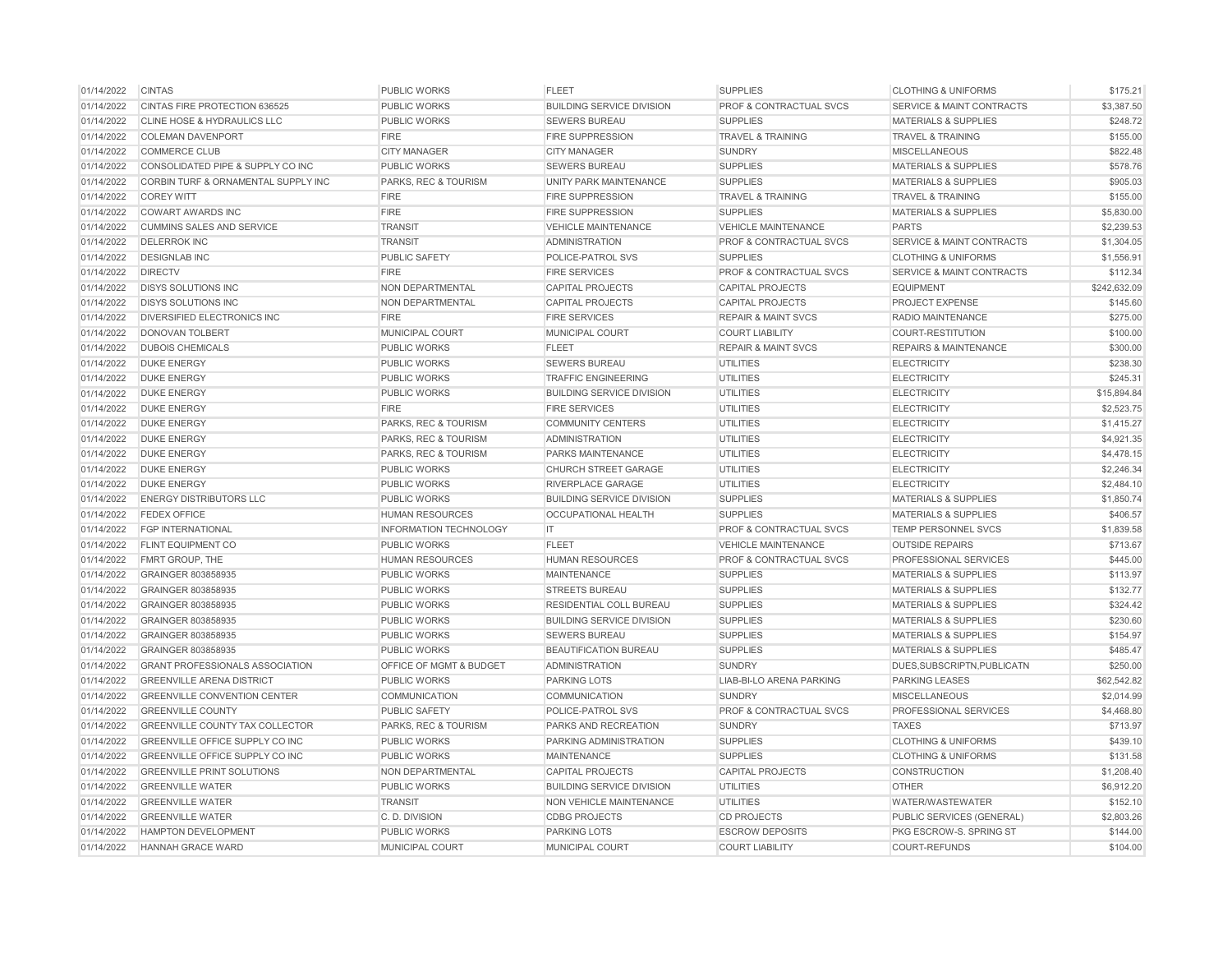| 01/14/2022 | HAYNSWORTH SINKLER BOYD PA          | <b>CITY ATTORNEY</b>    | <b>CITY ATTORNEY</b>             | PROF & CONTRACTUAL SVCS            | PROFESSIONAL SERVICES                | \$600.00     |
|------------|-------------------------------------|-------------------------|----------------------------------|------------------------------------|--------------------------------------|--------------|
| 01/14/2022 | HDR INC                             | NON DEPARTMENTAL        | <b>CAPITAL PROJECTS</b>          | <b>CAPITAL PROJECTS</b>            | PLANNING/DESIGN                      | \$6,961.14   |
| 01/14/2022 | <b>HEATH HAYWOOD</b>                | <b>FIRE</b>             | <b>FIRE SUPPRESSION</b>          | <b>TRAVEL &amp; TRAINING</b>       | <b>TRAVEL &amp; TRAINING</b>         | \$155.00     |
| 01/14/2022 | <b>HILLS MACHINERY COMP LLC</b>     | <b>PUBLIC WORKS</b>     | <b>FLEET</b>                     | <b>VEHICLE MAINTENANCE</b>         | <b>OUTSIDE REPAIRS</b>               | \$1,365.25   |
| 01/14/2022 | HOME DEPOT CREDIT SERVICE 0978      | <b>TRANSIT</b>          | NON VEHICLE MAINTENANCE          | <b>SUPPLIES</b>                    | <b>MATERIALS &amp; SUPPLIES</b>      | \$272.67     |
| 01/14/2022 | HOME DEPOT CREDIT SERVICE 5898      | <b>FIRE</b>             | <b>FIRE SUPPRESSION</b>          | <b>SUPPLIES</b>                    | <b>MATERIALS &amp; SUPPLIES</b>      | \$1,179.33   |
| 01/14/2022 | HOME DEPOT CREDIT SERVICE 5898      | <b>FIRE</b>             | <b>FIRE SERVICES</b>             | <b>SUPPLIES</b>                    | <b>MATERIALS &amp; SUPPLIES</b>      | \$192.47     |
| 01/14/2022 | HOME DEPOT CREDIT SERVICE 5906      | <b>PUBLIC WORKS</b>     | <b>BUILDING SERVICE DIVISION</b> | <b>SUPPLIES</b>                    | <b>MATERIALS &amp; SUPPLIES</b>      | \$460.71     |
| 01/14/2022 | HOME DEPOT CREDIT SERVICE 5922      | PARKS, REC & TOURISM    | <b>TOURISM DISTRICT</b>          | <b>SUPPLIES</b>                    | <b>MATERIALS &amp; SUPPLIES</b>      | \$553.72     |
| 01/14/2022 | HOME DEPOT CREDIT SERVICE 5922      | PARKS, REC & TOURISM    | PARKS MAINTENANCE                | <b>SUPPLIES</b>                    | <b>MATERIALS &amp; SUPPLIES</b>      | \$272.38     |
| 01/14/2022 | HOWARD INDUSTRIES INC               | PUBLIC SAFETY           | POLICE-PATROL SVS                | <b>VEHICLE MAINTENANCE</b>         | POLICE CAR UPFITS                    | \$6,010.20   |
| 01/14/2022 | HRH ENGINEERING SERVICES            | NON DEPARTMENTAL        | <b>CAPITAL PROJECTS</b>          | <b>CAPITAL PROJECTS</b>            | <b>CONSTRUCTION</b>                  | \$258,480.00 |
| 01/14/2022 | INFRASTRUCTURE REPAIR SYSTEMS INC   | PUBLIC WORKS            | <b>SEWERS BUREAU</b>             | <b>SUPPLIES</b>                    | <b>MATERIALS &amp; SUPPLIES</b>      | \$2,222.00   |
| 01/14/2022 | INK4                                | PARKS, REC & TOURISM    | <b>EVENTS MANAGEMENT</b>         | <b>PRINTING</b>                    | <b>PRINTING &amp; BINDING</b>        | \$1,199.92   |
| 01/14/2022 | <b>IRON MOUNTAIN 27128</b>          | <b>PUBLIC SAFETY</b>    | POLICE-PATROL SVS                | PROF & CONTRACTUAL SVCS            | <b>SERVICE &amp; MAINT CONTRACTS</b> | \$102.51     |
| 01/14/2022 | <b>IRON MOUNTAIN 27128</b>          | MUNICIPAL COURT         | MUNICIPAL COURT                  | PROF & CONTRACTUAL SVCS            | <b>PROFESSIONAL SERVICES</b>         | \$189.35     |
| 01/14/2022 | JENNINGS ENVIRONMENTAL LLC          | NON DEPARTMENTAL        | <b>CAPITAL PROJECTS</b>          | <b>CAPITAL PROJECTS</b>            | PLANNING/DESIGN                      | \$2,810.00   |
| 01/14/2022 | <b>JESSIE GOSSETT</b>               | MUNICIPAL COURT         | MUNICIPAL COURT                  | <b>COURT LIABILITY</b>             | <b>COURT-RESTITUTION</b>             | \$200.00     |
| 01/14/2022 | JOHNNY MUHAMMED                     | MUNICIPAL COURT         | <b>MUNICIPAL COURT</b>           | <b>COURT LIABILITY</b>             | <b>COURT-RESTITUTION</b>             | \$100.00     |
| 01/14/2022 | <b>KCI TECHNOLOGIES INC</b>         | NON DEPARTMENTAL        | <b>CAPITAL PROJECTS</b>          | <b>CAPITAL PROJECTS</b>            | PLANNING/DESIGN                      | \$726.35     |
| 01/14/2022 | <b>KENNETH BRIDGES</b>              | <b>LAW ENFORCEMENT</b>  | <b>LAW ENFORCEMENT</b>           | COURT LIAB-CLAIMS/JUDGMNT          | LEC-CONFISCATED MONIES               | \$3,353.00   |
| 01/14/2022 | <b>KEYOSHIA SPRINGFIELD</b>         | MUNICIPAL COURT         | <b>MUNICIPAL COURT</b>           | <b>COURT LIABILITY</b>             | <b>COURT-RESTITUTION</b>             | \$281.50     |
| 01/14/2022 | <b>LANDSCAPERS SUPPLY</b>           | PARKS, REC & TOURISM    | <b>TOURISM DISTRICT</b>          | <b>SUPPLIES</b>                    | <b>MATERIALS &amp; SUPPLIES</b>      | \$267.07     |
| 01/14/2022 | <b>LAURA BAKER</b>                  | MUNICIPAL COURT         | MUNICIPAL COURT                  | <b>COURT LIABILITY</b>             | <b>COURT-RESTITUTION</b>             | \$500.00     |
| 01/14/2022 | <b>LAURA HOOVER</b>                 | <b>FIRE</b>             | <b>FIRE SUPPRESSION</b>          | <b>TRAVEL &amp; TRAINING</b>       | <b>TRAVEL &amp; TRAINING</b>         | \$155.00     |
| 01/14/2022 | <b>LONNIE LESLEY</b>                | <b>FIRE</b>             | <b>FIRE SUPPRESSION</b>          | <b>TRAVEL &amp; TRAINING</b>       | <b>TRAVEL &amp; TRAINING</b>         | \$155.00     |
| 01/14/2022 | MACKAY COMMUNICATIONS INC           | <b>PUBLIC SAFETY</b>    | POLICE-PATROL SVS                | <b>SUPPLIES</b>                    | <b>MATERIALS &amp; SUPPLIES</b>      | \$1,932.84   |
| 01/14/2022 | <b>MAGGIE TOLER</b>                 | <b>MUNICIPAL COURT</b>  | MUNICIPAL COURT                  | <b>COURT LIABILITY</b>             | <b>COURT-RESTITUTION</b>             | \$200.00     |
| 01/14/2022 | MARATHON STAFFING INC               | MUNICIPAL COURT         | MUNICIPAL COURT                  | PROF & CONTRACTUAL SVCS            | TEMP PERSONNEL SVCS                  | \$513.29     |
| 01/14/2022 | <b>MARATHON STAFFING INC</b>        | PARKS, REC & TOURISM    | <b>EVENTS MANAGEMENT</b>         | <b>PROF &amp; CONTRACTUAL SVCS</b> | <b>TEMP PERSONNEL SVCS</b>           | \$1,521.17   |
| 01/14/2022 | <b>MARATHON STAFFING INC</b>        | PARKS, REC & TOURISM    | <b>COMMUNITY CENTERS</b>         | <b>PROF &amp; CONTRACTUAL SVCS</b> | <b>TEMP PERSONNEL SVCS</b>           | \$428.28     |
| 01/14/2022 | <b>MARATHON STAFFING INC</b>        | PARKS, REC & TOURISM    | <b>PUBLIC SERVICES</b>           | <b>PROF &amp; CONTRACTUAL SVCS</b> | <b>TEMP PERSONNEL SVCS</b>           | \$577.92     |
| 01/14/2022 | <b>MARATHON STAFFING INC</b>        | <b>PUBLIC SAFETY</b>    | POLICE-DISPATCH BUREAU           | <b>PROF &amp; CONTRACTUAL SVCS</b> | <b>TEMP PERSONNEL SVCS</b>           | \$1,480.03   |
| 01/14/2022 | <b>MARATHON STAFFING INC</b>        | PUBLIC WORKS            | <b>SEWERS BUREAU</b>             | PROF & CONTRACTUAL SVCS            | TEMP PERSONNEL SVCS                  | \$564.00     |
| 01/14/2022 | <b>MARATHON STAFFING INC</b>        | <b>TRANSIT</b>          | <b>FIXED ROUTE</b>               | <b>PROF &amp; CONTRACTUAL SVCS</b> | <b>TEMP PERSONNEL SVCS</b>           | \$1,277.80   |
| 01/14/2022 | <b>MARATHON STAFFING INC</b>        | PUBLIC WORKS            | RIGHTS-OF-WAY                    | <b>PROF &amp; CONTRACTUAL SVCS</b> | <b>TEMP PERSONNEL SVCS</b>           | \$581.76     |
| 01/14/2022 | <b>MARATHON STAFFING INC</b>        | PARKS, REC & TOURISM    | PARKS MAINTENANCE                | PROF & CONTRACTUAL SVCS            | <b>TEMP PERSONNEL SVCS</b>           | \$2,162.00   |
| 01/14/2022 | <b>MARATHON STAFFING INC</b>        | <b>PUBLIC WORKS</b>     | RESIDENTIAL COLL BUREAU          | PROF & CONTRACTUAL SVCS            | TEMP PERSONNEL SVCS                  | \$1,038.80   |
| 01/14/2022 | <b>MARIA CROMER</b>                 | <b>PUBLIC WORKS</b>     | CONSTRUCTION & INSPECTION        | <b>SUPPLIES</b>                    | <b>MATERIALS &amp; SUPPLIES</b>      | \$518.34     |
| 01/14/2022 | <b>MARK THOMPSON</b>                | MUNICIPAL COURT         | MUNICIPAL COURT                  | <b>COURT LIABILITY</b>             | <b>COURT-REFUNDS</b>                 | \$142.50     |
| 01/14/2022 | MCKINNEY LUMBER & HARDWARE LLC      | PARKS, REC & TOURISM    | <b>PARKS MAINTENANCE</b>         | <b>SUPPLIES</b>                    | <b>MATERIALS &amp; SUPPLIES</b>      | \$112.29     |
| 01/14/2022 | MIKE'S BODY SHOP & TOWING INC       | <b>PUBLIC WORKS</b>     | <b>FLEET</b>                     | <b>VEHICLE MAINTENANCE</b>         | <b>OUTSIDE REPAIRS</b>               | \$875.00     |
| 01/14/2022 | <b>MINUTEMAN PRESS</b>              | <b>PUBLIC WORKS</b>     | STORMWATER MANAGEMENT            | <b>PRINTING</b>                    | PRINTING & BINDING                   | \$1,672.64   |
| 01/14/2022 | <b>MINUTEMAN PRESS</b>              | OFFICE OF MGMT & BUDGET | <b>ACCOUNTING</b>                | <b>PRINTING</b>                    | PRINTING & BINDING                   | \$436.59     |
| 01/14/2022 | <b>MINUTEMAN PRESS</b>              | PUBLIC WORKS            | <b>RECYCLING</b>                 | <b>PRINTING</b>                    | PRINTING & BINDING                   | \$144.69     |
| 01/14/2022 | <b>MNI DIRECT</b>                   | PARKS, REC & TOURISM    | <b>TOURISM DISTRICT</b>          | <b>SUPPLIES</b>                    | <b>MATERIALS &amp; SUPPLIES</b>      | \$7,696.03   |
| 01/14/2022 | MOTOROLA SOLUTIONS INC              | PUBLIC SAFETY           | POLICE-DISPATCH BUREAU           | <b>REPAIR &amp; MAINT SVCS</b>     | RADIO MAINTENANCE                    | \$17,668.29  |
| 01/14/2022 | MOTOROLA-PALMETTO 800               | <b>TRANSIT</b>          | <b>FIXED ROUTE</b>               | <b>COMMUNICATIONS</b>              | <b>OTHER</b>                         | \$1,176.23   |
| 01/14/2022 | <b>NAPA AUTO PARTS</b>              | <b>TRANSIT</b>          | <b>VEHICLE MAINTENANCE</b>       | <b>SUPPLIES</b>                    | <b>MATERIALS &amp; SUPPLIES</b>      | \$346.40     |
| 01/14/2022 | NAPA AUTO PARTS                     | <b>FIRE</b>             | <b>FIRE SUPPRESSION</b>          | <b>VEHICLE MAINTENANCE</b>         | <b>PARTS</b>                         | \$1,351.33   |
| 01/14/2022 | NATIONAL ANIMAL CONTROL ASSOCIATION | PUBLIC SAFETY           | POLICE-PATROL SVS                | <b>SUNDRY</b>                      | DUES, SUBSCRIPTN, PUBLICATN          | \$150.00     |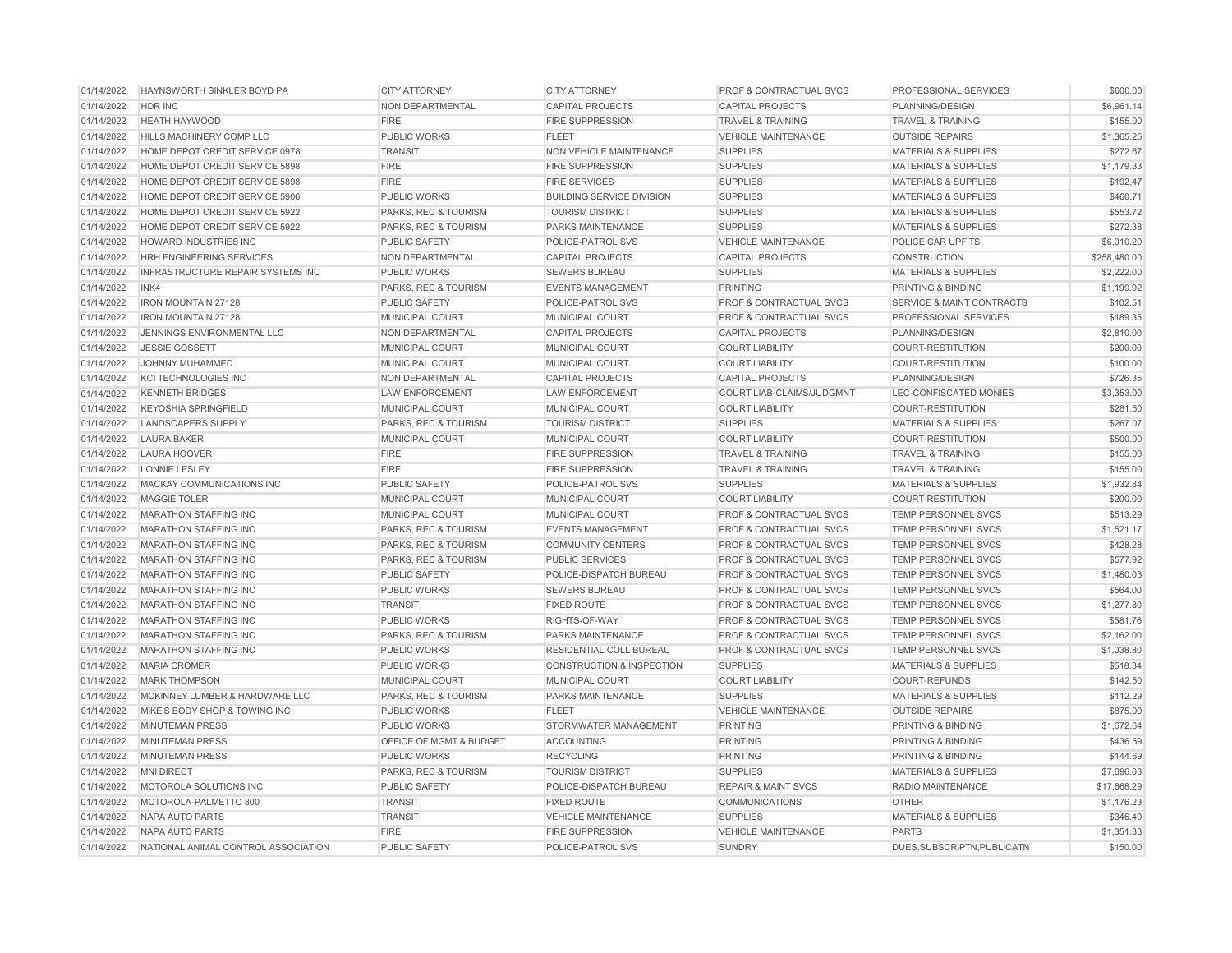| 01/14/2022 | OFFICE DEPOT BSD                   | <b>FIRE</b>             | <b>FIRE PREVENTION</b>           | <b>SUPPLIES</b>              | OFFICE SUPPLIES&MATERIALS            | \$2,212.13   |
|------------|------------------------------------|-------------------------|----------------------------------|------------------------------|--------------------------------------|--------------|
| 01/14/2022 | OFFICE DEPOT BSD                   | <b>FIRE</b>             | <b>FIRE SERVICES</b>             | <b>SUPPLIES</b>              | OFFICE SUPPLIES&MATERIALS            | \$269.73     |
| 01/14/2022 | OFFICE DEPOT BSD                   | PUBLIC SAFETY           | POLICE-PATROL SVS                | <b>SUPPLIES</b>              | <b>MATERIALS &amp; SUPPLIES</b>      | \$140.39     |
| 01/14/2022 | <b>OLGA ESPINOSA</b>               | PUBLIC WORKS            | PUBLIC WORKS                     | <b>TRAVEL &amp; TRAINING</b> | <b>TRAVEL &amp; TRAINING</b>         | \$289.76     |
| 01/14/2022 | OPAL LYNN WYATT-PEOPLES            | MUNICIPAL COURT         | MUNICIPAL COURT                  | <b>COURT LIABILITY</b>       | <b>COURT-RESTITUTION</b>             | \$200.00     |
| 01/14/2022 | PALMETTO INFRASTRUCTURE INC        | <b>NON DEPARTMENTAL</b> | <b>CAPITAL PROJECTS</b>          | <b>CAPITAL PROJECTS</b>      | <b>CONSTRUCTION</b>                  | \$518,340.80 |
| 01/14/2022 | PALMETTO UTILITY PROTECTION INC    | PUBLIC WORKS            | <b>SEWERS BUREAU</b>             | PROF & CONTRACTUAL SVCS      | PROFESSIONAL SERVICES                | \$1,442.47   |
| 01/14/2022 | PANAGAKOS ASPHALT INC              | <b>PUBLIC WORKS</b>     | <b>SEWERS BUREAU</b>             | <b>SUPPLIES</b>              | <b>MATERIALS &amp; SUPPLIES</b>      | \$121.90     |
| 01/14/2022 | PANAGAKOS ASPHALT INC              | PUBLIC WORKS            | <b>STREETS BUREAU</b>            | <b>SUPPLIES</b>              | MATERIALS & SUPPLIES                 | \$243.80     |
| 01/14/2022 | PANAGAKOS ASPHALT INC              | <b>PUBLIC WORKS</b>     | <b>STORM DRAINS BUREAU</b>       | <b>SUPPLIES</b>              | <b>MATERIALS &amp; SUPPLIES</b>      | \$121.90     |
| 01/14/2022 | PETERBILT STORE OF GREENVILLE, THE | <b>TRANSIT</b>          | <b>VEHICLE MAINTENANCE</b>       | <b>VEHICLE MAINTENANCE</b>   | <b>PARTS</b>                         | \$281.02     |
| 01/14/2022 | PETERBILT STORE OF GREENVILLE, THE | <b>TRANSIT</b>          | <b>VEHICLE MAINTENANCE</b>       | <b>VEHICLE MAINTENANCE</b>   | <b>SMALL PARTS</b>                   | \$420.90     |
| 01/14/2022 | <b>PRESORT PLUS INC</b>            | OFFICE OF MGMT & BUDGET | <b>PURCHASING</b>                | <b>COMMUNICATIONS</b>        | POSTAGE                              | \$3,394.59   |
| 01/14/2022 | PRISMA HEALTH SIMULATION CENTER    | <b>FIRE</b>             | <b>FIRE SUPPRESSION</b>          | <b>TRAVEL &amp; TRAINING</b> | <b>TRAVEL &amp; TRAINING</b>         | \$180.00     |
| 01/14/2022 | PROFORMA RHINO GRAPHICS            | <b>COMMUNICATION</b>    | <b>COMMUNICATION</b>             | <b>PRINTING</b>              | PRINTING & BINDING                   | \$1,399.20   |
| 01/14/2022 | <b>PUBLIX</b>                      | MUNICIPAL COURT         | MUNICIPAL COURT                  | <b>COURT LIABILITY</b>       | COURT-RESTITUTION                    | \$500.00     |
| 01/14/2022 | RAY BRACKEN NURSERY INC            | <b>PUBLIC WORKS</b>     | BEAUTIFICATION BUREAU            | <b>SUPPLIES</b>              | <b>MATERIALS &amp; SUPPLIES</b>      | \$1,859.46   |
| 01/14/2022 | <b>REBUILD UPSTATE</b>             | C. D. DIVISION          | <b>CDBG PROJECTS</b>             | <b>CD PROJECTS</b>           | PUBLIC INFORMATION                   | \$24,500.00  |
| 01/14/2022 | <b>REID ELECTRIC</b>               | PUBLIC WORKS            | <b>BUILDING SERVICE DIVISION</b> | PROF & CONTRACTUAL SVCS      | SERVICE & MAINT CONTRACTS            | \$800.00     |
| 01/14/2022 | S C DEPARTMENT OF REVENUE          | <b>CITY MANAGER</b>     | NON-DEPARTMENTAL                 | <b>SUNDRY</b>                | <b>TAXES</b>                         | \$1,464.63   |
| 01/14/2022 | <b>SAFE INDUSTRIES</b>             | <b>FIRE</b>             | <b>FIRE SUPPRESSION</b>          | <b>SUPPLIES</b>              | <b>OTHER SUPPLIES&amp;MATERIALS</b>  | \$279.84     |
| 01/14/2022 | SAF-GARD SAFETY SHOE COMPANY       | <b>FIRE</b>             | <b>FIRE SUPPRESSION</b>          | <b>SUPPLIES</b>              | <b>CLOTHING &amp; UNIFORMS</b>       | \$122.03     |
| 01/14/2022 | <b>SAM'S CLUB</b>                  | <b>FIRE</b>             | <b>FIRE SERVICES</b>             | <b>SUPPLIES</b>              | <b>MATERIALS &amp; SUPPLIES</b>      | \$109.59     |
| 01/14/2022 | <b>SAM'S CLUB</b>                  | <b>FIRE</b>             | <b>FIRE SUPPRESSION</b>          | <b>SUPPLIES</b>              | <b>MATERIALS &amp; SUPPLIES</b>      | \$1,103.14   |
| 01/14/2022 | <b>SEJ SERVICES LLC</b>            | <b>PUBLIC SAFETY</b>    | POLICE-PATROL SVS                | PROF & CONTRACTUAL SVCS      | <b>SERVICE &amp; MAINT CONTRACTS</b> | \$1,150.00   |
| 01/14/2022 | <b>SESAC INC</b>                   | PARKS, REC & TOURISM    | <b>SPECIAL EVENTS</b>            | PROF & CONTRACTUAL SVCS      | PROFESSIONAL SERVICES                | \$1,669.00   |
| 01/14/2022 | SIB FIXED COST REDUCTION CO LLC    | INFORMATION TECHNOLOGY  | $\mathsf{I}\mathsf{T}$           | <b>COMMUNICATIONS</b>        | TELECOMMUNICATIONS/WIRELE            | \$26,004.82  |
| 01/14/2022 | SITE DESIGN INC                    | NON DEPARTMENTAL        | <b>CAPITAL PROJECTS</b>          | <b>CAPITAL PROJECTS</b>      | PLANNING/DESIGN                      | \$204.00     |
| 01/14/2022 | <b>SNAP ON INDUSTRIAL</b>          | <b>FIRE</b>             | <b>FIRE SERVICES</b>             | <b>SUPPLIES</b>              | <b>MATERIALS &amp; SUPPLIES</b>      | \$161.13     |
| 01/14/2022 | SNIDER FLEET SOLUTIONS             | <b>PUBLIC WORKS</b>     | <b>FLEET</b>                     | <b>VEHICLE MAINTENANCE</b>   | <b>OUTSIDE REPAIRS</b>               | \$1,480.96   |
| 01/14/2022 | SOCIETY FOR HUMAN RESOURCE MGT     | <b>HUMAN RESOURCES</b>  | <b>HUMAN RESOURCES</b>           | <b>SUNDRY</b>                | DUES, SUBSCRIPTN, PUBLICATN          | \$219.00     |
| 01/14/2022 | SOFTWAREONE INC                    | NON DEPARTMENTAL        | <b>CAPITAL PROJECTS</b>          | <b>CAPITAL PROJECTS</b>      | <b>EQUIPMENT</b>                     | \$3,058.03   |
| 01/14/2022 | SOUTHEASTERN PAPER GROUP           | PUBLIC WORKS            | <b>BUILDING SERVICE DIVISION</b> | <b>SUPPLIES</b>              | <b>JANITORIAL SUPPLIES</b>           | \$996.52     |
| 01/14/2022 | SOUTHEASTERN PAPER GROUP           | PARKS, REC & TOURISM    | <b>TOURISM DISTRICT</b>          | <b>SUPPLIES</b>              | <b>JANITORIAL SUPPLIES</b>           | \$420.46     |
| 01/14/2022 | SPARTAN FIRE & EMERGENCY APPARATUS | <b>FIRE</b>             | <b>FIRE SUPPRESSION</b>          | <b>VEHICLE MAINTENANCE</b>   | <b>PARTS</b>                         | \$936.24     |
| 01/14/2022 | <b>STATE TREASURER</b>             | MUNICIPAL COURT         | MUNICIPAL COURT                  | <b>COURT LIABILITY</b>       | COURT-DRUG SURCHARGE                 | \$480.67     |
| 01/14/2022 | <b>STATE TREASURER</b>             | MUNICIPAL COURT         | MUNICIPAL COURT                  | <b>COURT LIABILITY</b>       | <b>DUS HWY PATROL</b>                | \$1,289.29   |
| 01/14/2022 | <b>STATE TREASURER</b>             | MUNICIPAL COURT         | <b>MUNICIPAL COURT</b>           | <b>COURT LIABILITY</b>       | DUI/DUAC BRTHLZR TST SLED            | \$279.68     |
| 01/14/2022 | <b>STATE TREASURER</b>             | <b>MUNICIPAL COURT</b>  | MUNICIPAL COURT                  | <b>COURT LIABILITY</b>       | COURT-DUI SPINAL CORD SUR            | \$1,118.66   |
| 01/14/2022 | <b>STATE TREASURER</b>             | MUNICIPAL COURT         | <b>MUNICIPAL COURT</b>           | <b>COURT LIABILITY</b>       | <b>COURT-DUI ASSESSMENT</b>          | \$134.24     |
| 01/14/2022 | <b>STATE TREASURER</b>             | MUNICIPAL COURT         | MUNICIPAL COURT                  | <b>COURT LIABILITY</b>       | <b>COURT-STATE ASSESSMENT</b>        | \$22,990.03  |
| 01/14/2022 | <b>STATE TREASURER</b>             | <b>MUNICIPAL COURT</b>  | <b>MUNICIPAL COURT</b>           | <b>COURT LIABILITY</b>       | <b>COURT-DUI HWY PATRL SURCH</b>     | \$618.68     |
| 01/14/2022 | <b>STATE TREASURER</b>             | MUNICIPAL COURT         | MUNICIPAL COURT                  | <b>COURT LIABILITY</b>       | COURT-TRAFFIC SURCHARGE              | \$8,722.04   |
| 01/14/2022 | <b>STEVE HUNT</b>                  | <b>FIRE</b>             | <b>FIRE SUPPRESSION</b>          | <b>TRAVEL &amp; TRAINING</b> | <b>TRAVEL &amp; TRAINING</b>         | \$155.00     |
| 01/14/2022 | <b>TALENT MANAGEMENT SOLUTIONS</b> | PUBLIC WORKS            | RESIDENTIAL COLL BUREAU          | PROF & CONTRACTUAL SVCS      | TEMP PERSONNEL SVCS                  | \$1,680.85   |
| 01/14/2022 | TALENT MANAGEMENT SOLUTIONS        | PUBLIC WORKS            | <b>FIXED ROUTE</b>               | PROF & CONTRACTUAL SVCS      | TEMP PERSONNEL SVCS                  | \$1,827.72   |
| 01/14/2022 | <b>TD CARD SERVICES</b>            | <b>PUBLIC WORKS</b>     | PARKING ADMINISTRATION           | <b>SUNDRY</b>                | <b>MISCELLANEOUS</b>                 | \$247.44     |
| 01/14/2022 | <b>TD CARD SERVICES</b>            | <b>FIRE</b>             | <b>FIRE SUPPRESSION</b>          | <b>SUPPLIES</b>              | <b>MATERIALS &amp; SUPPLIES</b>      | \$136.92     |
| 01/14/2022 | TD CARD SERVICES                   | <b>CITY MANAGER</b>     | <b>CITY CLERK</b>                | PROF & CONTRACTUAL SVCS      | PROFESSIONAL SERVICES                | \$701.02     |
| 01/14/2022 | <b>TD CARD SERVICES</b>            | <b>PUBLIC WORKS</b>     | <b>TRAFFIC ENGINEERING</b>       | <b>SUNDRY</b>                | <b>MISCELLANEOUS</b>                 | \$260.30     |
| 01/14/2022 | TD CARD SERVICES                   | PARKS, REC & TOURISM    | <b>TOURISM DISTRICT</b>          | <b>TRAVEL &amp; TRAINING</b> | <b>TRAVEL &amp; TRAINING</b>         | \$1,207.10   |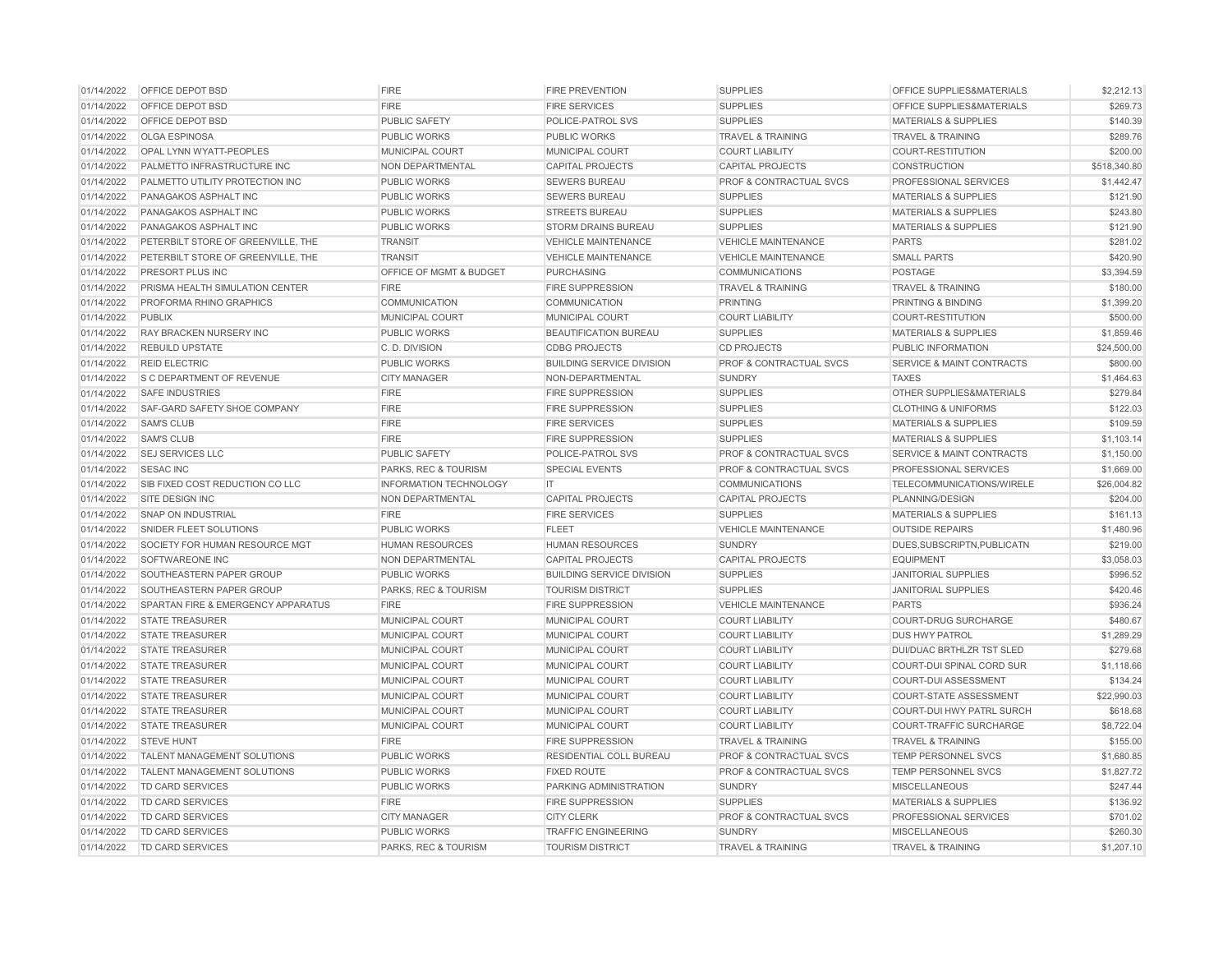| 01/14/2022 | TD CARD SERVICES                   | <b>PUBLIC WORKS</b>           | <b>BUILDING SERVICE DIVISION</b>     | <b>TRAVEL &amp; TRAINING</b>       | TRAVEL & TRAINING                | \$313.36    |
|------------|------------------------------------|-------------------------------|--------------------------------------|------------------------------------|----------------------------------|-------------|
| 01/14/2022 | TD CARD SERVICES                   | <b>PUBLIC SAFETY</b>          | POLICE-PATROL SVS                    | MACHINERY AND EQUIPMENT            | MACHINERY AND EQUIPMENT          | \$243.69    |
| 01/14/2022 | TD CARD SERVICES                   | PUBLIC WORKS                  | STORMWATER MANAGEMENT                | <b>SUNDRY</b>                      | <b>MISCELLANEOUS</b>             | \$140.18    |
| 01/14/2022 | <b>TD CARD SERVICES</b>            | <b>FIRE</b>                   | <b>FIRE SUPPRESSION</b>              | <b>REPAIR &amp; MAINT SVCS</b>     | <b>REPAIRS &amp; MAINTENANCE</b> | \$173.44    |
| 01/14/2022 | TD CARD SERVICES                   | PUBLIC WORKS                  | <b>ENGINEERING</b>                   | <b>TRAVEL &amp; TRAINING</b>       | <b>TRAVEL &amp; TRAINING</b>     | \$350.00    |
| 01/14/2022 | <b>TD CARD SERVICES</b>            | PARKS, REC & TOURISM          | PARKS MAINTENANCE                    | <b>TRAVEL &amp; TRAINING</b>       | <b>TRAVEL &amp; TRAINING</b>     | \$717.00    |
| 01/14/2022 | <b>TD CARD SERVICES</b>            | <b>PUBLIC WORKS</b>           | STORMWATER MANAGEMENT                | <b>SUNDRY</b>                      | DUES, SUBSCRIPTN, PUBLICATN      | \$420.00    |
| 01/14/2022 | TD CARD SERVICES                   | PARKS, REC & TOURISM          | UNITY PARK MAINTENANCE               | <b>SUPPLIES</b>                    | <b>MATERIALS &amp; SUPPLIES</b>  | \$389.09    |
| 01/14/2022 | <b>TD CARD SERVICES</b>            | <b>PUBLIC WORKS</b>           | <b>STORM DRAINS BUREAU</b>           | <b>SUPPLIES</b>                    | <b>MATERIALS &amp; SUPPLIES</b>  | \$626.55    |
| 01/14/2022 | <b>TD CARD SERVICES</b>            | <b>FIRE</b>                   | FIRE SUPPRESSION                     | <b>TRAVEL &amp; TRAINING</b>       | <b>TRAVEL &amp; TRAINING</b>     | \$784.66    |
| 01/14/2022 | TD CARD SERVICES                   | ECONOMIC DEVELOPMENT          | ECONOMIC DEVELOPMENT                 | <b>TRAVEL &amp; TRAINING</b>       | <b>TRAVEL &amp; TRAINING</b>     | \$899.59    |
| 01/14/2022 | <b>TD CARD SERVICES</b>            | <b>HUMAN RESOURCES</b>        | <b>HUMAN RESOURCES</b>               | <b>SUNDRY</b>                      | <b>MISCELLANEOUS</b>             | \$459.07    |
| 01/14/2022 | <b>TD CARD SERVICES</b>            | <b>PUBLIC SAFETY</b>          | POLICE-PATROL SVS                    | <b>SUPPLIES</b>                    | <b>MATERIALS &amp; SUPPLIES</b>  | \$2,537.63  |
| 01/14/2022 | TD CARD SERVICES                   | COUNCIL                       | <b>CITY COUNCIL</b>                  | <b>SUNDRY</b>                      | <b>MISCELLANEOUS</b>             | \$2,103.49  |
| 01/14/2022 | <b>TD CARD SERVICES</b>            | C. D. DIVISION                | <b>CDBG PROJECTS</b>                 | <b>SUNDRY</b>                      | <b>MISCELLANEOUS</b>             | \$125.00    |
| 01/14/2022 | <b>TD CARD SERVICES</b>            | PUBLIC SAFETY                 | POLICE-PATROL SVS                    | <b>SUNDRY</b>                      | DUES, SUBSCRIPTN, PUBLICATN      | \$139.95    |
| 01/14/2022 | TD CARD SERVICES                   | <b>FIRE</b>                   | <b>FIRE SUPPRESSION</b>              | <b>VEHICLE MAINTENANCE</b>         | <b>PARTS</b>                     | \$448.13    |
| 01/14/2022 | TD CARD SERVICES                   | <b>CITY MANAGER</b>           | <b>CITY CLERK</b>                    | <b>TRAVEL &amp; TRAINING</b>       | <b>TRAVEL &amp; TRAINING</b>     | \$200.00    |
| 01/14/2022 | TD CARD SERVICES                   | PUBLIC WORKS                  | <b>BUILDING SERVICE DIVISION</b>     | <b>SUPPLIES</b>                    | <b>MATERIALS &amp; SUPPLIES</b>  | \$293.32    |
| 01/14/2022 | TD CARD SERVICES                   | <b>PUBLIC WORKS</b>           | <b>STREETS BUREAU</b>                | <b>SUPPLIES</b>                    | <b>MATERIALS &amp; SUPPLIES</b>  | \$144.24    |
| 01/14/2022 | <b>TD CARD SERVICES</b>            | PUBLIC WORKS                  | <b>BUILDING SERVICE DIVISION</b>     | <b>REPAIR &amp; MAINT SVCS</b>     | <b>REPAIRS &amp; MAINTENANCE</b> | \$171.08    |
| 01/14/2022 | TD CARD SERVICES                   | <b>PUBLIC SAFETY</b>          | POLICE-PATROL SVS                    | PROF & CONTRACTUAL SVCS            | SOFTWARE LICENSES                | \$1,250.00  |
| 01/14/2022 | <b>TD CARD SERVICES</b>            | ECONOMIC DEVELOPMENT          | <b>ECONOMIC DEVELOPMENT</b>          | <b>SUNDRY</b>                      | DUES.SUBSCRIPTN.PUBLICATN        | \$699.49    |
| 01/14/2022 | <b>TD CARD SERVICES</b>            | <b>PUBLIC WORKS</b>           | <b>ENGINEERING</b>                   | <b>SUNDRY</b>                      | <b>MISCELLANEOUS</b>             | \$200.69    |
| 01/14/2022 | <b>TD CARD SERVICES</b>            | <b>HUMAN RESOURCES</b>        | <b>HUMAN RESOURCES</b>               | <b>SUNDRY</b>                      | <b>RECRUITMENT ADS</b>           | \$1,542.00  |
| 01/14/2022 | TD CARD SERVICES                   | <b>PUBLIC WORKS</b>           | STORMWATER MANAGEMENT                | <b>TRAVEL &amp; TRAINING</b>       | <b>TRAVEL &amp; TRAINING</b>     | \$475.00    |
| 01/14/2022 | TD CARD SERVICES                   | <b>FIRE</b>                   | <b>FIRE SUPPRESSION</b>              | <b>SUPPLIES</b>                    | OFFICE SUPPLIES&MATERIALS        | \$472.00    |
| 01/14/2022 | TD CARD SERVICES                   | <b>CITY ATTORNEY</b>          | <b>CITY ATTORNEY</b>                 | <b>SUNDRY</b>                      | DUES, SUBSCRIPTN, PUBLICATN      | \$605.00    |
| 01/14/2022 | <b>TD CARD SERVICES</b>            | <b>CITY MANAGER</b>           | <b>DONATIONS</b>                     | CONTRIBUTIONS/DONATIONS            | MISCELLANEOUS FIRE               | \$157.01    |
| 01/14/2022 | <b>TD CARD SERVICES</b>            | <b>CITY MANAGER</b>           | <b>DONATIONS</b>                     | CONTRIBUTIONS/DONATIONS            | <b>GNVL CNTY COMMISSION ADA</b>  | \$1,764.85  |
| 01/14/2022 | TD CARD SERVICES                   | <b>PUBLIC WORKS</b>           | RESIDENTIAL COLL BUREAU              | <b>TRAVEL &amp; TRAINING</b>       | <b>TRAVEL &amp; TRAINING</b>     | \$743.00    |
| 01/14/2022 | <b>TD CARD SERVICES</b>            | <b>PUBLIC WORKS</b>           | <b>SEWERS BUREAU</b>                 | <b>SUPPLIES</b>                    | <b>MATERIALS &amp; SUPPLIES</b>  | \$136.72    |
| 01/14/2022 | THE RETAIL COACH LLC               | NON DEPARTMENTAL              | <b>CAPITAL PROJECTS</b>              | <b>CAPITAL PROJECTS</b>            | PLANNING/DESIGN                  | \$7,500.00  |
| 01/14/2022 | <b>THOMAS TARDO</b>                | <b>FIRE</b>                   | <b>FIRE SUPPRESSION</b>              | <b>TRAVEL &amp; TRAINING</b>       | <b>TRAVEL &amp; TRAINING</b>     | \$155.00    |
| 01/14/2022 | THOMSON REUTERS - WEST             | <b>PUBLIC SAFETY</b>          | POLICE-PATROL SVS                    | PROF & CONTRACTUAL SVCS            | PROFESSIONAL SERVICES            | \$447.60    |
| 01/14/2022 | TIME WARNER CABLE LLC              | <b>INFORMATION TECHNOLOGY</b> | IT                                   | <b>COMMUNICATIONS</b>              | TELECOMMUNICATIONS/WIRELE        | \$551.16    |
| 01/14/2022 | TMS SOUTH INC                      | <b>PUBLIC WORKS</b>           | <b>BUILDING SERVICE DIVISION</b>     | <b>SUPPLIES</b>                    | <b>MATERIALS &amp; SUPPLIES</b>  | \$213.91    |
| 01/14/2022 | <b>TOM PORTER</b>                  | <b>FIRE</b>                   | <b>FIRE SUPPRESSION</b>              | <b>TRAVEL &amp; TRAINING</b>       | <b>TRAVEL &amp; TRAINING</b>     | \$155.00    |
| 01/14/2022 | TRI-COUNTY TECHNICAL COLLEGE       | <b>PUBLIC WORKS</b>           | <b>CONSTRUCTION &amp; INSPECTION</b> | <b>TRAVEL &amp; TRAINING</b>       | TRAVEL & TRAINING                | \$625.00    |
| 01/14/2022 | <b>U S BANK</b>                    | PUBLIC WORKS                  | STORMWATER MANAGEMENT                | <b>FISCAL AGENT</b>                | <b>FISCAL AGENT FEES</b>         | \$2,370.50  |
| 01/14/2022 | <b>U S BANK</b>                    | <b>NON DEPARTMENTAL</b>       | <b>HOSPITALITY TAX</b>               | <b>FISCAL AGENT</b>                | <b>FISCAL AGENT FEES</b>         | \$2,262.75  |
| 01/14/2022 | UNITED CHEMICAL & SUPPLY CO INC    | <b>FIRE</b>                   | <b>FIRE SUPPRESSION</b>              | <b>SUPPLIES</b>                    | <b>JANITORIAL SUPPLIES</b>       | \$1,014.90  |
| 01/14/2022 | UNITED ELECTRICAL DISTRIBUTORS INC | <b>PUBLIC WORKS</b>           | <b>BUILDING SERVICE DIVISION</b>     | <b>REPAIR &amp; MAINT SVCS</b>     | <b>REPAIRS &amp; MAINTENANCE</b> | \$3,585.34  |
| 01/14/2022 | US AUTO SALES                      | <b>MUNICIPAL COURT</b>        | <b>MUNICIPAL COURT</b>               | <b>COURT LIABILITY</b>             | <b>COURT-RESTITUTION</b>         | \$250.00    |
| 01/14/2022 | USI INSURANCE SERVICES             | <b>HUMAN RESOURCES</b>        | <b>HEALTH CARE</b>                   | PROF & CONTRACTUAL SVCS            | PROFESSIONAL SERVICES            | \$6,000.00  |
| 01/14/2022 | <b>VERIZON WIRELESS</b>            | PUBLIC SAFETY                 | POLICE-PATROL SVS                    | <b>COMMUNICATIONS</b>              | <b>OTHER</b>                     | \$6,340.56  |
| 01/14/2022 | <b>VERIZON WIRELESS</b>            | PUBLIC SAFETY                 | POLICE-PATROL SVS                    | <b>SUNDRY</b>                      | <b>MISCELLANEOUS</b>             | \$190.05    |
| 01/14/2022 | <b>VERIZON WIRELESS</b>            | PUBLIC WORKS                  | STORMWATER MANAGEMENT                | <b>COMMUNICATIONS</b>              | <b>TELEPHONE</b>                 | \$225.18    |
| 01/14/2022 | <b>VIC BAILEY FORD INC</b>         | <b>PUBLIC WORKS</b>           | <b>SEWERS BUREAU</b>                 | <b>VEHICLES</b>                    | <b>VEHICLE</b>                   | \$32,519.00 |
| 01/14/2022 | <b>WATERLOGIC USA INC</b>          | <b>PUBLIC SAFETY</b>          | POLICE-PATROL SVS                    | <b>SUPPLIES</b>                    | <b>MATERIALS &amp; SUPPLIES</b>  | \$107.48    |
| 01/14/2022 | <b>WEBSPEAK MEDIA LLC</b>          | <b>ECONOMIC DEVELOPMENT</b>   | ECONOMIC DEVELOPMENT                 | <b>PROF &amp; CONTRACTUAL SVCS</b> | PROFESSIONAL SERVICES            | \$1,080.00  |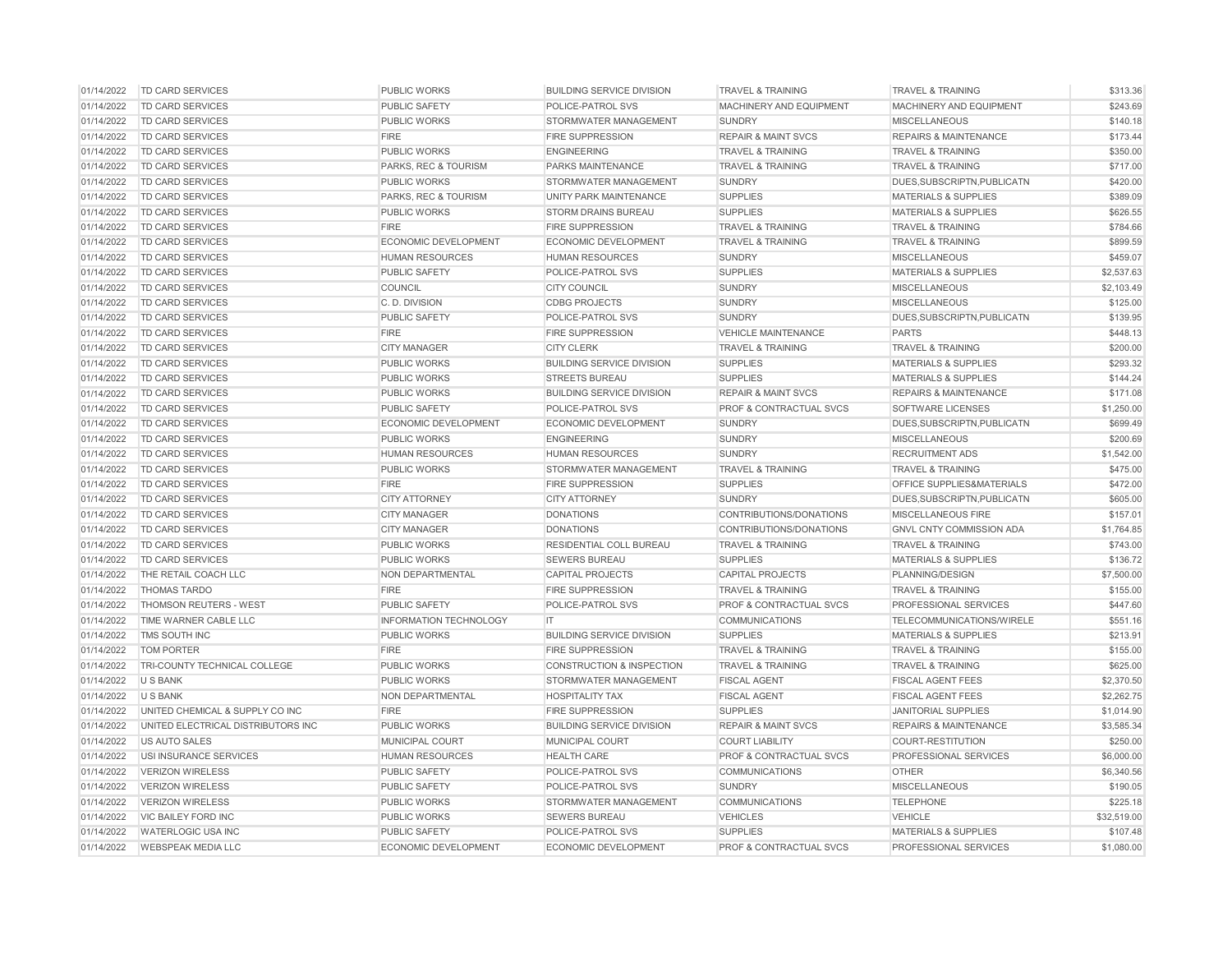| 01/14/2022 | <b>WILLIAM BOWEN</b>               | PLANNING & DEV SERVICES         | <b>BUILDING &amp; PROPERTY MAINT</b> | <b>TRAVEL &amp; TRAINING</b>       | <b>LOCAL TRANSPORTATION</b>          | \$320.88    |
|------------|------------------------------------|---------------------------------|--------------------------------------|------------------------------------|--------------------------------------|-------------|
| 01/14/2022 | <b>WILLIAM LOWRY</b>               | <b>PUBLIC SAFETY</b>            | POLICE-PATROL SVS                    | <b>TRAVEL &amp; TRAINING</b>       | <b>TRAVEL &amp; TRAINING</b>         | \$256.00    |
| 01/14/2022 | WILLIS TOWERS WATSON SOUTHEAST INC | <b>PUBLIC SAFETY</b>            | POLICE-PATROL SVS                    | <b>SUNDRY</b>                      | <b>MISCELLANEOUS</b>                 | \$100.00    |
| 01/21/2022 | 1ST TIMOTHY 4:4 LLC                | <b>PUBLIC WORKS</b>             | PARKING ADMINISTRATION               | <b>PROF &amp; CONTRACTUAL SVCS</b> | <b>RENTAL EXPENSE</b>                | \$240.00    |
| 01/21/2022 | A SERVICES GROUP LLC               | PARKS, REC & TOURISM            | <b>ADMINISTRATION</b>                | PROF & CONTRACTUAL SVCS            | <b>SERVICE &amp; MAINT CONTRACTS</b> | \$8,586.09  |
| 01/21/2022 | ABC LOCKSMITH LLC                  | <b>FIRE</b>                     | <b>FIRE SUPPRESSION</b>              | <b>VEHICLE MAINTENANCE</b>         | <b>PARTS</b>                         | \$120.56    |
| 01/21/2022 | ADDISON SAFETY GROUP INC           | <b>PUBLIC WORKS</b>             | PARKING ADMINISTRATION               | PROF & CONTRACTUAL SVCS            | <b>SERVICE &amp; MAINT CONTRACTS</b> | \$270.00    |
| 01/21/2022 | ADDISON SAFETY GROUP INC           | <b>FIRE</b>                     | <b>FIRE SERVICES</b>                 | PROF & CONTRACTUAL SVCS            | <b>SERVICE &amp; MAINT CONTRACTS</b> | \$900.00    |
| 01/21/2022 | ADVANCE AUTO PARTS                 | PARKS, REC & TOURISM            | PARKS MAINTENANCE                    | <b>SUPPLIES</b>                    | <b>MATERIALS &amp; SUPPLIES</b>      | \$126.64    |
| 01/21/2022 | ALDRIDGE FAMILY PRODUCE            | PARKS, REC & TOURISM            | <b>ADMINISTRATION</b>                | <b>SUPPLIES</b>                    | M&S-FOOD                             | \$1,117.39  |
| 01/21/2022 | ANGELIA LOCKE                      | OFFICE OF MGMT & BUDGET         | <b>REVENUE</b>                       | <b>TRAVEL &amp; TRAINING</b>       | <b>LOCAL TRANSPORTATION</b>          | \$118.72    |
| 01/21/2022 | ARC3 GASES INC                     | PARKS, REC & TOURISM            | <b>ADMINISTRATION</b>                | <b>SUPPLIES</b>                    | M&S-EXHIBITS                         | \$248.82    |
| 01/21/2022 | ARCPOINT LABS OF GREENVILLE        | <b>HUMAN RESOURCES</b>          | <b>OCCUPATIONAL HEALTH</b>           | <b>PROF &amp; CONTRACTUAL SVCS</b> | PROFESSIONAL SERVICES                | \$1,405.00  |
| 01/21/2022 | AT & T MOBILITY                    | <b>FIRE</b>                     | <b>FIRE</b>                          | <b>COMMUNICATIONS</b>              | <b>OTHER</b>                         | \$174.70    |
| 01/21/2022 | <b>BOASC</b>                       | PLANNING & DEV SERVICES         | <b>BUILDING &amp; PROPERTY MAINT</b> | <b>SUNDRY</b>                      | DUES.SUBSCRIPTN.PUBLICATN            | \$200.00    |
| 01/21/2022 | <b>BOUND TREE MEDICAL LLC</b>      | <b>FIRE</b>                     | <b>FIRE SUPPRESSION</b>              | <b>SUPPLIES</b>                    | OTHER MEDICAL SUPPLIES               | \$165.84    |
| 01/21/2022 | <b>BRAGG WASTE SERVICES INC</b>    | PARKS, REC & TOURISM            | PARKS MAINTENANCE                    | PROF & CONTRACTUAL SVCS            | <b>SERVICE &amp; MAINT CONTRACTS</b> | \$175.10    |
| 01/21/2022 | <b>BRAVO1 PROTECTION</b>           | <b>PUBLIC WORKS</b>             | PARKING ADMINISTRATION               | PROF & CONTRACTUAL SVCS            | <b>SERVICE &amp; MAINT CONTRACTS</b> | \$2,629.00  |
| 01/21/2022 | <b>BREATHING AIR SYSTEMS</b>       | <b>FIRE</b>                     | <b>FIRE SERVICES</b>                 | PROF & CONTRACTUAL SVCS            | <b>SERVICE &amp; MAINT CONTRACTS</b> | \$1,188.53  |
| 01/21/2022 | <b>BRIGHT+CO</b>                   | NON DEPARTMENTAL                | <b>CAPITAL PROJECTS</b>              | <b>CAPITAL PROJECTS</b>            | PLANNING/DESIGN                      | \$22,500.00 |
| 01/21/2022 | C.A. CARTER INC                    | <b>PUBLIC WORKS</b>             | <b>STREETS BUREAU</b>                | <b>SUPPLIES</b>                    | <b>MATERIALS &amp; SUPPLIES</b>      | \$609.50    |
| 01/21/2022 | CAROLINA ELEVATOR SERVICE INC      | <b>FIRE</b>                     | <b>FIRE SERVICES</b>                 | PROF & CONTRACTUAL SVCS            | <b>SERVICE &amp; MAINT CONTRACTS</b> | \$367.50    |
| 01/21/2022 | CAROLINA INTERNATIONAL TRUCKS      | <b>PUBLIC WORKS</b>             | <b>FLEET</b>                         | <b>VEHICLE MAINTENANCE</b>         | <b>OUTSIDE REPAIRS</b>               | \$4,966.45  |
| 01/21/2022 | CAROLINA INTERNATIONAL TRUCKS      | <b>FIRE</b>                     | <b>FIRE SUPPRESSION</b>              | <b>VEHICLE MAINTENANCE</b>         | <b>PARTS</b>                         | \$401.73    |
| 01/21/2022 | CAROLINA TIME & PARKING GROUP      | <b>PUBLIC WORKS</b>             | POINSETT GARAGE                      | <b>REPAIR &amp; MAINT SVCS</b>     | <b>REPAIRS &amp; MAINTENANCE</b>     | \$247.50    |
| 01/21/2022 | <b>CC&amp;I SERVICES LLC</b>       | PLANNING & DEV SERVICES         | <b>BUILDING &amp; PROPERTY MAINT</b> | PROF & CONTRACTUAL SVCS            | TEMP PERSONNEL SVCS                  | \$4,030.00  |
| 01/21/2022 | <b>CHARLES PRODUCTS</b>            | PARKS, REC & TOURISM            | <b>PUBLIC SERVICES</b>               | <b>SUPPLIES</b>                    | <b>SALE GIFTS</b>                    | \$656.81    |
| 01/21/2022 | CHARTER COMMUNICATIONS             | INFORMATION TECHNOLOGY          | IT                                   | <b>COMMUNICATIONS</b>              | CABLE TELEVISION/INTERNET            | \$21,343.51 |
| 01/21/2022 | <b>CHEROKEE CYCLES</b>             | <b>PUBLIC WORKS</b>             | <b>FLEET</b>                         | <b>VEHICLE MAINTENANCE</b>         | <b>OUTSIDE REPAIRS</b>               | \$320.09    |
| 01/21/2022 | <b>CINTAS</b>                      | PUBLIC WORKS                    | <b>STREETS BUREAU</b>                | <b>SUPPLIES</b>                    | <b>CLOTHING &amp; UNIFORMS</b>       | \$4,527.71  |
| 01/21/2022 | <b>CINTAS</b>                      | <b>PUBLIC WORKS</b>             | <b>STORM DRAINS BUREAU</b>           | <b>SUPPLIES</b>                    | <b>CLOTHING &amp; UNIFORMS</b>       | \$2,271.70  |
| 01/21/2022 | <b>CINTAS</b>                      | <b>PUBLIC WORKS</b>             | <b>FLEET</b>                         | <b>SUPPLIES</b>                    | <b>CLOTHING &amp; UNIFORMS</b>       | \$217.12    |
| 01/21/2022 | <b>CINTAS</b>                      | <b>PUBLIC WORKS</b>             | RIGHTS-OF-WAY                        | <b>SUPPLIES</b>                    | <b>CLOTHING &amp; UNIFORMS</b>       | \$1,500.48  |
| 01/21/2022 | <b>CINTAS</b>                      | <b>PUBLIC WORKS</b>             | RESIDENTIAL COLL BUREAU              | <b>SUPPLIES</b>                    | <b>CLOTHING &amp; UNIFORMS</b>       | \$4,049.18  |
| 01/21/2022 | <b>CINTAS</b>                      | <b>PUBLIC WORKS</b>             | <b>BEAUTIFICATION BUREAU</b>         | <b>SUPPLIES</b>                    | <b>CLOTHING &amp; UNIFORMS</b>       | \$1,500.48  |
| 01/21/2022 | <b>CINTAS</b>                      | <b>PUBLIC WORKS</b>             | <b>SEWERS BUREAU</b>                 | <b>SUPPLIES</b>                    | <b>CLOTHING &amp; UNIFORMS</b>       | \$2,199.88  |
| 01/21/2022 | <b>CINTAS</b>                      | <b>PUBLIC WORKS</b>             | TREE MAINTENANCE BUREAU              | <b>SUPPLIES</b>                    | <b>CLOTHING &amp; UNIFORMS</b>       | \$1,500.48  |
| 01/21/2022 | CINTAS FIRE PROTECTION 636525      | <b>PUBLIC WORKS</b>             | <b>BUILDING SERVICE DIVISION</b>     | PROF & CONTRACTUAL SVCS            | <b>SERVICE &amp; MAINT CONTRACTS</b> | \$151.06    |
| 01/21/2022 | <b>CLEARSTAR INC</b>               | <b>HUMAN RESOURCES</b>          | <b>HUMAN RESOURCES</b>               | PROF & CONTRACTUAL SVCS            | PROFESSIONAL SERVICES                | \$133.00    |
| 01/21/2022 | <b>COAST PROFESSIONAL INC</b>      | OFFICE OF MGMT & BUDGET         | <b>ACCOUNTING</b>                    | PR-WH                              | <b>GARNISHMENTS</b>                  | \$145.35    |
| 01/21/2022 | CONCRETE SUPPLY COMPANY LLC        | <b>PUBLIC WORKS</b>             | <b>STREETS BUREAU</b>                | <b>SUPPLIES</b>                    | <b>MATERIALS &amp; SUPPLIES</b>      | \$745.98    |
| 01/21/2022 | <b>CONSOR ENGINEERS LLC</b>        | NON DEPARTMENTAL                | <b>CAPITAL PROJECTS</b>              | <b>CAPITAL PROJECTS</b>            | <b>CONSTRUCTION</b>                  | \$810.00    |
| 01/21/2022 | <b>COVETRUS NORTH AMERICA</b>      | PARKS, REC & TOURISM            | <b>ADMINISTRATION</b>                | <b>SUPPLIES</b>                    | M&S-EXHIBITS                         | \$531.92    |
| 01/21/2022 | <b>COVETRUS NORTH AMERICA</b>      | <b>PARKS, REC &amp; TOURISM</b> | <b>ADMINISTRATION</b>                | <b>SUPPLIES</b>                    | M&S-MEDICINE                         | \$134.98    |
| 01/21/2022 | <b>DELL MARKETING LP</b>           | <b>INFORMATION TECHNOLOGY</b>   | $\mathsf{I}$                         | <b>MIS PROJECTS</b>                | PCS/UPGRADES                         | \$10,850.25 |
| 01/21/2022 | <b>DELL MARKETING LP</b>           | MUNICIPAL COURT                 | MUNICIPAL COURT                      | <b>SUPPLIES</b>                    | <b>MATERIALS &amp; SUPPLIES</b>      | \$1,181.65  |
| 01/21/2022 | <b>DESIGNINGITCOM LLC</b>          | NON DEPARTMENTAL                | <b>CAPITAL PROJECTS</b>              | <b>CAPITAL PROJECTS</b>            | PLANNING/DESIGN                      | \$10,260.00 |
| 01/21/2022 | <b>DESIGNLAB INC</b>               | <b>PUBLIC SAFETY</b>            | POLICE-PATROL SVS                    | <b>SUPPLIES</b>                    | <b>CLOTHING &amp; UNIFORMS</b>       | \$933.60    |
| 01/21/2022 | <b>DESTINATION TRAVEL NETWORK</b>  | PARKS, REC & TOURISM            | <b>PUBLIC SERVICES</b>               | <b>SUPPLIES</b>                    | <b>SUPPLIES PROMOTIONS</b>           | \$191.25    |
| 01/21/2022 | <b>DIRECTV</b>                     | <b>FIRE</b>                     | <b>FIRE SUPPRESSION</b>              | <b>COMMUNICATIONS</b>              | <b>CABLE TELEVISION/INTERNET</b>     | \$148.38    |
| 01/21/2022 | <b>DISYS SOLUTIONS INC</b>         | PUBLIC WORKS                    | <b>BEAUTIFICATION BUREAU</b>         | <b>SUPPLIES</b>                    | <b>MATERIALS &amp; SUPPLIES</b>      | \$167.56    |
|            |                                    |                                 |                                      |                                    |                                      |             |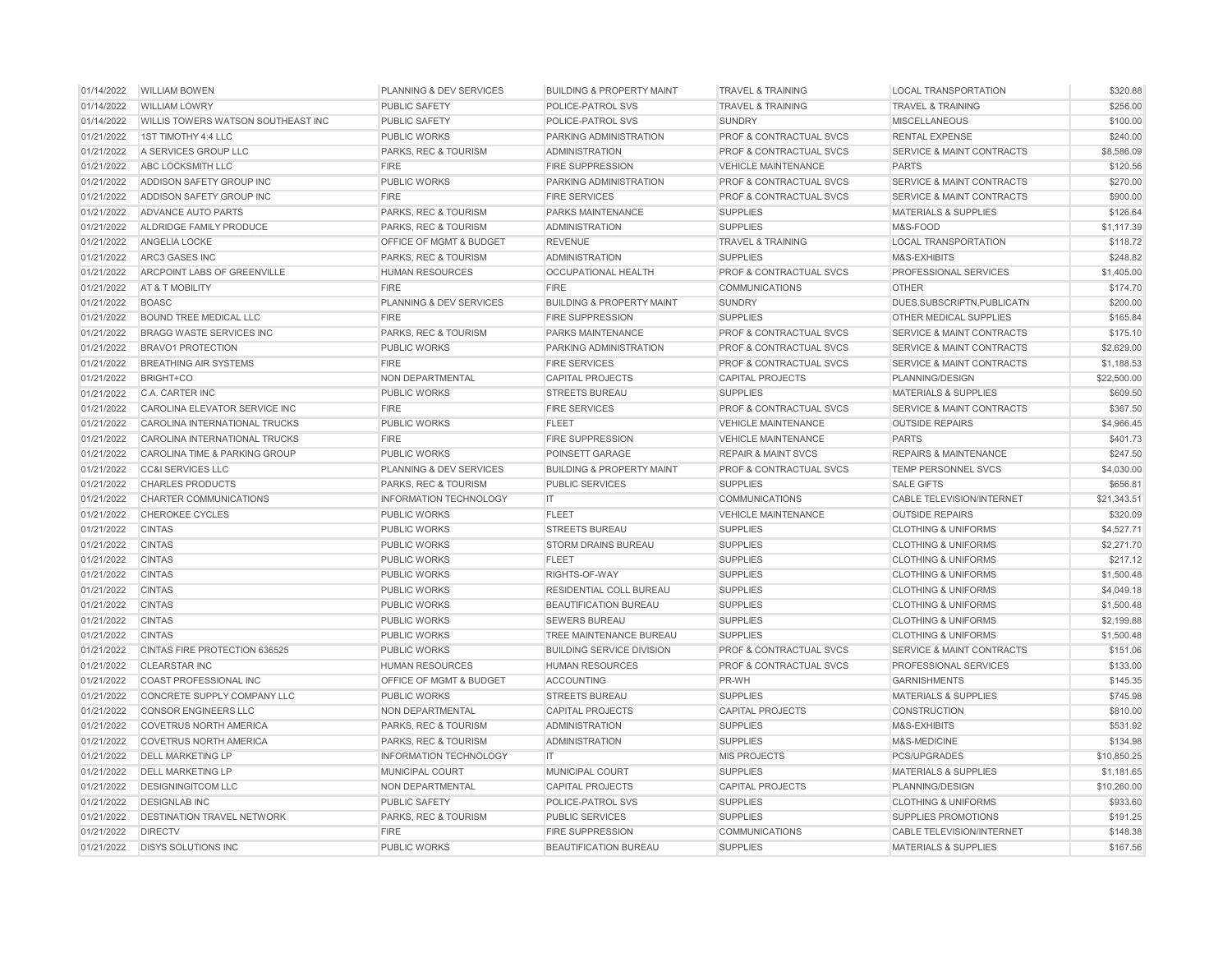| 01/21/2022 | <b>DISYS SOLUTIONS INC</b>        | <b>PUBLIC WORKS</b>             | <b>STREETS BUREAU</b>            | <b>SUPPLIES</b>                    | <b>MATERIALS &amp; SUPPLIES</b>      | \$167.56     |
|------------|-----------------------------------|---------------------------------|----------------------------------|------------------------------------|--------------------------------------|--------------|
| 01/21/2022 | <b>DISYS SOLUTIONS INC</b>        | <b>PUBLIC WORKS</b>             | <b>STREETS BUREAU</b>            | PROF & CONTRACTUAL SVCS            | <b>PROFESSIONAL SERVICES</b>         | \$167.56     |
| 01/21/2022 | <b>DISYS SOLUTIONS INC</b>        | PUBLIC WORKS                    | <b>ENGINEERING</b>               | <b>SUPPLIES</b>                    | <b>MATERIALS &amp; SUPPLIES</b>      | \$167.56     |
| 01/21/2022 | <b>DISYS SOLUTIONS INC</b>        | <b>PUBLIC WORKS</b>             | <b>SEWERS BUREAU</b>             | <b>SUPPLIES</b>                    | <b>MATERIALS &amp; SUPPLIES</b>      | \$167.56     |
| 01/21/2022 | <b>DISYS SOLUTIONS INC</b>        | <b>PUBLIC WORKS</b>             | RESIDENTIAL COLL BUREAU          | <b>SUPPLIES</b>                    | <b>MATERIALS &amp; SUPPLIES</b>      | \$167.56     |
| 01/21/2022 | <b>DISYS SOLUTIONS INC</b>        | <b>PUBLIC WORKS</b>             | <b>STORM DRAINS BUREAU</b>       | <b>SUPPLIES</b>                    | <b>MATERIALS &amp; SUPPLIES</b>      | \$167.56     |
| 01/21/2022 | <b>DUKE ENERGY</b>                | <b>PUBLIC WORKS</b>             | PUBLIC WORKS                     | <b>UTILITIES</b>                   | <b>ELECTRICITY</b>                   | \$133.77     |
| 01/21/2022 | <b>DUKE ENERGY</b>                | <b>PUBLIC WORKS</b>             | RICHARDSON STREET GARAGE         | <b>UTILITIES</b>                   | <b>ELECTRICITY</b>                   | \$3,390.55   |
| 01/21/2022 | <b>DUKE ENERGY</b>                | C.D. DIVISION                   | <b>CDBG PROJECTS</b>             | <b>CD PROJECTS</b>                 | PUBLIC SERVICES (GENERAL)            | \$119.90     |
| 01/21/2022 | <b>DUKE ENERGY</b>                | PUBLIC WORKS                    | N LAURENS ST GARAGE              | <b>UTILITIES</b>                   | <b>ELECTRICITY</b>                   | \$520.48     |
| 01/21/2022 | <b>DUKE ENERGY</b>                | PUBLIC SAFETY                   | POLICE-PATROL SVS                | <b>UTILITIES</b>                   | <b>ELECTRICITY</b>                   | \$1,290.13   |
| 01/21/2022 | <b>DUKE ENERGY</b>                | PUBLIC WORKS                    | <b>ONE GARAGE</b>                | <b>UTILITIES</b>                   | <b>ELECTRICITY</b>                   | \$1,990.40   |
| 01/21/2022 | <b>DUKE ENERGY</b>                | <b>PUBLIC WORKS</b>             | <b>COMMONS GARAGE</b>            | <b>UTILITIES</b>                   | <b>ELECTRICITY</b>                   | \$1,675.33   |
| 01/21/2022 | <b>DUKE ENERGY</b>                | PARKS, REC & TOURISM            | PARKS MAINTENANCE                | <b>UTILITIES</b>                   | <b>ELECTRICITY</b>                   | \$21,298.32  |
| 01/21/2022 | <b>DUKE ENERGY</b>                | <b>PUBLIC WORKS</b>             | S. SPRING STREET GARAGE          | <b>UTILITIES</b>                   | <b>ELECTRICITY</b>                   | \$2,836.21   |
| 01/21/2022 | <b>DUKE ENERGY</b>                | <b>PUBLIC WORKS</b>             | POINSETT GARAGE                  | <b>UTILITIES</b>                   | <b>ELECTRICITY</b>                   | \$2,222.15   |
| 01/21/2022 | <b>DUKE ENERGY</b>                | <b>PUBLIC WORKS</b>             | PARKING ADMINISTRATION           | <b>UTILITIES</b>                   | <b>ELECTRICITY</b>                   | \$585.82     |
| 01/21/2022 | <b>DUKE ENERGY</b>                | PUBLIC WORKS                    | LIBERTY SQUARE GARAGE            | <b>UTILITIES</b>                   | <b>ELECTRICITY</b>                   | \$1,946.77   |
| 01/21/2022 | <b>DUKE ENERGY</b>                | PUBLIC WORKS                    | <b>TRAFFIC ENGINEERING</b>       | <b>UTILITIES</b>                   | <b>ELECTRICITY</b>                   | \$102,545.42 |
| 01/21/2022 | <b>DUKE ENERGY</b>                | PARKS, REC & TOURISM            | <b>COMMUNITY CENTERS</b>         | <b>UTILITIES</b>                   | <b>ELECTRICITY</b>                   | \$813.66     |
| 01/21/2022 | <b>DUKE ENERGY</b>                | <b>PUBLIC WORKS</b>             | <b>BROAD STREET GARAGE</b>       | <b>UTILITIES</b>                   | <b>ELECTRICITY</b>                   | \$697.35     |
| 01/21/2022 | <b>DUKE ENERGY</b>                | <b>TRANSIT</b>                  | NON VEHICLE MAINTENANCE          | <b>UTILITIES</b>                   | <b>ELECTRICITY</b>                   | \$3,237.20   |
| 01/21/2022 | <b>DUKE ENERGY</b>                | <b>TRANSIT</b>                  | MAULDIN SIMPSONVILLE             | <b>UTILITIES</b>                   | <b>ELECTRICITY</b>                   | \$1,628.80   |
| 01/21/2022 | <b>DUKE ENERGY</b>                | <b>PUBLIC WORKS</b>             | <b>SEWERS BUREAU</b>             | <b>UTILITIES</b>                   | <b>ELECTRICITY</b>                   | \$442.66     |
| 01/21/2022 | <b>DUKE ENERGY</b>                | <b>PUBLIC WORKS</b>             | <b>BUILDING SERVICE DIVISION</b> | <b>UTILITIES</b>                   | <b>ELECTRICITY</b>                   | \$467.86     |
| 01/21/2022 | <b>DUKE ENERGY</b>                | <b>TRANSIT</b>                  | <b>FIXED ROUTE</b>               | <b>UTILITIES</b>                   | <b>ELECTRICITY</b>                   | \$1,628.80   |
| 01/21/2022 | <b>DUKE ENERGY</b>                | <b>PUBLIC WORKS</b>             | <b>RIVER STREET GARAGE</b>       | <b>UTILITIES</b>                   | <b>ELECTRICITY</b>                   | \$1,428.01   |
| 01/21/2022 | <b>DUKE ENERGY</b>                | MUNICIPAL COURT                 | MUNICIPAL COURT                  | <b>UTILITIES</b>                   | <b>ELECTRICITY</b>                   | \$1,290.13   |
| 01/21/2022 | <b>EFAX CORPORATE</b>             | <b>INFORMATION TECHNOLOGY</b>   | IT                               | COMMUNICATIONS                     | <b>TELECOMMUNICATIONS/WIRELE</b>     | \$620.00     |
| 01/21/2022 | <b>ELIZABETH LAPIDUS</b>          | <b>MAYOR</b>                    | <b>MAYOR</b>                     | <b>SUNDRY</b>                      | <b>MISCELLANEOUS</b>                 | \$105.20     |
| 01/21/2022 | <b>ENERGY DISTRIBUTORS LLC</b>    | <b>PUBLIC WORKS</b>             | BEAUTIFICATION BUREAU            | <b>SUPPLIES</b>                    | <b>MATERIALS &amp; SUPPLIES</b>      | \$121.15     |
| 01/21/2022 | <b>ENERGY DISTRIBUTORS LLC</b>    | <b>PUBLIC WORKS</b>             | <b>FLEET</b>                     | <b>SUPPLIES</b>                    | <b>MATERIALS &amp; SUPPLIES</b>      | \$159.81     |
| 01/21/2022 | <b>ENERGY DISTRIBUTORS LLC</b>    | PUBLIC WORKS                    | <b>SEWERS BUREAU</b>             | <b>SUPPLIES</b>                    | <b>MATERIALS &amp; SUPPLIES</b>      | \$121.15     |
| 01/21/2022 | <b>ENERGY DISTRIBUTORS LLC</b>    | PUBLIC WORKS                    | <b>STREETS BUREAU</b>            | <b>SUPPLIES</b>                    | <b>MATERIALS &amp; SUPPLIES</b>      | \$121.15     |
| 01/21/2022 | <b>ENERGY DISTRIBUTORS LLC</b>    | PUBLIC WORKS                    | <b>FLEET</b>                     | <b>VEHICLE MAINTENANCE</b>         | <b>FUEL</b>                          | \$2,127.01   |
| 01/21/2022 | <b>ENERGY DISTRIBUTORS LLC</b>    | PUBLIC WORKS                    | STORM DRAINS BUREAU              | <b>SUPPLIES</b>                    | <b>MATERIALS &amp; SUPPLIES</b>      | \$121.15     |
| 01/21/2022 | <b>FBI-LEEDA INC</b>              | PUBLIC SAFETY                   | POLICE-PATROL SVS                | <b>TRAVEL &amp; TRAINING</b>       | <b>TRAVEL &amp; TRAINING</b>         | \$695.00     |
| 01/21/2022 | <b>FERGUSON FACILITIES SUPPLY</b> | <b>PARKS, REC &amp; TOURISM</b> | <b>ADMINISTRATION</b>            | <b>SUPPLIES</b>                    | <b>JANITORIAL SUPPLIES</b>           | \$110.23     |
| 01/21/2022 | <b>FGP INTERNATIONAL</b>          | <b>INFORMATION TECHNOLOGY</b>   | IT                               | PROF & CONTRACTUAL SVCS            | TEMP PERSONNEL SVCS                  | \$1,936.40   |
| 01/21/2022 | FIRESTOP CAROLINAS INC            | OFFICE OF MGMT & BUDGET         | <b>REVENUE</b>                   | <b>BUSINESS LICENSE(HOLDING)</b>   | <b>BUSINESS LICENSE REFUND</b>       | \$184.98     |
| 01/21/2022 | <b>FIRST SUN EAP</b>              | <b>HUMAN RESOURCES</b>          | <b>OCCUPATIONAL HEALTH</b>       | PROF & CONTRACTUAL SVCS            | <b>PROFESSIONAL SERVICES</b>         | \$1,672.00   |
| 01/21/2022 | <b>GEORGIA BARK COMPANY</b>       | <b>PUBLIC WORKS</b>             | RIGHTS-OF-WAY                    | <b>SUPPLIES</b>                    | <b>MATERIALS &amp; SUPPLIES</b>      | \$2,544.00   |
| 01/21/2022 | <b>GEORGIA BARK COMPANY</b>       | PARKS, REC & TOURISM            | PARKS MAINTENANCE                | <b>SUPPLIES</b>                    | <b>MATERIALS &amp; SUPPLIES</b>      | \$1,272.00   |
| 01/21/2022 | <b>GEORGIA BARK COMPANY</b>       | PARKS, REC & TOURISM            | <b>TOURISM DISTRICT</b>          | <b>SUPPLIES</b>                    | MATERIALS & SUPPLIES                 | \$1,272.00   |
| 01/21/2022 | <b>GOODYEAR COMMERCIAL TIRE</b>   | <b>FIRE</b>                     | <b>FIRE SUPPRESSION</b>          | <b>VEHICLE MAINTENANCE</b>         | <b>PARTS</b>                         | \$5,161.85   |
| 01/21/2022 | GRAINGER 803858935                | <b>PUBLIC WORKS</b>             | PARKING ADMINISTRATION           | <b>REPAIR &amp; MAINT SVCS</b>     | <b>REPAIRS &amp; MAINTENANCE</b>     | \$1,316.84   |
| 01/21/2022 | GRAINGER 803858935                | <b>PUBLIC WORKS</b>             | <b>MAINTENANCE</b>               | <b>SUPPLIES</b>                    | <b>CLOTHING &amp; UNIFORMS</b>       | \$186.94     |
| 01/21/2022 | <b>GRANITE HILLS GROUP</b>        | <b>PUBLIC WORKS</b>             | <b>STREETS BUREAU</b>            | PROF & CONTRACTUAL SVCS            | <b>SERVICE &amp; MAINT CONTRACTS</b> | \$1,192.08   |
| 01/21/2022 | <b>GRANITE HILLS GROUP</b>        | <b>PUBLIC WORKS</b>             | <b>SEWERS BUREAU</b>             | PROF & CONTRACTUAL SVCS            | MAINTENANCE CONTRACTS                | \$1,192.08   |
| 01/21/2022 | <b>GRANITE HILLS GROUP</b>        | PARKS, REC & TOURISM            | PARKS MAINTENANCE                | <b>PROF &amp; CONTRACTUAL SVCS</b> | <b>SERVICE &amp; MAINT CONTRACTS</b> | \$2,440.00   |
|            |                                   |                                 |                                  |                                    |                                      |              |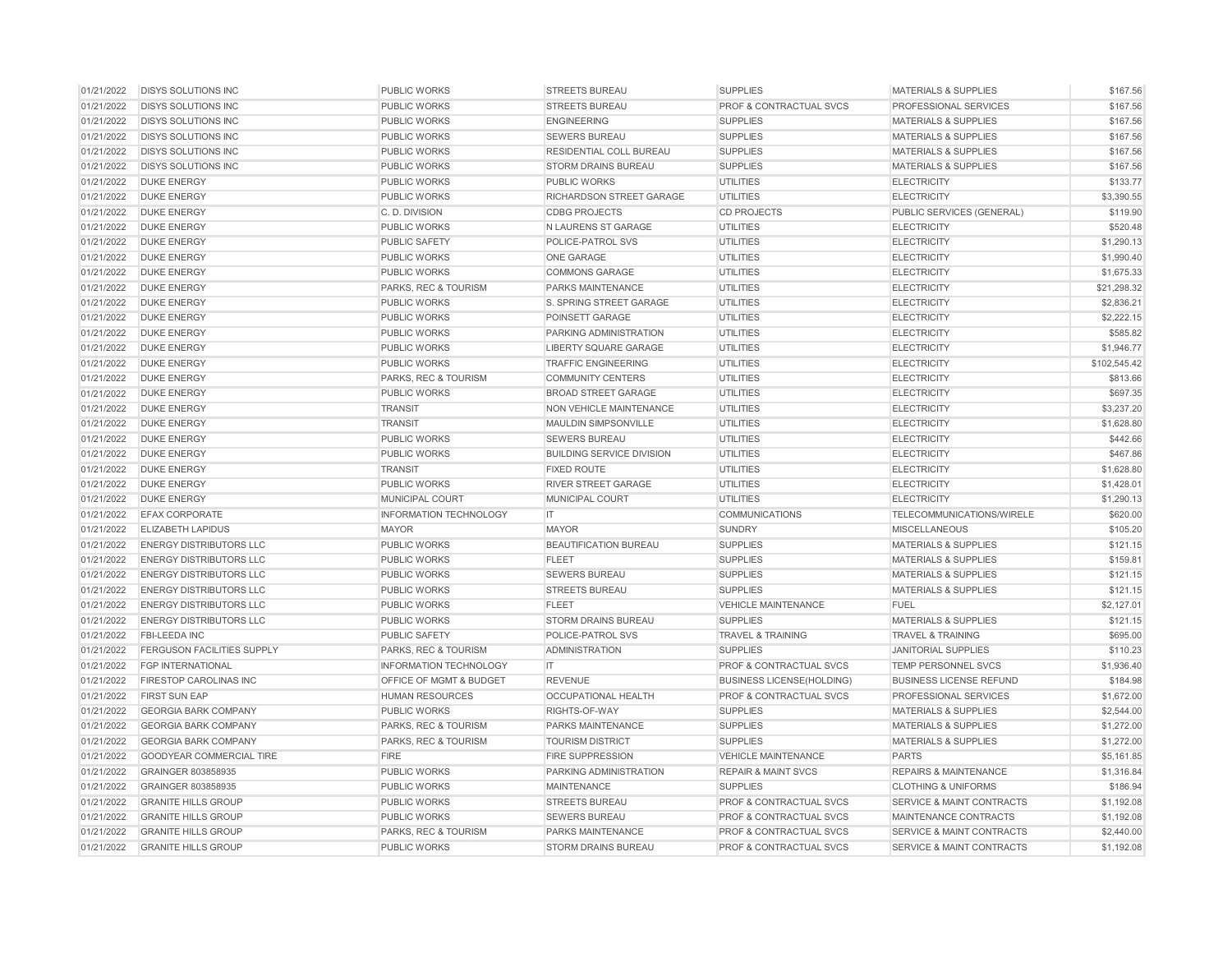| 01/21/2022 | <b>GRANITE HILLS GROUP</b>                 | <b>PUBLIC WORKS</b>           | <b>FLEET</b>                         | <b>PROF &amp; CONTRACTUAL SVCS</b> | <b>SERVICE &amp; MAINT CONTRACTS</b> | \$1,192.08  |
|------------|--------------------------------------------|-------------------------------|--------------------------------------|------------------------------------|--------------------------------------|-------------|
| 01/21/2022 | <b>GREENVILLE CONVENTION CENTER</b>        | <b>CITY MANAGER</b>           | NON-DEPARTMENTAL                     | <b>SUNDRY</b>                      | <b>MISCELLANEOUS</b>                 | \$5,470.27  |
| 01/21/2022 | GREENVILLE COUNTY FIRE CHIEFS ASSOC        | <b>FIRE</b>                   | <b>FIRE SERVICES</b>                 | <b>SUNDRY</b>                      | DUES, SUBSCRIPTN, PUBLICATN          | \$125.00    |
| 01/21/2022 | <b>GREENVILLE COUNTY FIRE CHIEFS ASSOC</b> | <b>FIRE</b>                   | <b>FIRE SUPPRESSION</b>              | <b>SUNDRY</b>                      | DUES.SUBSCRIPTN.PUBLICATN            | \$100.00    |
| 01/21/2022 | <b>GREENVILLE COUNTY TAX COLLECTOR</b>     | PARKS, REC & TOURISM          | PARKS AND RECREATION                 | <b>SUNDRY</b>                      | <b>TAXES</b>                         | \$1,872.94  |
| 01/21/2022 | GREENVILLE OFFICE SUPPLY CO INC            | <b>HUMAN RESOURCES</b>        | <b>OCCUPATIONAL HEALTH</b>           | <b>SUPPLIES</b>                    | <b>MATERIALS &amp; SUPPLIES</b>      | \$213.75    |
| 01/21/2022 | GREENVILLE OFFICE SUPPLY CO INC            | MUNICIPAL COURT               | MUNICIPAL COURT                      | <b>SUPPLIES</b>                    | <b>MATERIALS &amp; SUPPLIES</b>      | \$113.83    |
| 01/21/2022 | <b>GREENVILLE TRANSIT AUTHORITY</b>        | <b>PUBLIC WORKS</b>           | <b>PARKING LOTS</b>                  | <b>PROF &amp; CONTRACTUAL SVCS</b> | REVENUE SHARING WESTEND              | \$6,711.62  |
| 01/21/2022 | <b>GREENVILLE WATER</b>                    | PARKS, REC & TOURISM          | <b>TOURISM DISTRICT</b>              | UTILITIES                          | <b>OTHER</b>                         | \$423.34    |
| 01/21/2022 | <b>GREENVILLE WATER</b>                    | <b>PUBLIC WORKS</b>           | <b>BUILDING SERVICE DIVISION</b>     | <b>UTILITIES</b>                   | <b>OTHER</b>                         | \$616.79    |
| 01/21/2022 | <b>GREENWORKS RECYLING INC</b>             | PARKS, REC & TOURISM          | PARKS MAINTENANCE                    | <b>SUPPLIES</b>                    | <b>MATERIALS &amp; SUPPLIES</b>      | \$559.68    |
| 01/21/2022 | <b>GREENWORKS RECYLING INC</b>             | PUBLIC WORKS                  | TREE MAINTENANCE BUREAU              | <b>PROF &amp; CONTRACTUAL SVCS</b> | PROFESSIONAL SERVICES                | \$1,800.00  |
| 01/21/2022 | HDR INC                                    | NON DEPARTMENTAL              | <b>CAPITAL PROJECTS</b>              | <b>CAPITAL PROJECTS</b>            | PLANNING/DESIGN                      | \$1,266.70  |
| 01/21/2022 | HOME DEPOT CREDIT SERVICE 5898             | <b>FIRE</b>                   | FIRE SERVICES                        | <b>SUPPLIES</b>                    | MATERIALS & SUPPLIES                 | \$193.68    |
| 01/21/2022 | HOME DEPOT CREDIT SERVICE 5898             | <b>FIRE</b>                   | <b>FIRE SUPPRESSION</b>              | <b>SUPPLIES</b>                    | <b>MATERIALS &amp; SUPPLIES</b>      | \$869.36    |
| 01/21/2022 | <b>HUGHES AGENCY</b>                       | <b>NON DEPARTMENTAL</b>       | <b>CAPITAL PROJECTS</b>              | <b>CAPITAL PROJECTS</b>            | PLANNING/DESIGN                      | \$20,682.92 |
| 01/21/2022 | <b>IDEXX LABORATORIES</b>                  | PARKS, REC & TOURISM          | <b>ADMINISTRATION</b>                | <b>PROF &amp; CONTRACTUAL SVCS</b> | PROFESSIONAL SERVICES                | \$835.02    |
| 01/21/2022 | <b>IMAGETREND INC</b>                      | <b>FIRE</b>                   | <b>FIRE SERVICES</b>                 | <b>PROF &amp; CONTRACTUAL SVCS</b> | <b>SERVICE &amp; MAINT CONTRACTS</b> | \$1,000.00  |
| 01/21/2022 | <b>IN2VATE LLC</b>                         | <b>HUMAN RESOURCES</b>        | <b>HUMAN RESOURCES</b>               | <b>PROF &amp; CONTRACTUAL SVCS</b> | PROFESSIONAL SERVICES                | \$2,724.00  |
| 01/21/2022 | <b>INTERNAL REVENUE SERVICE</b>            | OFFICE OF MGMT & BUDGET       | <b>ACCOUNTING</b>                    | PR-WH                              | <b>GARNISHMENTS</b>                  | \$100.00    |
| 01/21/2022 | <b>IVEY COMMUNICATIONS INC</b>             | MUNICIPAL COURT               | MUNICIPAL COURT                      | <b>SUPPLIES</b>                    | <b>MATERIALS &amp; SUPPLIES</b>      | \$1,285.00  |
| 01/21/2022 | <b>IVEY COMMUNICATIONS INC</b>             | <b>INFORMATION TECHNOLOGY</b> | IT                                   | <b>REPAIR &amp; MAINT SVCS</b>     | <b>REPAIRS &amp; MAINTENANCE</b>     | \$340.00    |
| 01/21/2022 | JET-VAC SEWER EQUIPMENT CO                 | PUBLIC WORKS                  | <b>STREETS BUREAU</b>                | <b>SUPPLIES</b>                    | <b>MATERIALS &amp; SUPPLIES</b>      | \$545.57    |
| 01/21/2022 | JOAQUIN LAWN & LANDSCAPING SERVICES        | PLANNING & DEV SERVICES       | <b>BUILDING &amp; PROPERTY MAINT</b> | <b>PROF &amp; CONTRACTUAL SVCS</b> | <b>SERVICE &amp; MAINT CONTRACTS</b> | \$125.00    |
| 01/21/2022 | K & M INTERNATIONAL WILD REPUBLIC          | PARKS, REC & TOURISM          | <b>PUBLIC SERVICES</b>               | <b>SUPPLIES</b>                    | <b>SALE GIFTS</b>                    | \$661.50    |
| 01/21/2022 | KENTUCKY CHILD SUPPORT ENFORCEMENT         | OFFICE OF MGMT & BUDGET       | <b>ACCOUNTING</b>                    | PR-WH                              | <b>GARNISHMENTS</b>                  | \$177.69    |
| 01/21/2022 | <b>KEVIN HUGHES</b>                        | PLANNING & DEV SERVICES       | <b>BUILDING &amp; PROPERTY MAINT</b> | <b>TRAVEL &amp; TRAINING</b>       | <b>LOCAL TRANSPORTATION</b>          | \$370.72    |
| 01/21/2022 | LABORATORY CORPORATION OF AMERICA          | <b>HUMAN RESOURCES</b>        | <b>OCCUPATIONAL HEALTH</b>           | <b>PROF &amp; CONTRACTUAL SVCS</b> | PROFESSIONAL SERVICES                | \$3,149.14  |
| 01/21/2022 | LAERDAL MEDICAL CORPORATION                | <b>FIRE</b>                   | <b>FIRE SUPPRESSION</b>              | <b>SUPPLIES</b>                    | <b>MATERIALS &amp; SUPPLIES</b>      | \$47,995.15 |
| 01/21/2022 | <b>LANDS END BUSINESS OUTFITTERS</b>       | PARKS, REC & TOURISM          | <b>ADMINISTRATION</b>                | <b>SUPPLIES</b>                    | <b>CLOTHING &amp; UNIFORMS</b>       | \$272.86    |
| 01/21/2022 | <b>LANDSCAPERS SUPPLY</b>                  | PUBLIC WORKS                  | <b>FLEET</b>                         | <b>VEHICLE MAINTENANCE</b>         | <b>OUTSIDE REPAIRS</b>               | \$274.19    |
| 01/21/2022 | <b>LANDSCAPERS SUPPLY</b>                  | PARKS, REC & TOURISM          | <b>PARKS MAINTENANCE</b>             | <b>SUPPLIES</b>                    | <b>MATERIALS &amp; SUPPLIES</b>      | \$333.90    |
| 01/21/2022 | <b>LANDSCAPERS SUPPLY</b>                  | NON DEPARTMENTAL              | <b>CAPITAL PROJECTS</b>              | <b>CAPITAL PROJECTS</b>            | <b>EQUIPMENT</b>                     | \$286.15    |
| 01/21/2022 | <b>LANDSCAPERS SUPPLY</b>                  | PUBLIC WORKS                  | TREE MAINTENANCE BUREAU              | <b>SUPPLIES</b>                    | <b>MATERIALS &amp; SUPPLIES</b>      | \$1,221.10  |
| 01/21/2022 | <b>LANDSCAPERS SUPPLY</b>                  | PUBLIC WORKS                  | <b>BEAUTIFICATION BUREAU</b>         | <b>SUPPLIES</b>                    | <b>MATERIALS &amp; SUPPLIES</b>      | \$360.26    |
| 01/21/2022 | <b>LINA</b>                                | <b>HUMAN RESOURCES</b>        | <b>HEALTH CARE</b>                   | <b>OTHER INSURANCE</b>             | SHORT-TERM DISABILITY                | \$823.68    |
| 01/21/2022 | <b>LINA</b>                                | <b>HUMAN RESOURCES</b>        | <b>HEALTH CARE</b>                   | <b>OTHER INSURANCE</b>             | <b>LONG TERM DISABILITY</b>          | \$8,765.72  |
| 01/21/2022 | LINA                                       | <b>HUMAN RESOURCES</b>        | <b>HEALTH CARE</b>                   | <b>OTHER INSURANCE</b>             | <b>LIFE INSURANCE</b>                | \$27,694.16 |
| 01/21/2022 | LOWES                                      | PARKS, REC & TOURISM          | <b>EVENTS MANAGEMENT</b>             | <b>SUPPLIES</b>                    | <b>MATERIALS &amp; SUPPLIES</b>      | \$1,753.88  |
| 01/21/2022 | MACK PEST SOLUTIONS INC                    | PUBLIC WORKS                  | <b>BUILDING SERVICE DIVISION</b>     | <b>PROF &amp; CONTRACTUAL SVCS</b> | SERVICE & MAINT CONTRACTS            | \$275.00    |
| 01/21/2022 | <b>MARATHON STAFFING INC</b>               | PUBLIC SAFETY                 | POLICE-DISPATCH BUREAU               | <b>PROF &amp; CONTRACTUAL SVCS</b> | <b>TEMP PERSONNEL SVCS</b>           | \$2,460.97  |
| 01/21/2022 | <b>MARATHON STAFFING INC</b>               | <b>PUBLIC WORKS</b>           | <b>SEWERS BUREAU</b>                 | <b>PROF &amp; CONTRACTUAL SVCS</b> | <b>TEMP PERSONNEL SVCS</b>           | \$752.00    |
| 01/21/2022 | <b>MARATHON STAFFING INC</b>               | PARKS, REC & TOURISM          | PARKS MAINTENANCE                    | <b>PROF &amp; CONTRACTUAL SVCS</b> | TEMP PERSONNEL SVCS                  | \$2,763.60  |
| 01/21/2022 | <b>MARATHON STAFFING INC</b>               | PUBLIC WORKS                  | <b>STREETS BUREAU</b>                | <b>PROF &amp; CONTRACTUAL SVCS</b> | TEMP PERSONNEL SVCS                  | \$503.10    |
| 01/21/2022 | MARATHON STAFFING INC                      | PARKS, REC & TOURISM          | PUBLIC SERVICES                      | <b>PROF &amp; CONTRACTUAL SVCS</b> | TEMP PERSONNEL SVCS                  | \$1,382.88  |
| 01/21/2022 | <b>MARATHON STAFFING INC</b>               | <b>FIRE</b>                   | <b>FIRE PREVENTION</b>               | <b>PROF &amp; CONTRACTUAL SVCS</b> | TEMP PERSONNEL SVCS                  | \$1,163.58  |
| 01/21/2022 | <b>MARATHON STAFFING INC</b>               | PARKS, REC & TOURISM          | <b>EVENTS MANAGEMENT</b>             | <b>PROF &amp; CONTRACTUAL SVCS</b> | TEMP PERSONNEL SVCS                  | \$2,583.29  |
| 01/21/2022 | <b>MARATHON STAFFING INC</b>               | <b>TRANSIT</b>                | <b>FIXED ROUTE</b>                   | <b>PROF &amp; CONTRACTUAL SVCS</b> | <b>TEMP PERSONNEL SVCS</b>           | \$1,405.16  |
| 01/21/2022 | <b>MARATHON STAFFING INC</b>               | PUBLIC WORKS                  | RESIDENTIAL COLL BUREAU              | <b>PROF &amp; CONTRACTUAL SVCS</b> | TEMP PERSONNEL SVCS                  | \$1,038.80  |
| 01/21/2022 | <b>MARATHON STAFFING INC</b>               | PARKS, REC & TOURISM          | <b>COMMUNITY CENTERS</b>             | <b>PROF &amp; CONTRACTUAL SVCS</b> | TEMP PERSONNEL SVCS                  | \$281.22    |
| 01/21/2022 | <b>MARIA CROMER</b>                        | PUBLIC WORKS                  | <b>CONSTRUCTION &amp; INSPECTION</b> | <b>SUPPLIES</b>                    | <b>MATERIALS &amp; SUPPLIES</b>      | \$360.39    |
|            |                                            |                               |                                      |                                    |                                      |             |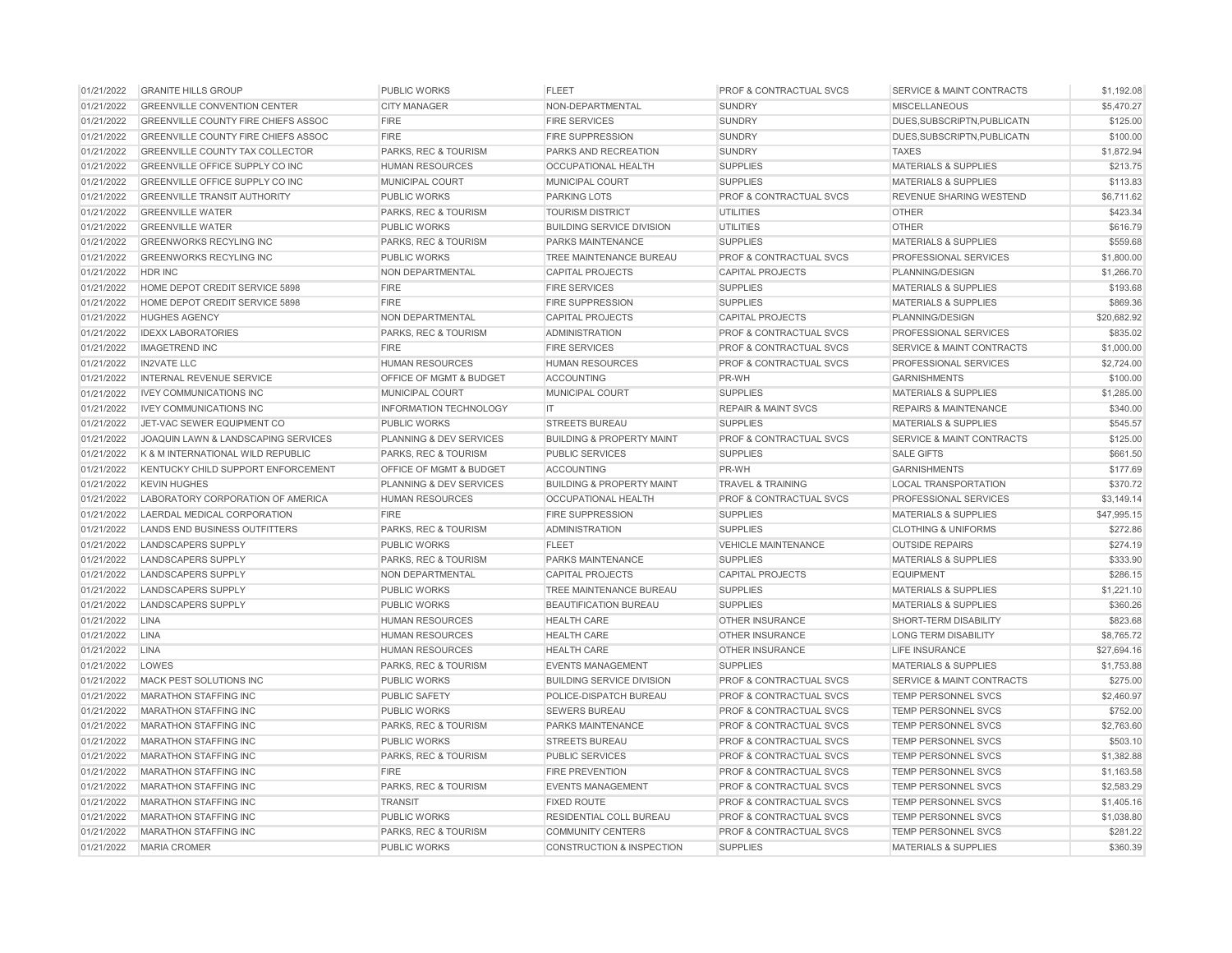| 01/21/2022 | MCKINNEY LUMBER & HARDWARE LLC                          | PARKS, REC & TOURISM            | PARKS MAINTENANCE                | <b>SUPPLIES</b>                    | <b>MATERIALS &amp; SUPPLIES</b>  | \$145.10    |
|------------|---------------------------------------------------------|---------------------------------|----------------------------------|------------------------------------|----------------------------------|-------------|
| 01/21/2022 | MICHAEL PANASKO                                         | <b>ECONOMIC DEVELOPMENT</b>     | ECONOMIC DEVELOPMENT             | <b>TRAVEL &amp; TRAINING</b>       | <b>TRAVEL &amp; TRAINING</b>     | \$202.44    |
| 01/21/2022 | MIKE'S BODY SHOP & TOWING INC                           | <b>PUBLIC WORKS</b>             | <b>FLEET</b>                     | <b>VEHICLE MAINTENANCE</b>         | <b>OUTSIDE REPAIRS</b>           | \$225.00    |
| 01/21/2022 | <b>MILLBROOK CRICKET FARM</b>                           | <b>PARKS, REC &amp; TOURISM</b> | <b>ADMINISTRATION</b>            | <b>SUPPLIES</b>                    | M&S-FOOD                         | \$103.00    |
| 01/21/2022 | <b>MKSK</b>                                             | NON DEPARTMENTAL                | <b>CAPITAL PROJECTS</b>          | <b>CAPITAL PROJECTS</b>            | PLANNING/DESIGN                  | \$45,032.90 |
| 01/21/2022 | MORRIS BUSINESS SOLUTIONS                               | MUNICIPAL COURT                 | MUNICIPAL COURT                  | <b>SUPPLIES</b>                    | <b>MATERIALS &amp; SUPPLIES</b>  | \$645.54    |
| 01/21/2022 | <b>NAPA</b>                                             | <b>PUBLIC WORKS</b>             | <b>FLEET</b>                     | <b>VEHICLE MAINTENANCE</b>         | PARTS MANAGEMENT FEES            | \$24,933.60 |
| 01/21/2022 | <b>NAPA</b>                                             | <b>PUBLIC WORKS</b>             | <b>FLEET</b>                     | <b>VEHICLE MAINTENANCE</b>         | <b>PARTS</b>                     | \$89,604.65 |
| 01/21/2022 | <b>NAPA AUTO PARTS</b>                                  | <b>FIRE</b>                     | <b>FIRE SUPPRESSION</b>          | <b>VEHICLE MAINTENANCE</b>         | <b>PARTS</b>                     | \$2,217.14  |
| 01/21/2022 | <b>NAPA AUTO PARTS</b>                                  | <b>FIRE</b>                     | <b>FIRE SUPPRESSION</b>          | <b>SUPPLIES</b>                    | <b>MATERIALS &amp; SUPPLIES</b>  | \$748.25    |
| 01/21/2022 | <b>NORTH GREENVILLE FITNESS</b>                         | <b>HUMAN RESOURCES</b>          | <b>OCCUPATIONAL HEALTH</b>       | <b>PROF &amp; CONTRACTUAL SVCS</b> | <b>PROFESSIONAL SERVICES</b>     | \$5,148.00  |
| 01/21/2022 | <b>NORTHERN TOOL &amp; EQUIPMENT</b>                    | FIRE                            | <b>FIRE SERVICES</b>             | <b>SUPPLIES</b>                    | <b>MATERIALS &amp; SUPPLIES</b>  | \$434.59    |
| 01/21/2022 | <b>NORTHERN TOOL &amp; EQUIPMENT</b>                    | <b>PUBLIC WORKS</b>             | <b>MAINTENANCE</b>               | <b>SUPPLIES</b>                    | <b>MATERIALS &amp; SUPPLIES</b>  | \$426.07    |
| 01/21/2022 | PIEDMONT NATURAL GAS CO INC                             | PARKS, REC & TOURISM            | <b>COMMUNITY CENTERS</b>         | <b>UTILITIES</b>                   | GAS                              | \$1,593.79  |
| 01/21/2022 | PIEDMONT NATURAL GAS CO INC                             | <b>PUBLIC WORKS</b>             | <b>TRAFFIC ENGINEERING</b>       | <b>UTILITIES</b>                   | GAS                              | \$365.83    |
| 01/21/2022 | PIEDMONT NATURAL GAS CO INC                             | <b>PUBLIC WORKS</b>             | PARKING ADMINISTRATION           | <b>UTILITIES</b>                   | GAS                              | \$196.27    |
| 01/21/2022 | PIEDMONT NATURAL GAS CO INC                             | C.D. DIVISION                   | <b>CDBG PROJECTS</b>             | <b>CD PROJECTS</b>                 | PUBLIC SERVICES (GENERAL)        | \$590.26    |
| 01/21/2022 | PIEDMONT NATURAL GAS CO INC                             | PARKS, REC & TOURISM            | PARKS MAINTENANCE                | <b>UTILITIES</b>                   | GAS                              | \$545.57    |
| 01/21/2022 | PIEDMONT NATURAL GAS CO INC                             | PARKS, REC & TOURISM            | <b>ADMINISTRATION</b>            | <b>UTILITIES</b>                   | GAS                              | \$1,150.69  |
| 01/21/2022 | PIEDMONT NATURAL GAS CO INC                             | <b>TRANSIT</b>                  | <b>NON VEHICLE MAINTENANCE</b>   | <b>UTILITIES</b>                   | GAS                              | \$2,728.77  |
| 01/21/2022 | PIEDMONT NATURAL GAS CO INC                             | <b>PUBLIC WORKS</b>             | <b>BUILDING SERVICE DIVISION</b> | <b>UTILITIES</b>                   | GAS                              | \$307.10    |
| 01/21/2022 | PIEDMONT NATURAL GAS CO INC                             | <b>FIRE</b>                     | <b>FIRE SERVICES</b>             | <b>UTILITIES</b>                   | GAS                              | \$746.17    |
| 01/21/2022 | PRESORT PLUS INC                                        | PARKS, REC & TOURISM            | <b>PUBLIC SERVICES</b>           | <b>PRINTING</b>                    | PRINTING & BINDING               | \$436.63    |
| 01/21/2022 | PRINT MEDIA INC.                                        | <b>PUBLIC WORKS</b>             | RIVER STREET GARAGE              | <b>SUPPLIES</b>                    | MATERIALS & SUPPLIES             | \$2,374.56  |
| 01/21/2022 | PROFORMA RHINO GRAPHICS                                 | PARKS, REC & TOURISM            | <b>PUBLIC SERVICES</b>           | <b>SUPPLIES</b>                    | OTHER HOLIDAY AT ZOO             | \$3,099.44  |
| 01/21/2022 | PROSOURCE LLC                                           | PARKS, REC & TOURISM            | <b>ADMINISTRATION</b>            | <b>REPAIR &amp; MAINT SVCS</b>     | <b>REPAIRS &amp; MAINTENANCE</b> | \$168.90    |
| 01/21/2022 | PSYCHEMEDICS CORPORATION                                | <b>HUMAN RESOURCES</b>          | <b>OCCUPATIONAL HEALTH</b>       | PROF & CONTRACTUAL SVCS            | <b>PROFESSIONAL SERVICES</b>     | \$1,852.00  |
| 01/21/2022 | PUROCLEAN DISASTER RESTORATION                          | NON DEPARTMENTAL                | <b>CAPITAL PROJECTS</b>          | <b>CAPITAL PROJECTS</b>            | <b>CONSTRUCTION</b>              | \$2,840.42  |
| 01/21/2022 | <b>RAY'S BEAVER CONTROL</b>                             | <b>PUBLIC WORKS</b>             | <b>STORM DRAINS BUREAU</b>       | <b>PROF &amp; CONTRACTUAL SVCS</b> | <b>PROFESSIONAL SERVICES</b>     | \$600.00    |
| 01/21/2022 | RHODE ISLAND NOVELTY INC                                | PARKS, REC & TOURISM            | <b>PUBLIC SERVICES</b>           | <b>SUPPLIES</b>                    | <b>SALE GIFTS</b>                | \$1,347.00  |
| 01/21/2022 | RILEY POPE & LANEY, LLC                                 | <b>CITY MANAGER</b>             | <b>CITY MANAGER</b>              | PROF & CONTRACTUAL SVCS            | PROFESSIONAL SERVICES            | \$6,612.00  |
| 01/21/2022 | ROBINSON GRAY STEPP & LAFFITTE LLC                      | <b>CITY ATTORNEY</b>            | <b>CITY ATTORNEY</b>             | PROF & CONTRACTUAL SVCS            | PROFESSIONAL SERVICES            | \$2,844.70  |
| 01/21/2022 | RODENT PRO.COM LLC                                      | <b>PARKS, REC &amp; TOURISM</b> | <b>ADMINISTRATION</b>            | <b>SUPPLIES</b>                    | M&S-FOOD                         | \$2,443.68  |
| 01/21/2022 | ROIB 101 NORTH MAIN LLC                                 | ECONOMIC DEVELOPMENT            | ECONOMIC DEVELOPMENT             | PROF & CONTRACTUAL SVCS            | RENTAL OF REAL PROPERTY          | \$1,100.00  |
| 01/21/2022 | S C DEPARTMENT OF MOTOR VEHICLES                        | <b>PUBLIC WORKS</b>             | <b>SEWERS BUREAU</b>             | <b>VEHICLES</b>                    | <b>VEHICLE</b>                   | \$517.00    |
| 01/21/2022 | S C DEPARTMENT OF REVENUE                               | OFFICE OF MGMT & BUDGET         | <b>ACCOUNTING</b>                | PR-WH                              | <b>GARNISHMENTS</b>              | \$607.47    |
| 01/21/2022 | <b>S C RETIREMENT SYSTEM</b>                            | OFFICE OF MGMT & BUDGET         | <b>ACCOUNTING</b>                | PR-WH                              | <b>RETIREMENT SVS PURCHASE</b>   | \$1,962.83  |
| 01/21/2022 | S PLEASANTBURG NURSERY & GARDE                          | <b>PARKS, REC &amp; TOURISM</b> | <b>PARKS MAINTENANCE</b>         | <b>SUPPLIES</b>                    | <b>MATERIALS &amp; SUPPLIES</b>  | \$110.05    |
| 01/21/2022 | <b>SAFE INDUSTRIES</b>                                  | <b>FIRE</b>                     | <b>FIRE SUPPRESSION</b>          | <b>SUPPLIES</b>                    | <b>CLOTHING &amp; UNIFORMS</b>   | \$3,299.37  |
| 01/21/2022 | SAFETY PRODUCTS INC                                     | <b>PUBLIC WORKS</b>             | RESIDENTIAL COLL BUREAU          | <b>SUPPLIES</b>                    | <b>CLOTHING &amp; UNIFORMS</b>   | \$138.01    |
| 01/21/2022 | <b>SAFETY PRODUCTS INC</b>                              | <b>PUBLIC WORKS</b>             | PARKING ADMINISTRATION           | <b>SUPPLIES</b>                    | <b>MATERIALS &amp; SUPPLIES</b>  | \$186.56    |
| 01/21/2022 | SAFETY PRODUCTS INC                                     | <b>PUBLIC WORKS</b>             | <b>MAINTENANCE</b>               | <b>SUPPLIES</b>                    | <b>MATERIALS &amp; SUPPLIES</b>  | \$449.97    |
| 01/21/2022 | SAFETY PRODUCTS INC                                     | <b>PUBLIC WORKS</b>             | BEAUTIFICATION BUREAU            | <b>SUPPLIES</b>                    | <b>CLOTHING &amp; UNIFORMS</b>   | \$138.01    |
| 01/21/2022 | SAFETY PRODUCTS INC                                     | PUBLIC WORKS                    | <b>CBD TIF CREW</b>              | <b>SUPPLIES</b>                    | <b>CLOTHING &amp; UNIFORMS</b>   | \$138.01    |
| 01/21/2022 | <b>SAFETY PRODUCTS INC</b>                              | <b>PUBLIC WORKS</b>             | <b>SEWERS BUREAU</b>             | <b>SUPPLIES</b>                    | <b>CLOTHING &amp; UNIFORMS</b>   | \$138.02    |
| 01/21/2022 | <b>SAFETY PRODUCTS INC</b>                              | <b>PUBLIC WORKS</b>             | <b>STORM DRAINS BUREAU</b>       | <b>SUPPLIES</b>                    | <b>CLOTHING &amp; UNIFORMS</b>   | \$138.00    |
|            |                                                         |                                 |                                  |                                    |                                  |             |
| 01/21/2022 | <b>SAFETY PRODUCTS INC</b>                              | <b>TRANSIT</b>                  | <b>FIXED ROUTE</b>               | <b>SUPPLIES</b>                    | <b>CLOTHING &amp; UNIFORMS</b>   | \$453.50    |
| 01/21/2022 | <b>SAFETY PRODUCTS INC</b><br><b>SANOFI PASTEUR INC</b> | <b>PUBLIC WORKS</b>             | <b>STREETS BUREAU</b>            | <b>SUPPLIES</b>                    | <b>CLOTHING &amp; UNIFORMS</b>   | \$138.02    |
| 01/21/2022 |                                                         | <b>HUMAN RESOURCES</b>          | <b>OCCUPATIONAL HEALTH</b>       | <b>SUPPLIES</b>                    | <b>MATERIALS &amp; SUPPLIES</b>  | \$419.14    |
| 01/21/2022 | <b>SC STATE DISBURSEMENT UNIT</b>                       | OFFICE OF MGMT & BUDGET         | <b>ACCOUNTING</b>                | PR-WH                              | <b>GARNISHMENTS</b>              | \$2,953.85  |
| 01/21/2022 | <b>SCOOTERBUG INC</b>                                   | PARKS, REC & TOURISM            | <b>PUBLIC SERVICES</b>           | <b>SUNDRY</b>                      | MOBILITY EQUIP RENTALS           | \$559.00    |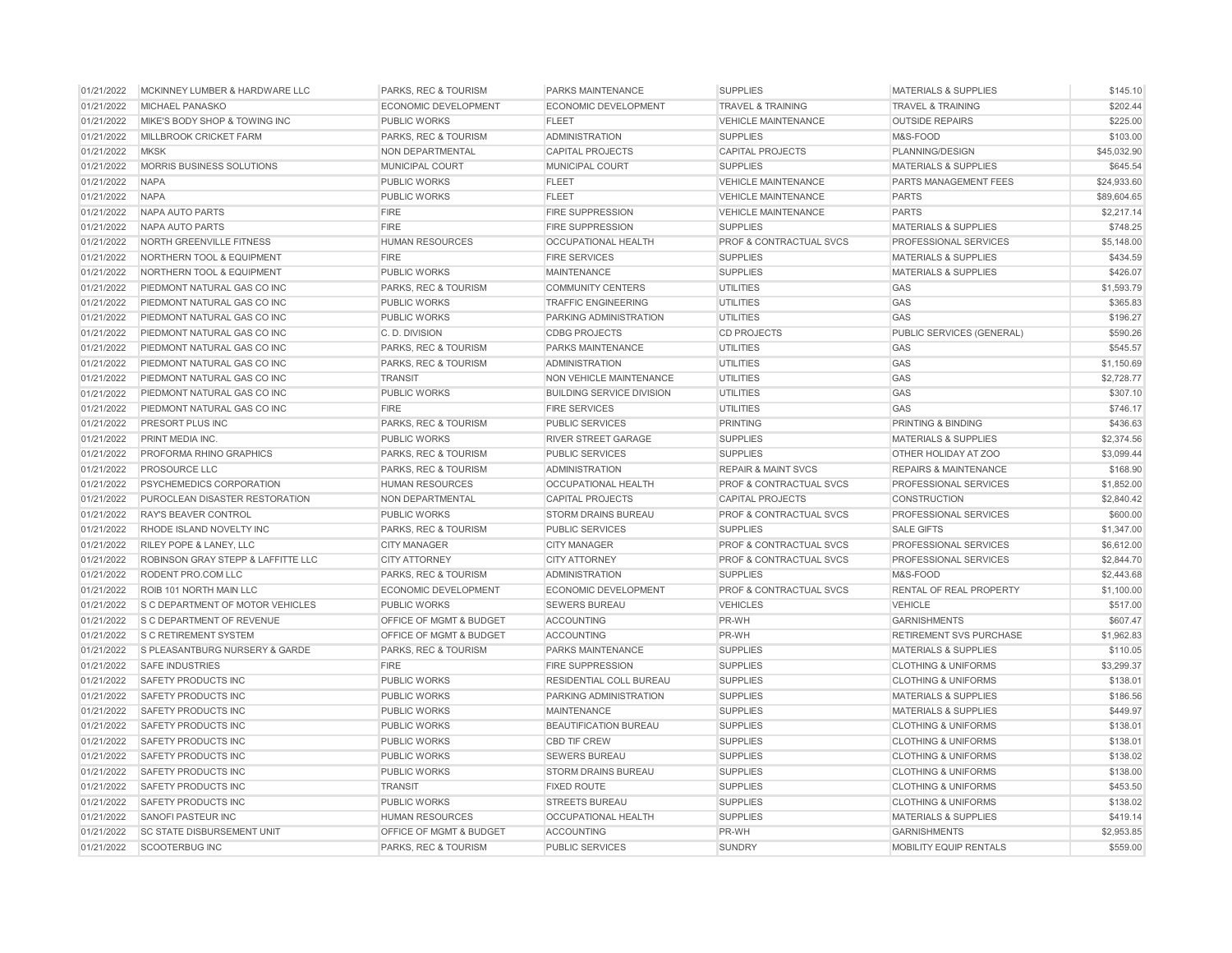| 01/21/2022 | SEASONAL ICE LLC                    | PARKS, REC & TOURISM          | <b>EVENTS MANAGEMENT</b>             | <b>PROF &amp; CONTRACTUAL SVCS</b> | SHOW MANAGEMENT EXP                  | \$11,400.00 |
|------------|-------------------------------------|-------------------------------|--------------------------------------|------------------------------------|--------------------------------------|-------------|
| 01/21/2022 | SEEGARS FENCE COMPANY INC OF SPARTA | PARKS, REC & TOURISM          | <b>TOURISM DISTRICT</b>              | <b>REPAIR &amp; MAINT SVCS</b>     | <b>REPAIRS &amp; MAINTENANCE</b>     | \$2,435,00  |
| 01/21/2022 | SEEGARS FENCE COMPANY INC OF SPARTA | NON DEPARTMENTAL              | <b>CAPITAL PROJECTS</b>              | <b>CAPITAL PROJECTS</b>            | <b>CONSTRUCTION</b>                  | \$7,899.00  |
| 01/21/2022 | <b>SERIES INSTALLATION</b>          | OFFICE OF MGMT & BUDGET       | <b>REVENUE</b>                       | <b>BUSINESS LICENSE(HOLDING)</b>   | <b>BUSINESS LICENSE REFUND</b>       | \$101.20    |
| 01/21/2022 | SIGNATURES COMPANY LLC              | PARKS, REC & TOURISM          | <b>COMMUNITY CENTERS</b>             | <b>SUPPLIES</b>                    | <b>CLOTHING &amp; UNIFORMS</b>       | \$307.11    |
| 01/21/2022 | SITE DESIGN INC                     | NON DEPARTMENTAL              | <b>CAPITAL PROJECTS</b>              | <b>CAPITAL PROJECTS</b>            | PROJECT EXPENSE                      | \$800.00    |
| 01/21/2022 | <b>SMITH TURF &amp; IRRIGATION</b>  | <b>PUBLIC WORKS</b>           | <b>BUILDING SERVICE DIVISION</b>     | <b>REPAIR &amp; MAINT SVCS</b>     | <b>REPAIRS &amp; MAINTENANCE</b>     | \$1,163.98  |
| 01/21/2022 | <b>SNAP ON INDUSTRIAL</b>           | <b>FIRE</b>                   | <b>FIRE SERVICES</b>                 | <b>SUPPLIES</b>                    | MATERIALS & SUPPLIES                 | \$102.84    |
| 01/21/2022 | SOUTH CAROLINA FIRE MARSHALS ASSOC  | <b>FIRE</b>                   | <b>FIRE PREVENTION</b>               | <b>SUNDRY</b>                      | DUES, SUBSCRIPTN, PUBLICATN          | \$125.00    |
| 01/21/2022 | SQUIRE PATTON BOGGS LLP             | <b>CITY MANAGER</b>           | <b>CITY MANAGER</b>                  | PROF & CONTRACTUAL SVCS            | <b>PROFESSIONAL SERVICES</b>         | \$5,000.00  |
| 01/21/2022 | TALENT MANAGEMENT SOLUTIONS         | <b>PUBLIC WORKS</b>           | STORM DRAINS BUREAU                  | PROF & CONTRACTUAL SVCS            | <b>TEMP PERSONNEL SVCS</b>           | \$3,091.55  |
| 01/21/2022 | TALENT MANAGEMENT SOLUTIONS         | <b>TRANSIT</b>                | <b>FIXED ROUTE</b>                   | <b>PROF &amp; CONTRACTUAL SVCS</b> | <b>TEMP PERSONNEL SVCS</b>           | \$2,233.28  |
| 01/21/2022 | <b>TD CARD SERVICES</b>             | PUBLIC SAFETY                 | POLICE-PATROL SVS                    | <b>SUPPLIES</b>                    | <b>MATERIALS &amp; SUPPLIES</b>      | \$563.58    |
| 01/21/2022 | TD CARD SERVICES                    | <b>COUNCIL</b>                | <b>CITY COUNCIL</b>                  | <b>TRAVEL &amp; TRAINING</b>       | <b>TRAVEL &amp; TRAINING</b>         | \$125.00    |
| 01/21/2022 | TD CARD SERVICES                    | <b>INFORMATION TECHNOLOGY</b> | IT                                   | <b>SUPPLIES</b>                    | <b>MATERIALS &amp; SUPPLIES</b>      | \$481.81    |
| 01/21/2022 | TD CARD SERVICES                    | <b>COUNCIL</b>                | <b>CITY COUNCIL</b>                  | <b>SUNDRY</b>                      | <b>MISCELLANEOUS</b>                 | \$184.57    |
| 01/21/2022 | TD CARD SERVICES                    | <b>PUBLIC WORKS</b>           | <b>CONSTRUCTION &amp; INSPECTION</b> | <b>SUPPLIES</b>                    | <b>CLOTHING &amp; UNIFORMS</b>       | \$200.32    |
| 01/21/2022 | TD CARD SERVICES                    | PARKS, REC & TOURISM          | <b>EVENTS MANAGEMENT</b>             | <b>SUNDRY</b>                      | <b>BANK CHARGES</b>                  | \$128.50    |
| 01/21/2022 | <b>TD CARD SERVICES</b>             | PARKS, REC & TOURISM          | <b>SPECIAL EVENTS</b>                | <b>TRAVEL &amp; TRAINING</b>       | <b>TRAVEL &amp; TRAINING</b>         | \$150.00    |
| 01/21/2022 | TD CARD SERVICES                    | PARKS, REC & TOURISM          | <b>EVENTS MANAGEMENT</b>             | <b>SUPPLIES</b>                    | <b>MATERIALS &amp; SUPPLIES</b>      | \$207.05    |
| 01/21/2022 | <b>TD CARD SERVICES</b>             | PUBLIC SAFETY                 | POLICE-PATROL SVS                    | <b>SUPPLIES</b>                    | <b>CLOTHING &amp; UNIFORMS</b>       | \$1,355.25  |
| 01/21/2022 | TD CARD SERVICES                    | PARKS, REC & TOURISM          | <b>SPECIAL EVENTS</b>                | <b>SUNDRY</b>                      | DUES, SUBSCRIPTN, PUBLICATN          | \$125.00    |
| 01/21/2022 | TD CARD SERVICES                    | PARKS, REC & TOURISM          | <b>EVENTS MANAGEMENT</b>             | <b>SUNDRY</b>                      | <b>MISCELLANEOUS</b>                 | \$733.50    |
| 01/21/2022 | TD CARD SERVICES                    | <b>PUBLIC WORKS</b>           | <b>FLEET</b>                         | <b>SUPPLIES</b>                    | <b>MATERIALS &amp; SUPPLIES</b>      | \$523.65    |
| 01/21/2022 | TD CARD SERVICES                    | <b>PUBLIC SAFETY</b>          | POLICE-PATROL SVS                    | <b>TRAVEL &amp; TRAINING</b>       | <b>TRAVEL &amp; TRAINING</b>         | \$2,351.12  |
| 01/21/2022 | TD CARD SERVICES                    | INFORMATION TECHNOLOGY        | IT.                                  | PROF & CONTRACTUAL SVCS            | <b>SERVICE &amp; MAINT CONTRACTS</b> | \$6,180.00  |
| 01/21/2022 | TD CARD SERVICES                    | <b>PUBLIC WORKS</b>           | <b>FLEET</b>                         | <b>TRAVEL &amp; TRAINING</b>       | <b>TRAVEL &amp; TRAINING</b>         | \$325.68    |
| 01/21/2022 | <b>TELGIAN CORPORATION</b>          | OFFICE OF MGMT & BUDGET       | <b>REVENUE</b>                       | <b>BUSINESS LICENSE(HOLDING)</b>   | <b>BUSINESS LICENSE REFUND</b>       | \$106.00    |
| 01/21/2022 | <b>TERRACON CONSULTANTS INC</b>     | NON DEPARTMENTAL              | <b>MISC GRANTS</b>                   | <b>CAPITAL PROJECTS</b>            | <b>PROJECT EXPENSE</b>               | \$38,770.00 |
| 01/21/2022 | TERRACON CONSULTANTS INC            | NON DEPARTMENTAL              | <b>CAPITAL PROJECTS</b>              | <b>CAPITAL PROJECTS</b>            | <b>PROJECT EXPENSE</b>               | \$2,598.75  |
| 01/21/2022 | <b>THOMAS &amp; HUTTON</b>          | NON DEPARTMENTAL              | <b>CAPITAL PROJECTS</b>              | <b>CAPITAL PROJECTS</b>            | PLANNING/DESIGN                      | \$3,375.00  |
| 01/21/2022 | THOMSON REUTERS - WEST              | <b>CITY ATTORNEY</b>          | <b>CITY ATTORNEY</b>                 | <b>SUNDRY</b>                      | DUES, SUBSCRIPTN, PUBLICATN          | \$2,751.33  |
| 01/21/2022 | TMS SOUTH INC                       | PARKS, REC & TOURISM          | <b>ADMINISTRATION</b>                | <b>REPAIR &amp; MAINT SVCS</b>     | <b>REPAIRS &amp; MAINTENANCE</b>     | \$261.69    |
| 01/21/2022 | <b>TRUCKPRO LLC</b>                 | <b>FIRE</b>                   | <b>FIRE SUPPRESSION</b>              | <b>VEHICLE MAINTENANCE</b>         | <b>PARTS</b>                         | \$443.01    |
| 01/21/2022 | <b>ULINE INC</b>                    | <b>PUBLIC WORKS</b>           | <b>STREETS BUREAU</b>                | <b>SUPPLIES</b>                    | <b>MATERIALS &amp; SUPPLIES</b>      | \$3,435.59  |
| 01/21/2022 | UNIPAK DESIGNS CORP                 | PARKS, REC & TOURISM          | PUBLIC SERVICES                      | <b>SUPPLIES</b>                    | <b>SALE GIFTS</b>                    | \$382.50    |
| 01/21/2022 | UNITED ELECTRICAL DISTRIBUTORS INC  | <b>PUBLIC WORKS</b>           | <b>BUILDING SERVICE DIVISION</b>     | <b>REPAIR &amp; MAINT SVCS</b>     | <b>REPAIRS &amp; MAINTENANCE</b>     | \$1,792.67  |
| 01/21/2022 | UNITED ELECTRICAL DISTRIBUTORS INC  | <b>PUBLIC WORKS</b>           | <b>TRAFFIC ENGINEERING</b>           | <b>SUPPLIES</b>                    | <b>M&amp;S LIGHTING</b>              | \$885.57    |
| 01/21/2022 | UNITED HOUSING CONNECTIONS          | <b>PUBLIC SAFETY</b>          | POLICE-PATROL SVS                    | PROF & CONTRACTUAL SVCS            | PROFESSIONAL SERVICES                | \$11,774.37 |
| 01/21/2022 | UNITED WAY OF GREENVILLE COUNTY     | OFFICE OF MGMT & BUDGET       | <b>ACCOUNTING</b>                    | PR-WH                              | UNITED WAY                           | \$1,417.12  |
| 01/21/2022 | UNIVERSITY OF GEORGIA - VET MED     | PARKS, REC & TOURISM          | <b>ADMINISTRATION</b>                | PROF & CONTRACTUAL SVCS            | PROFESSIONAL SERVICES                | \$1,381.00  |
| 01/21/2022 | VAUGHN AND MELTON                   | <b>CITY MANAGER</b>           | UTILITY UNDERGROUNDING FU            | <b>SUNDRY</b>                      | UNDERGROUNDING COMMERCIAL            | \$6,020.00  |
| 01/21/2022 | <b>VERIZON WIRELESS</b>             | <b>TRANSIT</b>                | <b>VEHICLE MAINTENANCE</b>           | <b>COMMUNICATIONS</b>              | CELLULAR PHONE SERVICE               | \$1,114.68  |
| 01/21/2022 | <b>VERIZON WIRELESS</b>             | <b>CITY MANAGER</b>           | <b>CITY MANAGER</b>                  | <b>COMMUNICATIONS</b>              | <b>OTHER</b>                         | \$215.81    |
| 01/21/2022 | <b>VERIZON WIRELESS</b>             | PARKS, REC & TOURISM          | PARKS AND RECREATION                 | <b>COMMUNICATIONS</b>              | <b>OTHER</b>                         | \$369.15    |
| 01/21/2022 | <b>VERIZON WIRELESS</b>             | PARKS, REC & TOURISM          | <b>ADMINISTRATION</b>                | <b>COMMUNICATIONS</b>              | <b>TELEPHONE</b>                     | \$152.04    |
| 01/21/2022 | <b>VERIZON WIRELESS</b>             | <b>PUBLIC WORKS</b>           | <b>STORM DRAINS BUREAU</b>           | <b>COMMUNICATIONS</b>              | <b>OTHER</b>                         | \$447.89    |
| 01/21/2022 | <b>VERIZON WIRELESS</b>             | <b>PUBLIC WORKS</b>           | TREE MAINTENANCE BUREAU              | <b>COMMUNICATIONS</b>              | <b>OTHER</b>                         | \$156.49    |
| 01/21/2022 | <b>VERIZON WIRELESS</b>             | PARKS, REC & TOURISM          | <b>EVENTS MANAGEMENT</b>             | <b>COMMUNICATIONS</b>              | <b>OTHER</b>                         | \$273.86    |
| 01/21/2022 | <b>VERIZON WIRELESS</b>             | <b>PUBLIC WORKS</b>           | <b>FLEET</b>                         | <b>COMMUNICATIONS</b>              | <b>OTHER</b>                         | \$107.76    |
| 01/21/2022 | <b>VERIZON WIRELESS</b>             | PARKS, REC & TOURISM          | <b>SPECIAL EVENTS</b>                | <b>SUPPLIES</b>                    | <b>MATERIALS &amp; SUPPLIES</b>      | \$765.80    |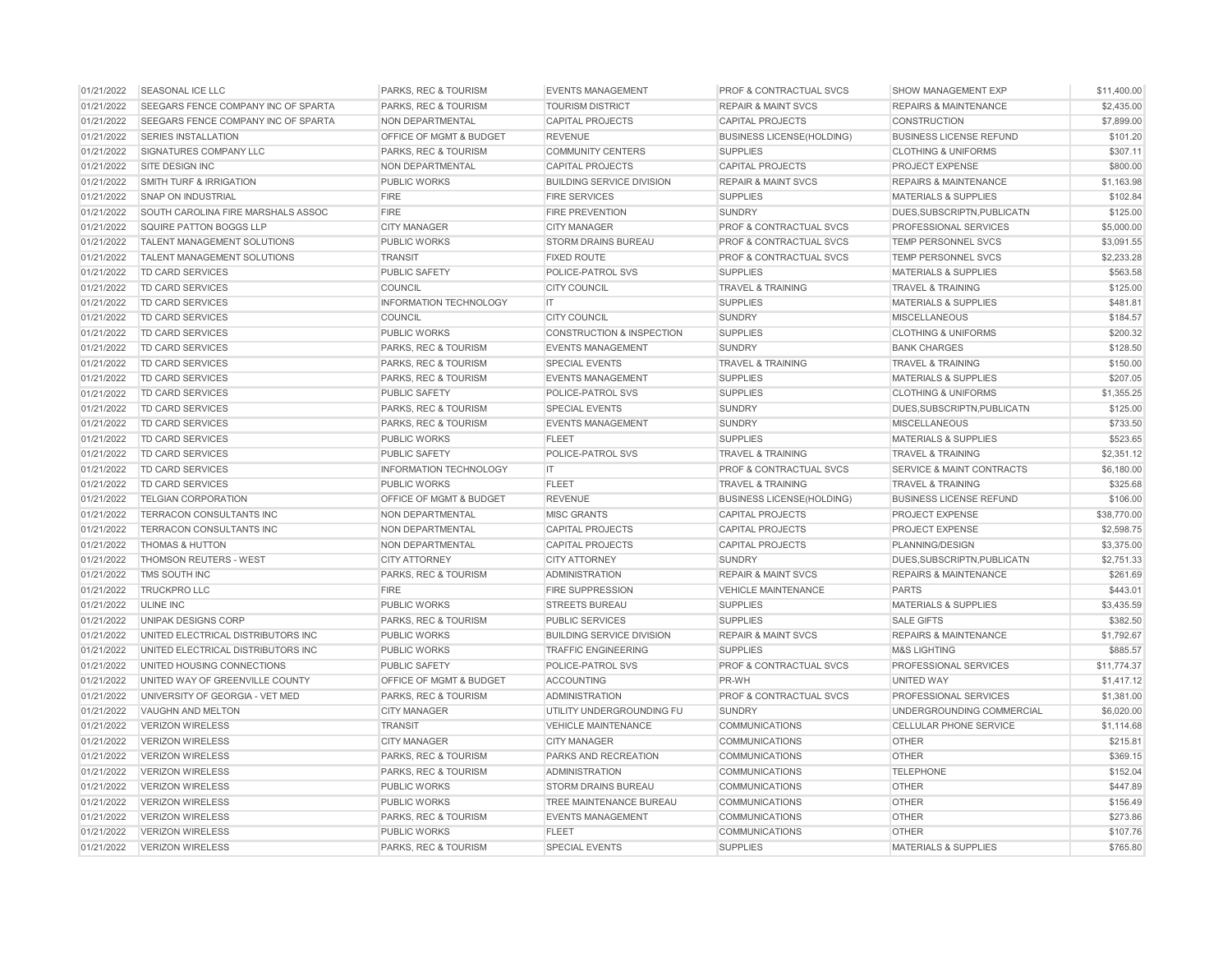| 01/21/2022               | <b>VERIZON WIRELESS</b>             | PLANNING & DEV SERVICES         | <b>BUILDING &amp; PROPERTY MAINT</b> | <b>SUPPLIES</b>                    | OFFICE SUPPLIES&MATERIALS            | \$494.13     |
|--------------------------|-------------------------------------|---------------------------------|--------------------------------------|------------------------------------|--------------------------------------|--------------|
| 01/21/2022               | <b>VERIZON WIRELESS</b>             | <b>PUBLIC WORKS</b>             | STORMWATER MANAGEMENT                | <b>COMMUNICATIONS</b>              | <b>TELEPHONE</b>                     | \$331.58     |
| 01/21/2022               | <b>VERIZON WIRELESS</b>             | PARKS, REC & TOURISM            | <b>TOURISM DISTRICT</b>              | <b>COMMUNICATIONS</b>              | <b>OTHER</b>                         | \$687.26     |
| 01/21/2022               | <b>VERIZON WIRELESS</b>             | <b>PUBLIC WORKS</b>             | <b>PARKING ADMINISTRATION</b>        | <b>COMMUNICATIONS</b>              | <b>OTHER</b>                         | \$1,040.44   |
| 01/21/2022               | <b>VERIZON WIRELESS</b>             | PARKS, REC & TOURISM            | <b>SPECIAL EVENTS</b>                | <b>COMMUNICATIONS</b>              | <b>OTHER</b>                         | \$228.95     |
| 01/21/2022               | <b>VERIZON WIRELESS</b>             | <b>PUBLIC WORKS</b>             | <b>PUBLIC WORKS</b>                  | <b>COMMUNICATIONS</b>              | <b>OTHER</b>                         | \$160.17     |
| 01/21/2022               | <b>VERIZON WIRELESS</b>             | <b>PUBLIC WORKS</b>             | <b>BUILDING SERVICE DIVISION</b>     | COMMUNICATIONS                     | <b>OTHER</b>                         | \$515.04     |
| 01/21/2022               | <b>VERIZON WIRELESS</b>             | <b>PUBLIC WORKS</b>             | <b>STREETS BUREAU</b>                | <b>COMMUNICATIONS</b>              | <b>OTHER</b>                         | \$385.31     |
| 01/21/2022               | <b>VERIZON WIRELESS</b>             | OFFICE OF MGMT & BUDGET         | <b>ADMINISTRATION</b>                | <b>COMMUNICATIONS</b>              | <b>OTHER</b>                         | \$146.64     |
| 01/21/2022               | <b>VERIZON WIRELESS</b>             | PARKS, REC & TOURISM            | <b>COMMUNITY CENTERS</b>             | COMMUNICATIONS                     | <b>CABLE TELEVISION/INTERNET</b>     | \$418.32     |
| 01/21/2022               | <b>VERIZON WIRELESS</b>             | PLANNING & DEV SERVICES         | <b>BUILDING &amp; PROPERTY MAINT</b> | <b>COMMUNICATIONS</b>              | <b>OTHER</b>                         | \$252.96     |
| 01/21/2022               | <b>VERIZON WIRELESS</b>             | PARKS, REC & TOURISM            | <b>EDUCATION</b>                     | SUNDRY                             | <b>RESTRD DONATION EXPENSE</b>       | \$111.20     |
| 01/21/2022               | <b>VERIZON WIRELESS</b>             | <b>PARKS, REC &amp; TOURISM</b> | <b>COMMUNITY CENTERS</b>             | <b>SUPPLIES</b>                    | SUPPLIES COMMUNITY CENTER            | \$1,271.99   |
| 01/21/2022               | <b>VERIZON WIRELESS</b>             | PARKS, REC & TOURISM            | <b>ADMINISTRATION</b>                | <b>PROF &amp; CONTRACTUAL SVCS</b> | <b>SERVICE &amp; MAINT CONTRACTS</b> | \$116.72     |
| 01/21/2022               | <b>VERIZON WIRELESS</b>             | OFFICE OF MGMT & BUDGET         | <b>REVENUE</b>                       | <b>COMMUNICATIONS</b>              | <b>OTHER</b>                         | \$114.03     |
| 01/21/2022               | <b>VERIZON WIRELESS</b>             | ECONOMIC DEVELOPMENT            | ECONOMIC DEVELOPMENT                 | <b>COMMUNICATIONS</b>              | <b>OTHER</b>                         | \$756.25     |
| 01/21/2022               | <b>VERIZON WIRELESS</b>             | <b>INFORMATION TECHNOLOGY</b>   | IT.                                  | <b>COMMUNICATIONS</b>              | TELECOMMUNICATIONS/WIRELE            | \$495.66     |
| 01/21/2022               | <b>VERIZON WIRELESS</b>             | <b>INFORMATION TECHNOLOGY</b>   | <b>GIS</b>                           | <b>COMMUNICATIONS</b>              | TELECOMMUNICATIONS/WIRELE            | \$114.03     |
| 01/21/2022               | <b>VERIZON WIRELESS</b>             | <b>PUBLIC WORKS</b>             | RESIDENTIAL COLL BUREAU              | <b>COMMUNICATIONS</b>              | <b>OTHER</b>                         | \$285.52     |
| 01/21/2022               | <b>VERIZON WIRELESS</b>             | <b>PUBLIC WORKS</b>             | <b>SEWERS BUREAU</b>                 | <b>COMMUNICATIONS</b>              | <b>OTHER</b>                         | \$750.86     |
| 01/21/2022               | <b>VERIZON WIRELESS</b>             | <b>COMMUNICATION</b>            | <b>COMMUNICATION</b>                 | <b>COMMUNICATIONS</b>              | <b>OTHER</b>                         | \$384.44     |
| 01/21/2022               | <b>VERIZON WIRELESS</b>             | <b>HUMAN RESOURCES</b>          | <b>HUMAN RESOURCES</b>               | <b>COMMUNICATIONS</b>              | <b>OTHER</b>                         | \$124.41     |
| 01/21/2022               | <b>VERIZON WIRELESS</b>             | <b>PUBLIC WORKS</b>             | <b>CONSTRUCTION &amp; INSPECTION</b> | <b>COMMUNICATIONS</b>              | <b>OTHER</b>                         | \$443.26     |
| 01/21/2022               | <b>VERIZON WIRELESS</b>             | <b>PUBLIC WORKS</b>             | BEAUTIFICATION BUREAU                | COMMUNICATIONS                     | <b>OTHER</b>                         | \$412.71     |
| 01/21/2022               | <b>VERIZON WIRELESS</b>             | PARKS, REC & TOURISM            | PARKS MAINTENANCE                    | <b>COMMUNICATIONS</b>              | <b>OTHER</b>                         | \$884.91     |
| 01/21/2022               | <b>VERIZON WIRELESS</b>             | <b>PUBLIC WORKS</b>             | <b>ENGINEERING</b>                   | <b>COMMUNICATIONS</b>              | <b>OTHER</b>                         | \$188.54     |
| 01/21/2022               | <b>VERIZON WIRELESS</b>             | <b>PUBLIC WORKS</b>             | <b>TRAFFIC ENGINEERING</b>           | <b>COMMUNICATIONS</b>              | <b>OTHER</b>                         | \$266.07     |
| 01/21/2022               | <b>VERIZON WIRELESS</b>             | <b>PUBLIC SAFETY</b>            | POLICE-PATROL SVS                    | <b>COMMUNICATIONS</b>              | <b>OTHER</b>                         | \$8,905.96   |
| 01/21/2022               | <b>VERIZON WIRELESS</b>             | <b>FIRE</b>                     | <b>FIRE</b>                          | <b>COMMUNICATIONS</b>              | <b>OTHER</b>                         | \$3,527.98   |
| 01/21/2022               | <b>VIC BAILEY FORD INC</b>          | <b>PUBLIC WORKS</b>             | <b>FLEET</b>                         | <b>VEHICLES</b>                    | <b>VEHICLE</b>                       | \$39,707.00  |
| 01/21/2022               | WARM FUZZY TOYS                     | PARKS, REC & TOURISM            | PUBLIC SERVICES                      | <b>SUPPLIES</b>                    | <b>SALE GIFTS</b>                    | \$374.76     |
| 01/21/2022               | <b>WELLS FARGO &amp; CO</b>         | PARKS, REC & TOURISM            | <b>TOURISM DISTRICT</b>              | <b>PROF &amp; CONTRACTUAL SVCS</b> | <b>SERVICE &amp; MAINT CONTRACTS</b> | \$100.00     |
| 01/21/2022               | <b>WEST BROAD APPAREL COMPANY</b>   | <b>FIRE</b>                     | <b>FIRE SUPPRESSION</b>              | <b>SUPPLIES</b>                    | <b>CLOTHING &amp; UNIFORMS</b>       | \$339.20     |
| 01/21/2022               | <b>WEST END STADIUM LLC</b>         | NON DEPARTMENTAL                | <b>CAPITAL PROJECTS</b>              | <b>CAPITAL PROJECTS</b>            | <b>CONSTRUCTION</b>                  | \$874,061.91 |
| 01/21/2022               | <b>WISHPETS</b>                     | PARKS, REC & TOURISM            | PUBLIC SERVICES                      | <b>SUPPLIES</b>                    | <b>SALE GIFTS</b>                    | \$342.89     |
| 01/21/2022               | WORKWELL OCCUPATIONAL HEALTH CENTER | <b>HUMAN RESOURCES</b>          | <b>HEALTH CARE</b>                   | <b>SUNDRY</b>                      | <b>WELLNESS ACTIVITIES</b>           | \$1,272.00   |
| 01/21/2022               | <b>ZERO WASTE USA INC</b>           | PARKS, REC & TOURISM            | PARKS MAINTENANCE                    | <b>SUPPLIES</b>                    | MATERIALS & SUPPLIES                 | \$1,764.48   |
| 01/28/2022               | 131 FALLS STREET LLC                | PLANNING & DEV SERVICES         | PLANNING AND ZONING                  | <b>PROF &amp; CONTRACTUAL SVCS</b> | RENTAL OF REAL PROPERTY              | \$9,667.97   |
| 01/28/2022               | 84 LUMBER                           | <b>PARKS, REC &amp; TOURISM</b> | <b>EVENTS MANAGEMENT</b>             | <b>SUPPLIES</b>                    | <b>MATERIALS &amp; SUPPLIES</b>      | \$2,638.78   |
| 01/28/2022               | ALDRIDGE FAMILY PRODUCE             | PARKS, REC & TOURISM            | <b>ADMINISTRATION</b>                | <b>SUPPLIES</b>                    | M&S-FOOD                             | \$626.91     |
| 01/28/2022               | ANSWERLIVE LLC GREENVILLE           | <b>PUBLIC WORKS</b>             | PARKING ADMINISTRATION               | <b>PROF &amp; CONTRACTUAL SVCS</b> | <b>SERVICE &amp; MAINT CONTRACTS</b> | \$211.21     |
| 01/28/2022               | <b>APPLE INC</b>                    | PARKS, REC & TOURISM            | <b>COMMUNITY CENTERS</b>             | <b>SUPPLIES</b>                    | OFFICE SUPPLIES&MATERIALS            | \$189.74     |
| 01/28/2022               | ASSOCIATION OF ZOO & AQUARIUMS      | PARKS, REC & TOURISM            | <b>ADMINISTRATION</b>                | <b>SUNDRY</b>                      | DUES, SUBSCRIPTN, PUBLICATN          | \$190.00     |
| 01/28/2022               | AURORA WORLD INC                    | PARKS, REC & TOURISM            | PUBLIC SERVICES                      | <b>SUPPLIES</b>                    | <b>SALE GIFTS</b>                    | \$226.50     |
| 01/28/2022               | AUTOMOTIVE EQUIP SERVICE OF THE CAR | PUBLIC WORKS                    | <b>FLEET</b>                         | <b>REPAIR &amp; MAINT SVCS</b>     | <b>REPAIRS &amp; MAINTENANCE</b>     | \$225.00     |
| 01/28/2022               | BAKER DISTRIBUTING CO               | <b>PUBLIC WORKS</b>             | <b>BUILDING SERVICE DIVISION</b>     | <b>SUPPLIES</b>                    | <b>MATERIALS &amp; SUPPLIES</b>      | \$190.75     |
| 01/28/2022               | <b>BARTLETT TREE EXPERTS</b>        | NON DEPARTMENTAL                | <b>CAPITAL PROJECTS</b>              | <b>CAPITAL PROJECTS</b>            | <b>CONSTRUCTION</b>                  | \$17,000.00  |
| 01/28/2022               | <b>BATTERY SPECIALISTS INC</b>      | <b>TRANSIT</b>                  | NON VEHICLE MAINTENANCE              | <b>SUPPLIES</b>                    | <b>MATERIALS &amp; SUPPLIES</b>      | \$370.00     |
|                          | <b>BIG AL LLC</b>                   | NON DEPARTMENTAL                | <b>CAPITAL PROJECTS</b>              | <b>CAPITAL PROJECTS</b>            | <b>CONSTRUCTION</b>                  | \$349,000.00 |
|                          |                                     |                                 |                                      |                                    |                                      |              |
| 01/28/2022<br>01/28/2022 | <b>BRAVO1 PROTECTION</b>            | <b>PUBLIC WORKS</b>             | PARKING ADMINISTRATION               | <b>PROF &amp; CONTRACTUAL SVCS</b> | SERVICE & MAINT CONTRACTS            | \$2,552.00   |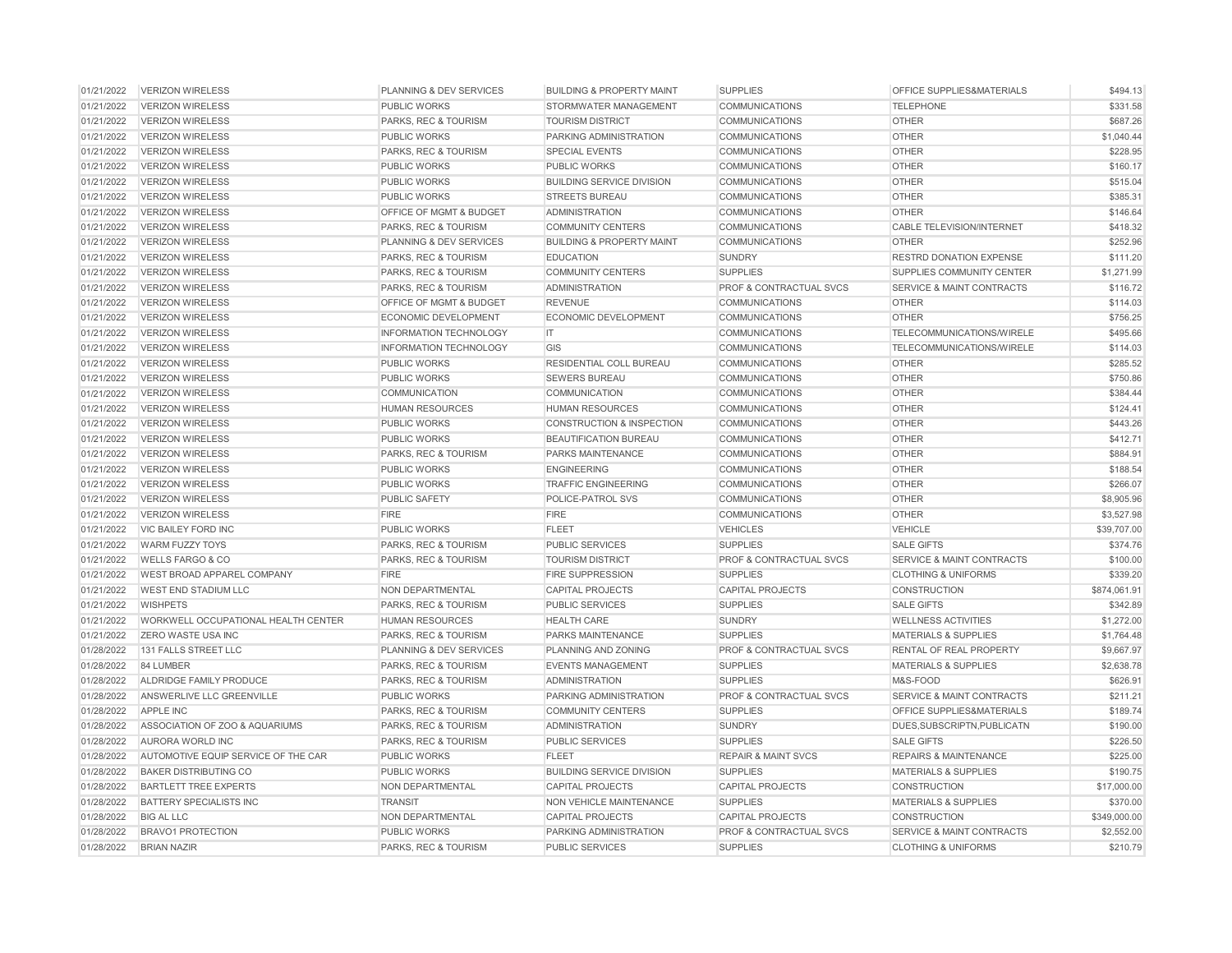| 01/28/2022 | <b>BRIAN POWERS</b>                  | <b>FIRE</b>                   | <b>FIRE SUPPRESSION</b>          | <b>TRAVEL &amp; TRAINING</b>       | <b>TRAVEL &amp; TRAINING</b>         | \$212.00    |
|------------|--------------------------------------|-------------------------------|----------------------------------|------------------------------------|--------------------------------------|-------------|
| 01/28/2022 | BRIDGESTONE AMERICAS TIRE OPERATION  | <b>TRANSIT</b>                | <b>FIXED ROUTE</b>               | <b>VEHICLE MAINTENANCE</b>         | <b>TIRES AND TUBES</b>               | \$171.00    |
| 01/28/2022 | CABELAS                              | OFFICE OF MGMT & BUDGET       | <b>REVENUE</b>                   | <b>BUSINESS LICENSE(HOLDING)</b>   | <b>BUSINESS LICENSE REFUND</b>       | \$11,398.41 |
| 01/28/2022 | <b>CALE AMERICA INC</b>              | <b>PUBLIC WORKS</b>           | PARKING ADMINISTRATION           | <b>PROF &amp; CONTRACTUAL SVCS</b> | <b>SERVICE &amp; MAINT CONTRACTS</b> | \$156.00    |
| 01/28/2022 | CAROLINA IRON WORKS LLC              | PARKS, REC & TOURISM          | PARKS MAINTENANCE                | <b>REPAIR &amp; MAINT SVCS</b>     | <b>REPAIRS &amp; MAINTENANCE</b>     | \$2,350.00  |
| 01/28/2022 | CARSON'S NUT-BOLT & TOOL CO INC      | <b>FIRE</b>                   | <b>FIRE SUPPRESSION</b>          | <b>SUPPLIES</b>                    | <b>MATERIALS &amp; SUPPLIES</b>      | \$138.66    |
| 01/28/2022 | <b>CHARLES PRODUCTS</b>              | PARKS, REC & TOURISM          | PUBLIC SERVICES                  | <b>SUPPLIES</b>                    | <b>SALE GIFTS</b>                    | \$2,009.23  |
| 01/28/2022 | CHARTER COMMUNICATIONS               | <b>INFORMATION TECHNOLOGY</b> | IT.                              | <b>COMMUNICATIONS</b>              | CABLE TELEVISION/INTERNET            | \$2,277.32  |
| 01/28/2022 | CHARTER COMMUNICATIONS               | <b>PUBLIC SAFETY</b>          | POLICE-PATROL SVS                | <b>SUNDRY</b>                      | <b>MISCELLANEOUS</b>                 | \$209.96    |
| 01/28/2022 | CHEM-AQUA INC                        | PUBLIC WORKS                  | <b>BUILDING SERVICE DIVISION</b> | <b>PROF &amp; CONTRACTUAL SVCS</b> | SERVICE & MAINT CONTRACTS            | \$473.82    |
| 01/28/2022 | <b>CHEROKEE CYCLES</b>               | <b>PUBLIC WORKS</b>           | <b>FLEET</b>                     | <b>VEHICLE MAINTENANCE</b>         | <b>OUTSIDE REPAIRS</b>               | \$628.70    |
| 01/28/2022 | <b>CINTAS</b>                        | <b>PUBLIC SAFETY</b>          | POLICE-PATROL SVS                | <b>SUNDRY</b>                      | <b>MISCELLANEOUS</b>                 | \$237.64    |
| 01/28/2022 | <b>CINTAS FIRST AID &amp; SAFETY</b> | <b>PUBLIC WORKS</b>           | PARKING ADMINISTRATION           | <b>SUPPLIES</b>                    | <b>CLOTHING &amp; UNIFORMS</b>       | \$348.74    |
| 01/28/2022 | <b>CITY OF GREENVILLE</b>            | OFFICE OF MGMT & BUDGET       | <b>ACCOUNTING</b>                | LIAB-MISCELLANEOUS                 | <b>INSURANCE REIMBURSEMENT</b>       | \$163.26    |
| 01/28/2022 | CLASSIC ACE HARDWARE - GREER         | <b>PUBLIC SAFETY</b>          | POLICE-PATROL SVS                | <b>SUPPLIES</b>                    | <b>MATERIALS &amp; SUPPLIES</b>      | \$413.40    |
| 01/28/2022 | CLINE HOSE & HYDRAULICS LLC          | <b>PUBLIC WORKS</b>           | <b>SEWERS BUREAU</b>             | <b>SUPPLIES</b>                    | <b>MATERIALS &amp; SUPPLIES</b>      | \$240.30    |
| 01/28/2022 | CMI                                  | PARKS, REC & TOURISM          | <b>ADMINISTRATION</b>            | <b>SUPPLIES</b>                    | <b>JANITORIAL SUPPLIES</b>           | \$953.14    |
| 01/28/2022 | COLONIAL FUEL & LUBRICANT SERVICES   | <b>PUBLIC WORKS</b>           | <b>FLEET</b>                     | <b>VEHICLE MAINTENANCE</b>         | <b>FUEL</b>                          | \$44,613.40 |
| 01/28/2022 | CONCRETE SUPPLY COMPANY LLC          | <b>PUBLIC WORKS</b>           | <b>STREETS BUREAU</b>            | <b>SUPPLIES</b>                    | <b>MATERIALS &amp; SUPPLIES</b>      | \$775.13    |
| 01/28/2022 | <b>COVETRUS NORTH AMERICA</b>        | PARKS, REC & TOURISM          | <b>ADMINISTRATION</b>            | <b>SUPPLIES</b>                    | M&S-MEDICINE                         | \$162.82    |
| 01/28/2022 | <b>COVETRUS NORTH AMERICA</b>        | PARKS, REC & TOURISM          | <b>ADMINISTRATION</b>            | <b>SUPPLIES</b>                    | M&S-VETERINARY                       | \$675.41    |
| 01/28/2022 | <b>CREGGER COMPANY</b>               | <b>PUBLIC WORKS</b>           | <b>BUILDING SERVICE DIVISION</b> | <b>REPAIR &amp; MAINT SVCS</b>     | <b>REPAIRS &amp; MAINTENANCE</b>     | \$124.21    |
| 01/28/2022 | CZB LLC                              | PLANNING & DEV SERVICES       | PLANNING AND ZONING              | <b>PROF &amp; CONTRACTUAL SVCS</b> | PROFESSIONAL SERVICES                | \$53,259.45 |
| 01/28/2022 | <b>DAVIS TOWING LLC</b>              | <b>PUBLIC WORKS</b>           | <b>FLEET</b>                     | <b>VEHICLE MAINTENANCE</b>         | <b>OUTSIDE REPAIRS</b>               | \$1,100.00  |
|            | <b>DESIGNLAB INC</b>                 |                               | POLICE-PATROL SVS                | <b>SUPPLIES</b>                    | <b>CLOTHING &amp; UNIFORMS</b>       |             |
| 01/28/2022 |                                      | <b>PUBLIC SAFETY</b>          |                                  |                                    |                                      | \$615.30    |
| 01/28/2022 | <b>DIRECTV</b>                       | <b>FIRE</b>                   | <b>FIRE SUPPRESSION</b>          | <b>COMMUNICATIONS</b>              | <b>CABLE TELEVISION/INTERNET</b>     | \$148.38    |
| 01/28/2022 | DIVERSIFIED ELECTRONICS INC          | PUBLIC SAFETY                 | POLICE-PATROL SVS                | <b>REPAIR &amp; MAINT SVCS</b>     | <b>REPAIRS &amp; MAINTENANCE</b>     | \$225.00    |
| 01/28/2022 | <b>DUKE ENERGY</b>                   | PARKS, REC & TOURISM          | <b>COMMUNITY CENTERS</b>         | <b>UTILITIES</b>                   | <b>ELECTRICITY</b>                   | \$1,674.64  |
| 01/28/2022 | <b>DUKE ENERGY</b>                   | <b>FIRE</b>                   | <b>FIRE SERVICES</b>             | <b>UTILITIES</b>                   | <b>ELECTRICITY</b>                   | \$1,132.08  |
| 01/28/2022 | <b>DUKE ENERGY</b>                   | C.D. DIVISION                 | <b>CDBG PROJECTS</b>             | <b>CD PROJECTS</b>                 | PUBLIC SERVICES (GENERAL)            | \$154.69    |
| 01/28/2022 | <b>DUKE ENERGY</b>                   | <b>PUBLIC WORKS</b>           | <b>TRAFFIC ENGINEERING</b>       | <b>UTILITIES</b>                   | <b>ELECTRICITY</b>                   | \$2,997.16  |
| 01/28/2022 | <b>DUKE ENERGY</b>                   | PARKS, REC & TOURISM          | PARKS MAINTENANCE                | <b>UTILITIES</b>                   | <b>ELECTRICITY</b>                   | \$3,159.11  |
| 01/28/2022 | <b>DUKE ENERGY</b>                   | <b>PUBLIC WORKS</b>           | <b>BUILDING SERVICE DIVISION</b> | <b>UTILITIES</b>                   | <b>ELECTRICITY</b>                   | \$630.01    |
| 01/28/2022 | EASTERGARD HVAC INC                  | NON DEPARTMENTAL              | <b>CAPITAL PROJECTS</b>          | <b>CAPITAL PROJECTS</b>            | <b>CONSTRUCTION</b>                  | \$5,004.69  |
| 01/28/2022 | <b>ELECTION COMMISSION</b>           | MUNICIPAL COURT               | MUNICIPAL COURT                  | <b>SUNDRY</b>                      | <b>MISCELLANEOUS</b>                 | \$235.00    |
| 01/28/2022 | <b>ENERGY DISTRIBUTORS LLC</b>       | <b>TRANSIT</b>                | <b>FIXED ROUTE</b>               | <b>VEHICLE MAINTENANCE</b>         | <b>LUBRICANTS</b>                    | \$297.27    |
| 01/28/2022 | <b>ENGINEERED SYSTEMS INC</b>        | <b>PUBLIC WORKS</b>           | <b>FLEET</b>                     | <b>REPAIR &amp; MAINT SVCS</b>     | <b>REPAIRS &amp; MAINTENANCE</b>     | \$725.00    |
| 01/28/2022 | <b>ENVIRO SAFETY PRODUCTS</b>        | PUBLIC SAFETY                 | POLICE-PATROL SVS                | <b>SUPPLIES</b>                    | <b>MATERIALS &amp; SUPPLIES</b>      | \$1,298.06  |
| 01/28/2022 | <b>FAIRFOREST OF GREENVILLE LLC</b>  | <b>PUBLIC SAFETY</b>          | POLICE-PATROL SVS                | <b>PROF &amp; CONTRACTUAL SVCS</b> | RENTAL OF REAL PROPERTY              | \$3,600.00  |
| 01/28/2022 | <b>FAIRWAY FORD INC</b>              | <b>FIRE</b>                   | <b>FIRE SUPPRESSION</b>          | <b>VEHICLE MAINTENANCE</b>         | <b>PARTS</b>                         | \$392.94    |
| 01/28/2022 | <b>FEDERAL EXPRESS CORP</b>          | PARKS, REC & TOURISM          | <b>ADMINISTRATION</b>            | <b>COMMUNICATIONS</b>              | POSTAGE                              | \$184.03    |
| 01/28/2022 | <b>FERGUSON FACILITIES SUPPLY</b>    | PARKS, REC & TOURISM          | <b>ADMINISTRATION</b>            | <b>SUPPLIES</b>                    | <b>JANITORIAL SUPPLIES</b>           | \$220.46    |
| 01/28/2022 | <b>FGP INTERNATIONAL</b>             | <b>INFORMATION TECHNOLOGY</b> | IT                               | <b>PROF &amp; CONTRACTUAL SVCS</b> | TEMP PERSONNEL SVCS                  | \$1,694.35  |
| 01/28/2022 | <b>FORTILINE</b>                     | PUBLIC WORKS                  | <b>SEWERS BUREAU</b>             | <b>SUPPLIES</b>                    | <b>MATERIALS &amp; SUPPLIES</b>      | \$279.31    |
| 01/28/2022 | <b>GALLS LLC</b>                     | <b>FIRE</b>                   | <b>FIRE SUPPRESSION</b>          | <b>SUPPLIES</b>                    | <b>CLOTHING &amp; UNIFORMS</b>       | \$721.24    |
| 01/28/2022 | <b>GILLIG LLC</b>                    | <b>TRANSIT</b>                | <b>VEHICLE MAINTENANCE</b>       | <b>VEHICLE MAINTENANCE</b>         | <b>PARTS</b>                         | \$2,584.25  |
| 01/28/2022 | <b>GMV SYNCROMATICS</b>              | <b>TRANSIT</b>                | <b>DEMAND RESPONSE</b>           | <b>COMMUNICATIONS</b>              | <b>CABLE TELEVISION/INTERNET</b>     | \$209.51    |
| 01/28/2022 | GRAINGER 803858935                   | <b>PUBLIC WORKS</b>           | <b>RIVER STREET GARAGE</b>       | <b>SUPPLIES</b>                    | <b>MATERIALS &amp; SUPPLIES</b>      | \$1,182.96  |
| 01/28/2022 | GRAINGER 803858935                   | <b>PUBLIC WORKS</b>           | <b>BUILDING SERVICE DIVISION</b> | <b>SUPPLIES</b>                    | <b>MATERIALS &amp; SUPPLIES</b>      | \$172.94    |
| 01/28/2022 | GRAINGER 803858935                   | <b>PUBLIC WORKS</b>           | <b>BUILDING SERVICE DIVISION</b> | <b>REPAIR &amp; MAINT SVCS</b>     | <b>REPAIRS &amp; MAINTENANCE</b>     | \$820.96    |
|            | <b>GRANICUS LLC</b>                  | <b>INFORMATION TECHNOLOGY</b> | IT.                              | <b>PROF &amp; CONTRACTUAL SVCS</b> | <b>SERVICE &amp; MAINT CONTRACTS</b> | \$26,159.80 |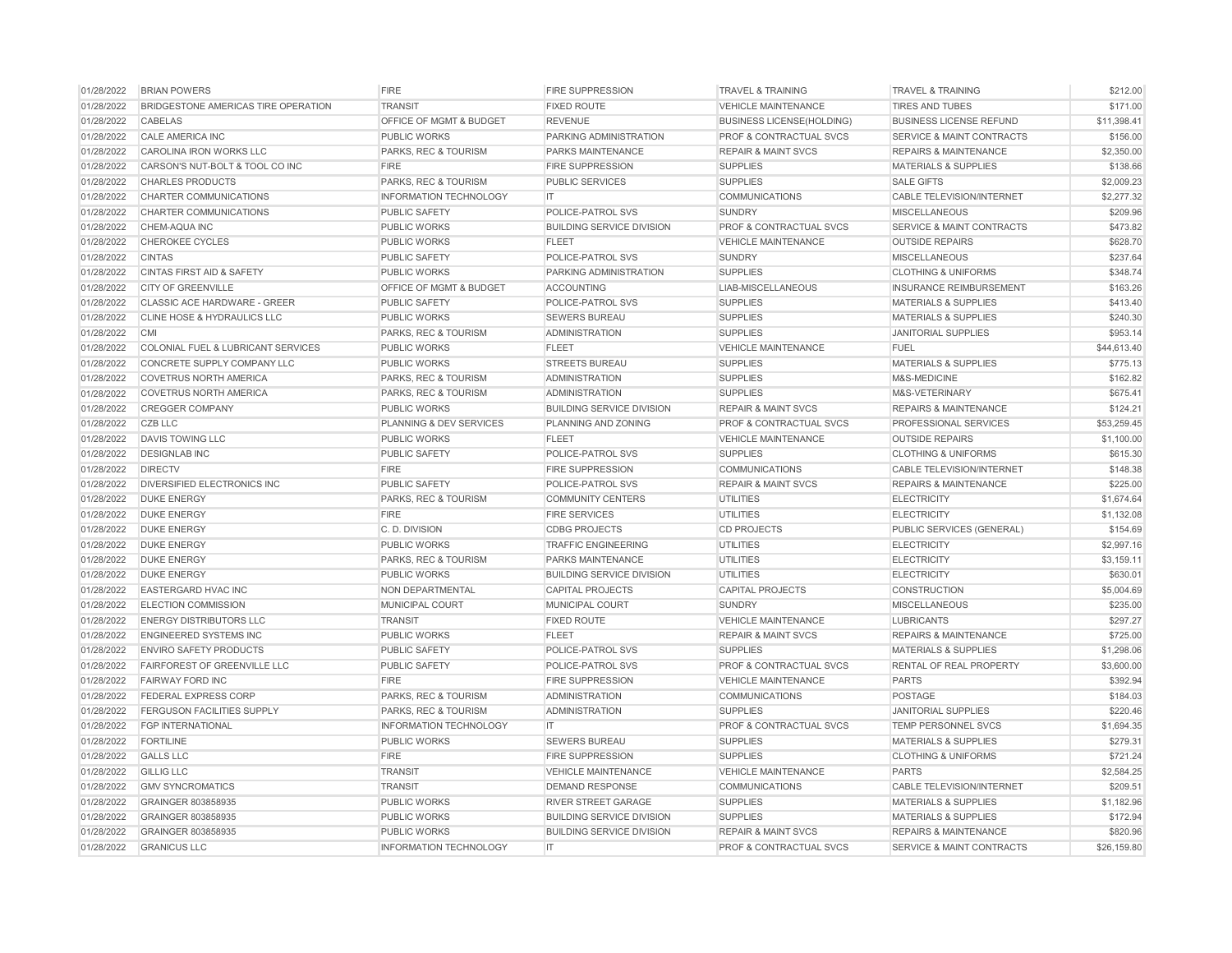| 01/28/2022 | <b>GREENVILLE CONVENTION CENTER</b>       | HUMAN RESOURCES         | <b>HUMAN RESOURCES</b>               | <b>PROF &amp; CONTRACTUAL SVCS</b> | PROFESSIONAL SERVICES                | \$404.32     |
|------------|-------------------------------------------|-------------------------|--------------------------------------|------------------------------------|--------------------------------------|--------------|
| 01/28/2022 | <b>GREENVILLE CONVENTION CENTER</b>       | <b>FIRE</b>             | <b>FIRE SERVICES</b>                 | <b>SUNDRY</b>                      | <b>MISCELLANEOUS</b>                 | \$364.20     |
| 01/28/2022 | <b>GREENVILLE COUNTY TAX COLLECTOR</b>    | <b>CITY MANAGER</b>     | NON-DEPARTMENTAL                     | <b>SUNDRY</b>                      | <b>TAXES</b>                         | \$7,759.85   |
| 01/28/2022 | <b>GREENVILLE INDUSTRIAL RUBBER &amp;</b> | PUBLIC WORKS            | <b>STORM DRAINS BUREAU</b>           | <b>SUPPLIES</b>                    | <b>CONSTRUCTION &amp; REPAIR</b>     | \$125.94     |
| 01/28/2022 | GREENVILLE OFFICE SUPPLY CO INC           | <b>HUMAN RESOURCES</b>  | <b>OCCUPATIONAL HEALTH</b>           | <b>SUPPLIES</b>                    | <b>MATERIALS &amp; SUPPLIES</b>      | \$107.55     |
| 01/28/2022 | GREENVILLE OFFICE SUPPLY CO INC           | <b>TRANSIT</b>          | <b>VEHICLE MAINTENANCE</b>           | <b>SUPPLIES</b>                    | <b>MATERIALS &amp; SUPPLIES</b>      | \$113.09     |
| 01/28/2022 | GREENVILLE OFFICE SUPPLY CO INC           | <b>TRANSIT</b>          | <b>FIXED ROUTE</b>                   | <b>SUPPLIES</b>                    | <b>MATERIALS &amp; SUPPLIES</b>      | \$113.43     |
| 01/28/2022 | GREENVILLE OFFICE SUPPLY CO INC           | PUBLIC WORKS            | PARKING ADMINISTRATION               | <b>SUPPLIES</b>                    | OFFICE SUPPLIES&MATERIALS            | \$333.40     |
| 01/28/2022 | <b>GREENVILLE TURF &amp; TRACTOR</b>      | PUBLIC WORKS            | <b>FLEET</b>                         | <b>VEHICLE MAINTENANCE</b>         | <b>OUTSIDE REPAIRS</b>               | \$418.19     |
| 01/28/2022 | <b>GREENVILLE WATER</b>                   | PUBLIC WORKS            | <b>FLEET</b>                         | <b>UTILITIES</b>                   | <b>OTHER</b>                         | \$750.58     |
| 01/28/2022 | <b>GREENVILLE WATER</b>                   | PUBLIC WORKS            | <b>BUILDING SERVICE DIVISION</b>     | <b>UTILITIES</b>                   | <b>OTHER</b>                         | \$186.20     |
| 01/28/2022 | <b>HARRISON'S WORKWEAR</b>                | PARKS, REC & TOURISM    | PARKS MAINTENANCE                    | <b>SUPPLIES</b>                    | <b>CLOTHING &amp; UNIFORMS</b>       | \$339.14     |
| 01/28/2022 | HOME DEPOT CREDIT SERVICE 1679            | <b>PUBLIC WORKS</b>     | <b>FLEET</b>                         | <b>VEHICLE MAINTENANCE</b>         | <b>OUTSIDE REPAIRS</b>               | \$253.34     |
| 01/28/2022 | HOME DEPOT CREDIT SERVICE 4123            | <b>PUBLIC WORKS</b>     | <b>TRAFFIC ENGINEERING</b>           | <b>SUPPLIES</b>                    | M&S-SIGNALS                          | \$215.31     |
| 01/28/2022 | HOME DEPOT CREDIT SERVICE 4123            | PUBLIC WORKS            | <b>STREETS BUREAU</b>                | <b>SUPPLIES</b>                    | <b>MATERIALS &amp; SUPPLIES</b>      | \$264.76     |
| 01/28/2022 | HOME DEPOT CREDIT SERVICE 5906            | PUBLIC WORKS            | <b>BUILDING SERVICE DIVISION</b>     | <b>SUPPLIES</b>                    | <b>MATERIALS &amp; SUPPLIES</b>      | \$647.07     |
| 01/28/2022 | HOME DEPOT CREDIT SERVICE 5914            | PARKS, REC & TOURISM    | ADMINISTRATION                       | <b>SUPPLIES</b>                    | M&S-MAINTENANCE                      | \$651.90     |
| 01/28/2022 | HOME DEPOT CREDIT SERVICE 5914            | PARKS, REC & TOURISM    | <b>ADMINISTRATION</b>                | <b>SUPPLIES</b>                    | M&S-EXHIBITS                         | \$936.75     |
| 01/28/2022 | HOME DEPOT CREDIT SERVICE 5914            | PARKS, REC & TOURISM    | <b>PUBLIC SERVICES</b>               | <b>SUPPLIES</b>                    | <b>SPECIAL EVENTS</b>                | \$137.04     |
| 01/28/2022 | HOME DEPOT CREDIT SERVICE 5914            | <b>NON DEPARTMENTAL</b> | <b>CAPITAL PROJECTS</b>              | <b>CAPITAL PROJECTS</b>            | <b>EQUIPMENT</b>                     | \$1,139.12   |
| 01/28/2022 | HOME DEPOT CREDIT SERVICE 5914            | PARKS, REC & TOURISM    | PUBLIC SERVICES                      | <b>SUPPLIES</b>                    | OTHER HOLIDAY AT ZOO                 | \$1,006.26   |
| 01/28/2022 | HOME DEPOT CREDIT SERVICE 5922            | PARKS, REC & TOURISM    | PARKS MAINTENANCE                    | <b>SUPPLIES</b>                    | <b>MATERIALS &amp; SUPPLIES</b>      | \$126.95     |
| 01/28/2022 | HOME DEPOT CREDIT SERVICE 5922            | PARKS, REC & TOURISM    | UNITY PARK MAINTENANCE               | <b>SUPPLIES</b>                    | <b>MATERIALS &amp; SUPPLIES</b>      | \$782.15     |
| 01/28/2022 | HOME DEPOT PRO                            | <b>TRANSIT</b>          | <b>VEHICLE MAINTENANCE</b>           | <b>SUPPLIES</b>                    | <b>BUS WASHING SUPPLIES</b>          | \$765.16     |
| 01/28/2022 | HOME DEPOT PRO                            | <b>TRANSIT</b>          | <b>NON VEHICLE MAINTENANCE</b>       | <b>SUPPLIES</b>                    | <b>JANITORIAL SUPPLIES</b>           | \$864.60     |
| 01/28/2022 | <b>IES COATINGS INC</b>                   | PUBLIC WORKS            | <b>TRAFFIC ENGINEERING</b>           | <b>REPAIR &amp; MAINT SVCS</b>     | <b>REPAIRS &amp; MAINTENANCE</b>     | \$650.00     |
| 01/28/2022 | INDUSTRIAL POWER CORPORATION              | NON DEPARTMENTAL        | <b>CAPITAL PROJECTS</b>              | <b>CAPITAL PROJECTS</b>            | <b>CONSTRUCTION</b>                  | \$1,184.25   |
| 01/28/2022 | INTERNATIONAL ASSOCIATION OF ELECTR       | PLANNING & DEV SERVICES | <b>BUILDING &amp; PROPERTY MAINT</b> | <b>TRAVEL &amp; TRAINING</b>       | <b>TRAVEL &amp; TRAINING</b>         | \$250.00     |
| 01/28/2022 | JACKSON LEWIS P.C.                        | FIRE                    | <b>FIRE</b>                          | PROF & CONTRACTUAL SVCS            | PROFESSIONAL SERVICES                | \$550.80     |
| 01/28/2022 | JOHNSON CONTROLS SECURITY SOLUTIONS       | <b>PUBLIC WORKS</b>     | <b>BUILDING SERVICE DIVISION</b>     | <b>PROF &amp; CONTRACTUAL SVCS</b> | <b>SERVICE &amp; MAINT CONTRACTS</b> | \$300.98     |
| 01/28/2022 | JOHNSON CONTROLS SECURITY SOLUTIONS       | PARKS, REC & TOURISM    | <b>TOURISM DISTRICT</b>              | <b>PROF &amp; CONTRACTUAL SVCS</b> | PROFESSIONAL SERVICES                | \$293.39     |
| 01/28/2022 | JOHNSON CONTROLS SECURITY SOLUTIONS       | <b>PUBLIC SAFETY</b>    | POLICE-PATROL SVS                    | <b>SUPPLIES</b>                    | <b>MATERIALS &amp; SUPPLIES</b>      | \$376.50     |
| 01/28/2022 | JOHNSTONE SUPPLY OF GREENVILLE            | PUBLIC WORKS            | <b>BUILDING SERVICE DIVISION</b>     | <b>SUPPLIES</b>                    | <b>MATERIALS &amp; SUPPLIES</b>      | \$161.06     |
| 01/28/2022 | <b>JONATHAN WOLF</b>                      | PUBLIC SAFETY           | POLICE-PATROL SVS                    | <b>SUPPLIES</b>                    | <b>CLOTHING &amp; UNIFORMS</b>       | \$106.00     |
| 01/28/2022 | K & M INTERNATIONAL WILD REPUBLIC         | PARKS, REC & TOURISM    | <b>PUBLIC SERVICES</b>               | <b>SUPPLIES</b>                    | <b>SALE GIFTS</b>                    | \$406.75     |
| 01/28/2022 | KEVIN WHITAKER CHEVROLET INC              | <b>TRANSIT</b>          | <b>VEHICLE MAINTENANCE</b>           | <b>VEHICLE MAINTENANCE</b>         | <b>OUTSIDE REPAIRS</b>               | \$2,433.80   |
| 01/28/2022 | <b>LAMAR ADVERTISING</b>                  | PARKS, REC & TOURISM    | PUBLIC SERVICES                      | <b>SUPPLIES</b>                    | SUPPLIES PROMOTIONS                  | \$1,620.00   |
| 01/28/2022 | <b>LANDSCAPE STRUCTURES INC</b>           | <b>NON DEPARTMENTAL</b> | <b>CAPITAL PROJECTS</b>              | <b>CAPITAL PROJECTS</b>            | <b>CONSTRUCTION</b>                  | \$4,926.81   |
| 01/28/2022 | <b>LAWMEN'S SAFETY SUPPLY</b>             | <b>PUBLIC SAFETY</b>    | POLICE-PATROL SVS                    | <b>SUPPLIES</b>                    | <b>AMMUNITION</b>                    | \$8,454.14   |
| 01/28/2022 | <b>LAWN &amp; ORDER LLC</b>               | PUBLIC WORKS            | PARKING ADMINISTRATION               | PROF & CONTRACTUAL SVCS            | <b>SERVICE &amp; MAINT CONTRACTS</b> | \$425.00     |
| 01/28/2022 | LEVEL 3 COMMUNICATIONS LLC                | INFORMATION TECHNOLOGY  | IT                                   | <b>COMMUNICATIONS</b>              | TELECOMMUNICATIONS/WIRELE            | \$1,327.39   |
| 01/28/2022 | LEXISNEXIS 1239194                        | <b>PUBLIC SAFETY</b>    | POLICE-PATROL SVS                    | <b>PROF &amp; CONTRACTUAL SVCS</b> | PROFESSIONAL SERVICES                | \$318.00     |
| 01/28/2022 | LEXISNEXIS 1403290                        | PLANNING & DEV SERVICES | <b>BUILDING &amp; PROPERTY MAINT</b> | <b>SUNDRY</b>                      | DUES, SUBSCRIPTN, PUBLICATN          | \$156.35     |
| 01/28/2022 | <b>LIBERTY PRESS</b>                      | OFFICE OF MGMT & BUDGET | <b>REVENUE</b>                       | <b>PRINTING</b>                    | PRINTING & BINDING                   | \$1,697.00   |
| 01/28/2022 | LIGHT O RAMA INC                          | PARKS, REC & TOURISM    | PUBLIC SERVICES                      | <b>SUPPLIES</b>                    | OTHER HOLIDAY AT ZOO                 | \$4,928.26   |
| 01/28/2022 | <b>LINA</b>                               | <b>HUMAN RESOURCES</b>  | <b>HEALTH CARE</b>                   | <b>DENTAL</b>                      | <b>DENTAL CLAIMS ACTIVE</b>          | \$30,967.00  |
| 01/28/2022 | <b>LINA</b>                               | <b>HUMAN RESOURCES</b>  | <b>HEALTH CARE</b>                   | <b>DENTAL</b>                      | <b>DENTAL CLAIMS COBRA</b>           | \$2,609.40   |
| 01/28/2022 | LINA                                      | <b>NON DEPARTMENTAL</b> | <b>CAPITAL PROJECTS</b>              | <b>CAPITAL PROJECTS</b>            | <b>CONSTRUCTION</b>                  | \$193,079.25 |
| 01/28/2022 | LINA                                      | <b>HUMAN RESOURCES</b>  | <b>HEALTH CARE</b>                   | <b>OTHER INSURANCE</b>             | SHORT-TERM DISABILITY                | \$3,429.60   |
| 01/28/2022 | <b>LMN ARCHITECTS LLP</b>                 | <b>NON DEPARTMENTAL</b> | <b>CAPITAL PROJECTS</b>              | <b>CAPITAL PROJECTS</b>            | PLANNING/DESIGN                      | \$4.933.48   |
| 01/28/2022 | LOWES                                     | PARKS, REC & TOURISM    | <b>EVENTS MANAGEMENT</b>             | <b>SUPPLIES</b>                    | <b>MATERIALS &amp; SUPPLIES</b>      | \$2,056.82   |
|            |                                           |                         |                                      |                                    |                                      |              |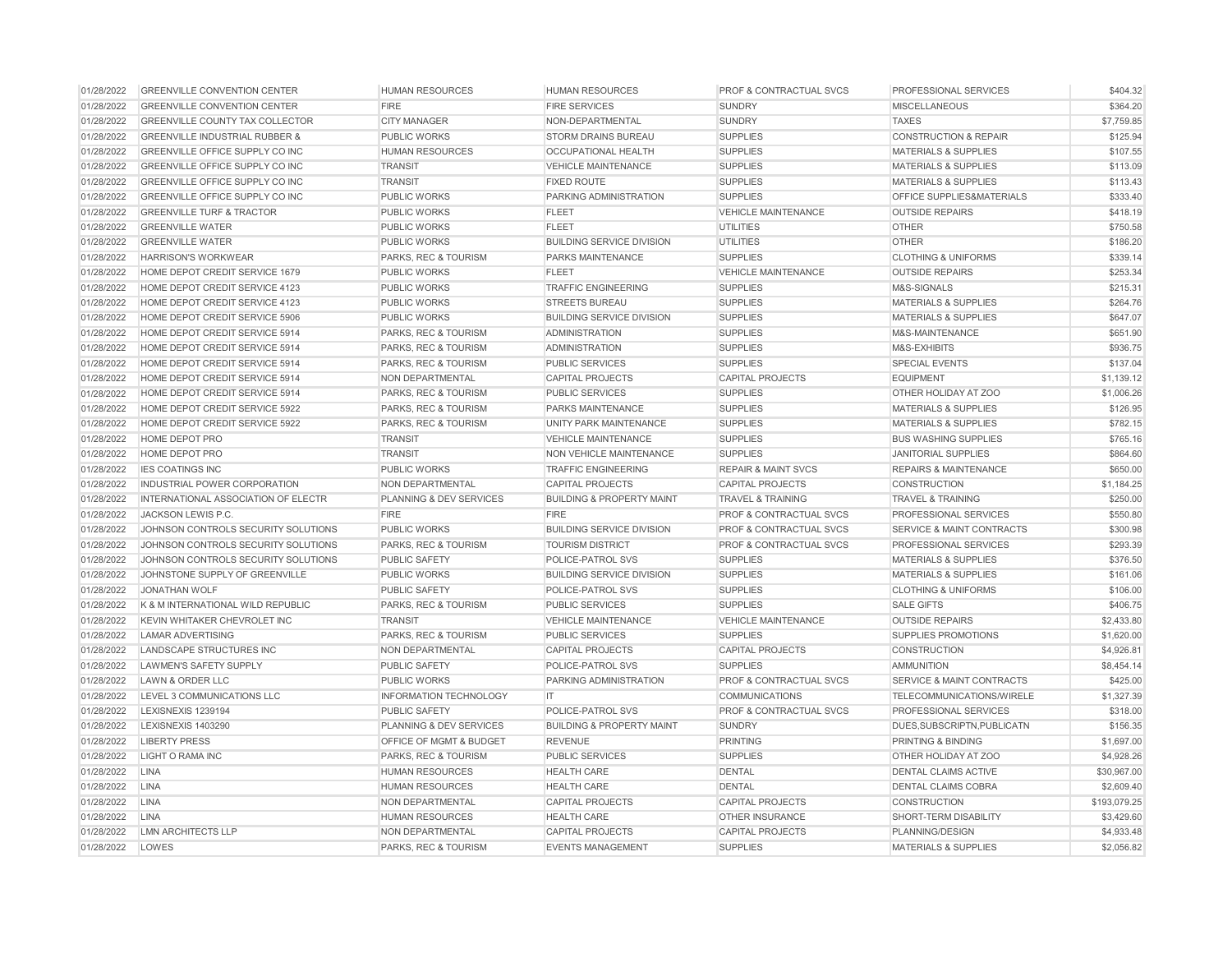| 01/28/2022 | LYNNSTAR CONSTRUCTION CO INC        | PARKS, REC & TOURISM    | PARKS MAINTENANCE                | <b>REPAIR &amp; MAINT SVCS</b>     | <b>REPAIRS &amp; MAINTENANCE</b>     | \$11,200.00  |
|------------|-------------------------------------|-------------------------|----------------------------------|------------------------------------|--------------------------------------|--------------|
| 01/28/2022 | MACK PEST SOLUTIONS INC             | PUBLIC WORKS            | <b>BUILDING SERVICE DIVISION</b> | PROF & CONTRACTUAL SVCS            | SERVICE & MAINT CONTRACTS            | \$319.00     |
| 01/28/2022 | MALLORY SAFETY & SUPPLY LLC         | PUBLIC SAFETY           | POLICE-PATROL SVS                | <b>SUPPLIES</b>                    | <b>MATERIALS &amp; SUPPLIES</b>      | \$6,539.94   |
| 01/28/2022 | <b>MARATHON STAFFING INC</b>        | PARKS, REC & TOURISM    | <b>COMMUNITY CENTERS</b>         | <b>PROF &amp; CONTRACTUAL SVCS</b> | <b>TEMP PERSONNEL SVCS</b>           | \$247.68     |
| 01/28/2022 | <b>MARATHON STAFFING INC</b>        | PARKS, REC & TOURISM    | <b>EVENTS MANAGEMENT</b>         | PROF & CONTRACTUAL SVCS            | TEMP PERSONNEL SVCS                  | \$3,127.48   |
| 01/28/2022 | <b>MARATHON STAFFING INC</b>        | <b>PUBLIC SAFETY</b>    | POLICE-DISPATCH BUREAU           | PROF & CONTRACTUAL SVCS            | TEMP PERSONNEL SVCS                  | \$3,746.56   |
| 01/28/2022 | <b>MARATHON STAFFING INC</b>        | <b>TRANSIT</b>          | <b>FIXED ROUTE</b>               | PROF & CONTRACTUAL SVCS            | <b>TEMP PERSONNEL SVCS</b>           | \$1,468.84   |
| 01/28/2022 | <b>MARATHON STAFFING INC</b>        | PUBLIC WORKS            | <b>SEWERS BUREAU</b>             | <b>PROF &amp; CONTRACTUAL SVCS</b> | TEMP PERSONNEL SVCS                  | \$752.00     |
| 01/28/2022 | <b>MARATHON STAFFING INC</b>        | <b>FIRE</b>             | <b>FIRE PREVENTION</b>           | PROF & CONTRACTUAL SVCS            | TEMP PERSONNEL SVCS                  | \$846.24     |
| 01/28/2022 | <b>MARATHON STAFFING INC</b>        | PUBLIC WORKS            | <b>STREETS BUREAU</b>            | PROF & CONTRACTUAL SVCS            | <b>TEMP PERSONNEL SVCS</b>           | \$1,065.60   |
| 01/28/2022 | <b>MARATHON STAFFING INC</b>        | <b>PUBLIC WORKS</b>     | RESIDENTIAL COLL BUREAU          | PROF & CONTRACTUAL SVCS            | TEMP PERSONNEL SVCS                  | \$1,038.80   |
| 01/28/2022 | <b>MARATHON STAFFING INC</b>        | PARKS, REC & TOURISM    | <b>PUBLIC SERVICES</b>           | <b>PROF &amp; CONTRACTUAL SVCS</b> | <b>TEMP PERSONNEL SVCS</b>           | \$1,522.20   |
| 01/28/2022 | MARATHON STAFFING INC               | PARKS, REC & TOURISM    | PARKS MAINTENANCE                | PROF & CONTRACTUAL SVCS            | TEMP PERSONNEL SVCS                  | \$2,453.40   |
| 01/28/2022 | MCGRIFF INSURANCE SERVICES          | <b>FIRE</b>             | <b>FIRE</b>                      | <b>PROF &amp; CONTRACTUAL SVCS</b> | PROFESSIONAL SERVICES                | \$3,507.50   |
| 01/28/2022 | MCKINNEY LUMBER & HARDWARE LLC      | PARKS, REC & TOURISM    | PARKS MAINTENANCE                | <b>SUPPLIES</b>                    | <b>MATERIALS &amp; SUPPLIES</b>      | \$206.59     |
| 01/28/2022 | MCMILLAN PAZDAN SMITH ARCHITECT LLC | OFFICE OF MGMT & BUDGET | <b>ACCOUNTING</b>                | <b>PROF &amp; CONTRACTUAL SVCS</b> | PROFESSIONAL SERVICES                | \$960.00     |
| 01/28/2022 | MECO INC OF AUGUSTA                 | PUBLIC WORKS            | <b>FLEET</b>                     | <b>REPAIR &amp; MAINT SVCS</b>     | <b>REPAIRS &amp; MAINTENANCE</b>     | \$827.13     |
| 01/28/2022 | METROPOLITAN ARTS COUNCIL           | PARKS, REC & TOURISM    | <b>EVENTS MANAGEMENT</b>         | <b>EVENT FEES</b>                  | SPONSORSHIP REVENUE                  | \$2,500.00   |
| 01/28/2022 | METROPOLITAN ARTS COUNCIL           | PARKS, REC & TOURISM    | PARKS AND RECREATION             | <b>SUNDRY</b>                      | DUES, SUBSCRIPTN, PUBLICATN          | \$500.00     |
| 01/28/2022 | METROPOLITAN SEWER SUB-DISTRIC      | <b>PUBLIC WORKS</b>     | <b>SEWERS BUREAU</b>             | <b>PROF &amp; CONTRACTUAL SVCS</b> | <b>INTERGOVT AGREEMENTS</b>          | \$13,207.31  |
| 01/28/2022 | MICHAEL NICOLETTI                   | <b>PUBLIC SAFETY</b>    | POLICE-PATROL SVS                | <b>SUPPLIES</b>                    | <b>CLOTHING &amp; UNIFORMS</b>       | \$204.52     |
| 01/28/2022 | MIKE'S BODY SHOP & TOWING INC       | PUBLIC WORKS            | <b>FLEET</b>                     | <b>VEHICLE MAINTENANCE</b>         | <b>OUTSIDE REPAIRS</b>               | \$950.00     |
| 01/28/2022 | MOBILE COMMUNICATIONS AMERICA INC   | <b>TRANSIT</b>          | <b>VEHICLE MAINTENANCE</b>       | <b>VEHICLE MAINTENANCE</b>         | <b>OUTSIDE REPAIRS</b>               | \$250.00     |
| 01/28/2022 | <b>MOBILITY WORKS LLC</b>           | <b>TRANSIT</b>          | <b>VEHICLE MAINTENANCE</b>       | <b>VEHICLE MAINTENANCE</b>         | <b>OUTSIDE REPAIRS</b>               | \$1,788.23   |
| 01/28/2022 | MOBILITY WORKS LLC                  | <b>TRANSIT</b>          | <b>TROLLEY</b>                   | <b>VEHICLE MAINTENANCE</b>         | <b>OUTSIDE REPAIRS</b>               | \$460.00     |
| 01/28/2022 | MOORE AND BALLIEW OIL COMPANY INC   | <b>TRANSIT</b>          | <b>FIXED ROUTE</b>               | <b>VEHICLE MAINTENANCE</b>         | <b>LUBRICANTS</b>                    | \$2,967.25   |
| 01/28/2022 | MOTOROLA SOLUTIONS INC              | PUBLIC SAFETY           | POLICE-DISPATCH BUREAU           | <b>REPAIR &amp; MAINT SVCS</b>     | RADIO MAINTENANCE                    | \$4,113,14   |
| 01/28/2022 | NAPA AUTO PARTS                     | <b>FIRE</b>             | <b>FIRE SUPPRESSION</b>          | <b>VEHICLE MAINTENANCE</b>         | <b>PARTS</b>                         | \$1,280.28   |
| 01/28/2022 | <b>NGLIC</b>                        | <b>HUMAN RESOURCES</b>  | <b>HEALTH CARE</b>               | <b>OTHER INSURANCE</b>             | VISION - SUPERIOR                    | \$9,338.29   |
| 01/28/2022 | <b>NOOKUMS</b>                      | PARKS, REC & TOURISM    | <b>PUBLIC SERVICES</b>           | <b>SUPPLIES</b>                    | <b>SALE GIFTS</b>                    | \$216.00     |
| 01/28/2022 | <b>NORLAB</b>                       | <b>PUBLIC WORKS</b>     | <b>SEWERS BUREAU</b>             | <b>SUPPLIES</b>                    | <b>MATERIALS &amp; SUPPLIES</b>      | \$238.00     |
| 01/28/2022 | <b>OUTDOORLINK INC</b>              | PARKS, REC & TOURISM    | <b>COMMUNITY CENTERS</b>         | <b>PROF &amp; CONTRACTUAL SVCS</b> | <b>SERVICE &amp; MAINT CONTRACTS</b> | \$1,519.68   |
| 01/28/2022 | PATTILLO CONSTRUCTION CORPORAT      | OFFICE OF MGMT & BUDGET | <b>REVENUE</b>                   | <b>BUSINESS LICENSE(HOLDING)</b>   | <b>BUSINESS LICENSE REFUND</b>       | \$2,325.05   |
| 01/28/2022 | PEPSI-COLA BOTTLING CO              | PARKS, REC & TOURISM    | PUBLIC SERVICES                  | <b>SUPPLIES</b>                    | <b>SALE CONCESSIONS</b>              | \$190.94     |
| 01/28/2022 | PETERBILT STORE OF GREENVILLE. THE  | <b>TRANSIT</b>          | <b>VEHICLE MAINTENANCE</b>       | <b>VEHICLE MAINTENANCE</b>         | <b>PARTS</b>                         | \$1,890.52   |
| 01/28/2022 | PETERBILT STORE OF GREENVILLE, THE  | <b>TRANSIT</b>          | <b>VEHICLE MAINTENANCE</b>       | <b>VEHICLE MAINTENANCE</b>         | <b>SMALL PARTS</b>                   | \$269.64     |
| 01/28/2022 | PIEDMONT NATURAL GAS CO INC         | <b>FIRE</b>             | <b>FIRE SERVICES</b>             | <b>UTILITIES</b>                   | GAS                                  | \$1,395.56   |
| 01/28/2022 | <b>PLAN IT GEO LLC</b>              | PUBLIC WORKS            | TREE MAINTENANCE BUREAU          | <b>PROF &amp; CONTRACTUAL SVCS</b> | PROFESSIONAL SERVICES                | \$500.00     |
| 01/28/2022 | PLAYGROUND GUARDIAN LLC             | NON DEPARTMENTAL        | <b>CAPITAL PROJECTS</b>          | <b>CAPITAL PROJECTS</b>            | <b>CONSTRUCTION</b>                  | \$9,600.00   |
| 01/28/2022 | PRINT MEDIA INC.                    | PUBLIC WORKS            | <b>RIVERPLACE GARAGE</b>         | <b>SUPPLIES</b>                    | <b>MATERIALS &amp; SUPPLIES</b>      | \$2,375.26   |
| 01/28/2022 | PROFORMA RHINO GRAPHICS             | PARKS, REC & TOURISM    | <b>EVENTS MANAGEMENT</b>         | <b>PRINTING</b>                    | <b>PRINTING &amp; BINDING</b>        | \$577.80     |
| 01/28/2022 | PROFORMA RHINO GRAPHICS             | OFFICE OF MGMT & BUDGET | <b>ADMINISTRATION</b>            | <b>PRINTING</b>                    | PRINTING & BINDING                   | \$743.63     |
| 01/28/2022 | PROSOURCE LLC                       | PARKS, REC & TOURISM    | <b>ADMINISTRATION</b>            | <b>REPAIR &amp; MAINT SVCS</b>     | <b>REPAIRS &amp; MAINTENANCE</b>     | \$185.09     |
| 01/28/2022 | <b>PTM DOCUMENT SYSTEMS</b>         | <b>HUMAN RESOURCES</b>  | <b>HUMAN RESOURCES</b>           | <b>SUPPLIES</b>                    | <b>MATERIALS &amp; SUPPLIES</b>      | \$295.69     |
| 01/28/2022 | PTM DOCUMENT SYSTEMS                | OFFICE OF MGMT & BUDGET | <b>ACCOUNTING</b>                | <b>SUPPLIES</b>                    | OFFICE SUPPLIES&MATERIALS            | \$1,019.16   |
| 01/28/2022 | <b>RED WING SHOE STORE</b>          | <b>FIRE</b>             | <b>FIRE SUPPRESSION</b>          | <b>SUPPLIES</b>                    | <b>CLOTHING &amp; UNIFORMS</b>       | \$689.21     |
| 01/28/2022 | <b>REFLIGHT LLC</b>                 | PUBLIC SAFETY           | POLICE-PATROL SVS                | PROF & CONTRACTUAL SVCS            | PROFESSIONAL SERVICES                | \$3,462.50   |
| 01/28/2022 | <b>REPUBLIC SERVICES</b>            | PUBLIC WORKS            | <b>GARBAGE DISPOSAL BUREAU</b>   | PROF & CONTRACTUAL SVCS            | <b>HAULING COSTS</b>                 | \$127,852.19 |
| 01/28/2022 | RIVER STREET DEVELOPMENT INC        | PUBLIC WORKS            | RESIDENTIAL COLL BUREAU          | PROF & CONTRACTUAL SVCS            | MAINTENANCE CONTRACTS                | \$140.00     |
| 01/28/2022 | RIVERPLACE DEVELOPMENT II LLC       | PUBLIC WORKS            | RIVERPLACE GARAGE                | <b>UTILITIES</b>                   | <b>ELECTRICITY</b>                   | \$184.12     |
| 01/28/2022 | S & S WORLDWIDE                     | PARKS, REC & TOURISM    | <b>COMMUNITY CENTERS</b>         | <b>SUPPLIES</b>                    | SUPPLIES COMMUNITY CENTER            | \$224.87     |
|            |                                     |                         |                                  |                                    |                                      |              |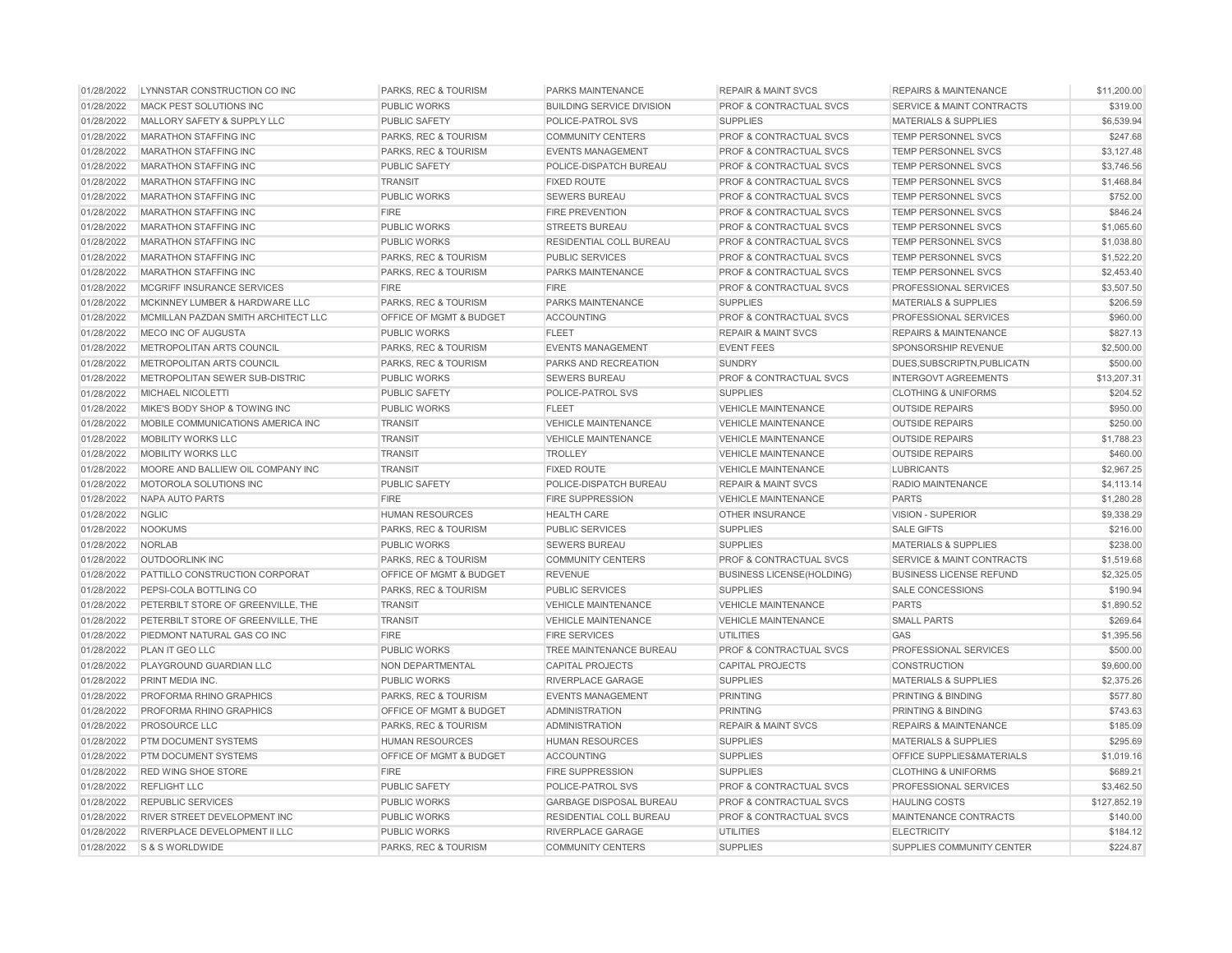| 01/28/2022 | <b>S C DEPARTMENT OF REVENUE</b>    | PARKS, REC & TOURISM            | <b>EVENTS MANAGEMENT</b>         | <b>TAX LIABILITIES</b>             | <b>ADMISSION TAXES</b>               | \$4,316.16   |
|------------|-------------------------------------|---------------------------------|----------------------------------|------------------------------------|--------------------------------------|--------------|
| 01/28/2022 | S C FIRE ACADEMY                    | <b>FIRE</b>                     | <b>FIRE SUPPRESSION</b>          | <b>TRAVEL &amp; TRAINING</b>       | <b>TRAVEL &amp; TRAINING</b>         | \$270.00     |
| 01/28/2022 | <b>SAFE INDUSTRIES</b>              | <b>FIRE</b>                     | <b>FIRE SUPPRESSION</b>          | <b>SUPPLIES</b>                    | <b>CLOTHING &amp; UNIFORMS</b>       | \$1,704.25   |
| 01/28/2022 | <b>SAFE INDUSTRIES</b>              | <b>FIRE</b>                     | <b>FIRE SUPPRESSION</b>          | <b>SUPPLIES</b>                    | <b>MATERIALS &amp; SUPPLIES</b>      | \$136.01     |
| 01/28/2022 | <b>SAFE INDUSTRIES</b>              | <b>FIRE</b>                     | <b>FIRE SERVICES</b>             | <b>SUPPLIES</b>                    | <b>CLOTHING &amp; UNIFORMS</b>       | \$327.51     |
| 01/28/2022 | <b>SAFETY KLEEN</b>                 | <b>TRANSIT</b>                  | <b>VEHICLE MAINTENANCE</b>       | <b>PROF &amp; CONTRACTUAL SVCS</b> | SERVICE & MAINT CONTRACTS            | \$150.00     |
| 01/28/2022 | <b>SAFETY PRODUCTS INC</b>          | <b>PUBLIC WORKS</b>             | RESIDENTIAL COLL BUREAU          | <b>SUPPLIES</b>                    | <b>CLOTHING &amp; UNIFORMS</b>       | \$152.32     |
| 01/28/2022 | SAFETY PRODUCTS INC                 | <b>PUBLIC WORKS</b>             | BEAUTIFICATION BUREAU            | <b>SUPPLIES</b>                    | <b>CLOTHING &amp; UNIFORMS</b>       | \$343.12     |
| 01/28/2022 | SAFETY PRODUCTS INC                 | <b>PUBLIC WORKS</b>             | <b>RIVER STREET GARAGE</b>       | <b>REPAIR &amp; MAINT SVCS</b>     | <b>REPAIRS &amp; MAINTENANCE</b>     | \$253.68     |
| 01/28/2022 | SAFETY PRODUCTS INC                 | PUBLIC WORKS                    | <b>MAINTENANCE</b>               | <b>SUPPLIES</b>                    | <b>CLOTHING &amp; UNIFORMS</b>       | \$501.48     |
| 01/28/2022 | SAFETY PRODUCTS INC                 | <b>PUBLIC WORKS</b>             | PARKING ADMINISTRATION           | <b>SUPPLIES</b>                    | <b>CLOTHING &amp; UNIFORMS</b>       | \$421.68     |
| 01/28/2022 | <b>SAFEWARE INC</b>                 | <b>FIRE</b>                     | <b>FIRE SUPPRESSION</b>          | <b>SUPPLIES</b>                    | <b>MATERIALS &amp; SUPPLIES</b>      | \$5,142.59   |
| 01/28/2022 | SAGINAW TROPICAL ANIMALS LLC        | PARKS, REC & TOURISM            | <b>ADMINISTRATION</b>            | <b>SUPPLIES</b>                    | M&S-ANIMALS                          | \$15,100.00  |
| 01/28/2022 | <b>SC DHEC</b>                      | PARKS, REC & TOURISM            | <b>ADMINISTRATION</b>            | <b>SUNDRY</b>                      | DUES, SUBSCRIPTN, PUBLICATN          | \$131.00     |
| 01/28/2022 | <b>SCAPA</b>                        | <b>HUMAN RESOURCES</b>          | <b>HUMAN RESOURCES</b>           | <b>SUNDRY</b>                      | <b>RECRUITMENT ADS</b>               | \$100.00     |
| 01/28/2022 | <b>SCOTT KING</b>                   | <b>FIRE</b>                     | <b>FIRE SUPPRESSION</b>          | <b>TRAVEL &amp; TRAINING</b>       | <b>TRAVEL &amp; TRAINING</b>         | \$212.00     |
| 01/28/2022 | <b>SCOTT WILL</b>                   | <b>FIRE</b>                     | <b>FIRE SUPPRESSION</b>          | <b>TRAVEL &amp; TRAINING</b>       | TRAVEL & TRAINING                    | \$212.00     |
| 01/28/2022 | <b>SEJ SERVICES LLC</b>             | PUBLIC WORKS                    | <b>BUILDING SERVICE DIVISION</b> | PROF & CONTRACTUAL SVCS            | SERVICE & MAINT CONTRACTS            | \$6,000.00   |
| 01/28/2022 | <b>SEJ SERVICES LLC</b>             | <b>PUBLIC WORKS</b>             | <b>TRAFFIC ENGINEERING</b>       | PROF & CONTRACTUAL SVCS            | <b>SERVICE &amp; MAINT CONTRACTS</b> | \$348.00     |
| 01/28/2022 | <b>SEJ SERVICES LLC</b>             | <b>FIRE</b>                     | <b>FIRE SUPPRESSION</b>          | <b>SUPPLIES</b>                    | <b>JANITORIAL SUPPLIES</b>           | \$300.00     |
| 01/28/2022 | <b>SEJ SERVICES LLC</b>             | PARKS, REC & TOURISM            | <b>TOURISM DISTRICT</b>          | PROF & CONTRACTUAL SVCS            | <b>SERVICE &amp; MAINT CONTRACTS</b> | \$4,445.50   |
| 01/28/2022 | <b>SEJ SERVICES LLC</b>             | PARKS, REC & TOURISM            | <b>PARKS MAINTENANCE</b>         | <b>PROF &amp; CONTRACTUAL SVCS</b> | <b>SERVICE &amp; MAINT CONTRACTS</b> | \$4,567.30   |
| 01/28/2022 | <b>SEJ SERVICES LLC</b>             | <b>PUBLIC SAFETY</b>            | POLICE-PATROL SVS                | <b>PROF &amp; CONTRACTUAL SVCS</b> | <b>SERVICE &amp; MAINT CONTRACTS</b> | \$1,150.00   |
| 01/28/2022 | <b>SEJ SERVICES LLC</b>             | <b>FIRE</b>                     | <b>FIRE SERVICES</b>             | <b>PROF &amp; CONTRACTUAL SVCS</b> | <b>SERVICE &amp; MAINT CONTRACTS</b> | \$750.00     |
| 01/28/2022 | <b>SEJ SERVICES LLC</b>             | PARKS, REC & TOURISM            | <b>COMMUNITY CENTERS</b>         | <b>PROF &amp; CONTRACTUAL SVCS</b> | <b>SERVICE &amp; MAINT CONTRACTS</b> | \$100.00     |
| 01/28/2022 | <b>SEJ SERVICES LLC</b>             | MUNICIPAL COURT                 | MUNICIPAL COURT                  | PROF & CONTRACTUAL SVCS            | <b>SERVICE &amp; MAINT CONTRACTS</b> | \$1,400.00   |
| 01/28/2022 | SIB FIXED COST REDUCTION CO LLC     | <b>INFORMATION TECHNOLOGY</b>   | $\mathsf{I}\mathsf{T}$           | <b>COMMUNICATIONS</b>              | TELECOMMUNICATIONS/WIRELE            | \$795.11     |
| 01/28/2022 | <b>SIGNS BY TOMORROW</b>            | <b>FIRE</b>                     | <b>FIRE SUPPRESSION</b>          | <b>VEHICLE MAINTENANCE</b>         | <b>PARTS</b>                         | \$329.66     |
| 01/28/2022 | SIMPLIFILE LLC                      | <b>CITY ATTORNEY</b>            | <b>CITY ATTORNEY</b>             | <b>SUNDRY</b>                      | <b>COURT COSTS</b>                   | \$100.00     |
| 01/28/2022 | SITE DESIGN INC                     | NON DEPARTMENTAL                | <b>CAPITAL PROJECTS</b>          | <b>CAPITAL PROJECTS</b>            | PLANNING/DESIGN                      | \$1,400.00   |
| 01/28/2022 | SNIDER FLEET SOLUTIONS              | PUBLIC WORKS                    | <b>FLEET</b>                     | <b>VEHICLE MAINTENANCE</b>         | <b>OUTSIDE REPAIRS</b>               | \$1,599.94   |
| 01/28/2022 | SOFTWAREONE INC                     | NON DEPARTMENTAL                | <b>CAPITAL PROJECTS</b>          | <b>CAPITAL PROJECTS</b>            | <b>EQUIPMENT</b>                     | \$2,254.15   |
| 01/28/2022 | SPARTAN FIRE & EMERGENCY APPARATUS  | <b>FIRE</b>                     | <b>FIRE SUPPRESSION</b>          | <b>VEHICLES</b>                    | <b>VEHICLE</b>                       | \$690,898.00 |
| 01/28/2022 | <b>SPECIAL SYSTEMS INC</b>          | PARKS, REC & TOURISM            | <b>TOURISM DISTRICT</b>          | PROF & CONTRACTUAL SVCS            | <b>SERVICE &amp; MAINT CONTRACTS</b> | \$900.00     |
| 01/28/2022 | SPECIALIZED CONTRACT ADMINISTRATORS | OFFICE OF MGMT & BUDGET         | <b>RISK MANAGEMENT</b>           | <b>SERVICE FEES</b>                | ADMIN FEES-GEN/PROP LIA              | \$27,135.00  |
| 01/28/2022 | SPECIALIZED CONTRACT ADMINISTRATORS | OFFICE OF MGMT & BUDGET         | <b>RISK MANAGEMENT</b>           | <b>RISK MANAGEMENT</b>             | <b>WC SERVICE FEES</b>               | \$13,365.00  |
| 01/28/2022 | ST CLAIR SIGNS INC                  | <b>PUBLIC WORKS</b>             | <b>FLEET</b>                     | <b>PRINTING</b>                    | <b>OTHER</b>                         | \$1,946.16   |
| 01/28/2022 | <b>STEPHEN JOSEPH GIFTS</b>         | PARKS, REC & TOURISM            | <b>PUBLIC SERVICES</b>           | <b>SUPPLIES</b>                    | <b>SALE GIFTS</b>                    | \$1,035.71   |
| 01/28/2022 | <b>STICKER PACK INC</b>             | <b>PARKS, REC &amp; TOURISM</b> | <b>PUBLIC SERVICES</b>           | <b>SUPPLIES</b>                    | <b>SALE GIFTS</b>                    | \$1,792.55   |
| 01/28/2022 | TALENT MANAGEMENT SOLUTIONS         | <b>TRANSIT</b>                  | <b>FIXED ROUTE</b>               | PROF & CONTRACTUAL SVCS            | TEMP PERSONNEL SVCS                  | \$2,375.28   |
| 01/28/2022 | TALENT MANAGEMENT SOLUTIONS         | <b>PUBLIC WORKS</b>             | <b>STORM DRAINS BUREAU</b>       | <b>PROF &amp; CONTRACTUAL SVCS</b> | TEMP PERSONNEL SVCS                  | \$4,287.19   |
| 01/28/2022 | <b>TD CARD SERVICES</b>             | COMMUNICATION                   | <b>COMMUNICATION</b>             | <b>TRAVEL &amp; TRAINING</b>       | <b>TRAVEL &amp; TRAINING</b>         | \$750.00     |
| 01/28/2022 | TD CARD SERVICES                    | <b>PARKS, REC &amp; TOURISM</b> | <b>ADMINISTRATION</b>            | <b>SUPPLIES</b>                    | M&S-EXHIBITS                         | \$491.16     |
| 01/28/2022 | TD CARD SERVICES                    | <b>HUMAN RESOURCES</b>          | <b>HEALTH CARE</b>               | <b>SUNDRY</b>                      | <b>WELLNESS ACTIVITIES</b>           | \$299.58     |
| 01/28/2022 | TD CARD SERVICES                    | <b>TRANSIT</b>                  | <b>FIXED ROUTE</b>               | PRINTING                           | PRINTING & BINDING                   | \$178.50     |
| 01/28/2022 | TD CARD SERVICES                    | COMMUNICATION                   | <b>COMMUNICATION</b>             | <b>SUNDRY</b>                      | <b>MISCELLANEOUS</b>                 | \$215.83     |
| 01/28/2022 | <b>TD CARD SERVICES</b>             | PARKS, REC & TOURISM            | PUBLIC SERVICES                  | <b>SUPPLIES</b>                    | <b>SALE CONCESSIONS</b>              | \$490.37     |
| 01/28/2022 | TD CARD SERVICES                    | <b>COMMUNICATION</b>            | <b>COMMUNICATION</b>             | PROF & CONTRACTUAL SVCS            | ADVERTISING EXPENSE                  | \$313.66     |
| 01/28/2022 | <b>TD CARD SERVICES</b>             | <b>PUBLIC WORKS</b>             | <b>BUILDING SERVICE DIVISION</b> | <b>SUPPLIES</b>                    | <b>MATERIALS &amp; SUPPLIES</b>      | \$202.07     |
| 01/28/2022 | <b>TD CARD SERVICES</b>             | PARKS, REC & TOURISM            | <b>ADMINISTRATION</b>            | <b>SUPPLIES</b>                    | M&S-MAINTENANCE                      | \$223.63     |
| 01/28/2022 | <b>TD CARD SERVICES</b>             | <b>MAYOR</b>                    | <b>MAYOR</b>                     | <b>TRAVEL &amp; TRAINING</b>       | <b>TRAVEL &amp; TRAINING</b>         | \$552.19     |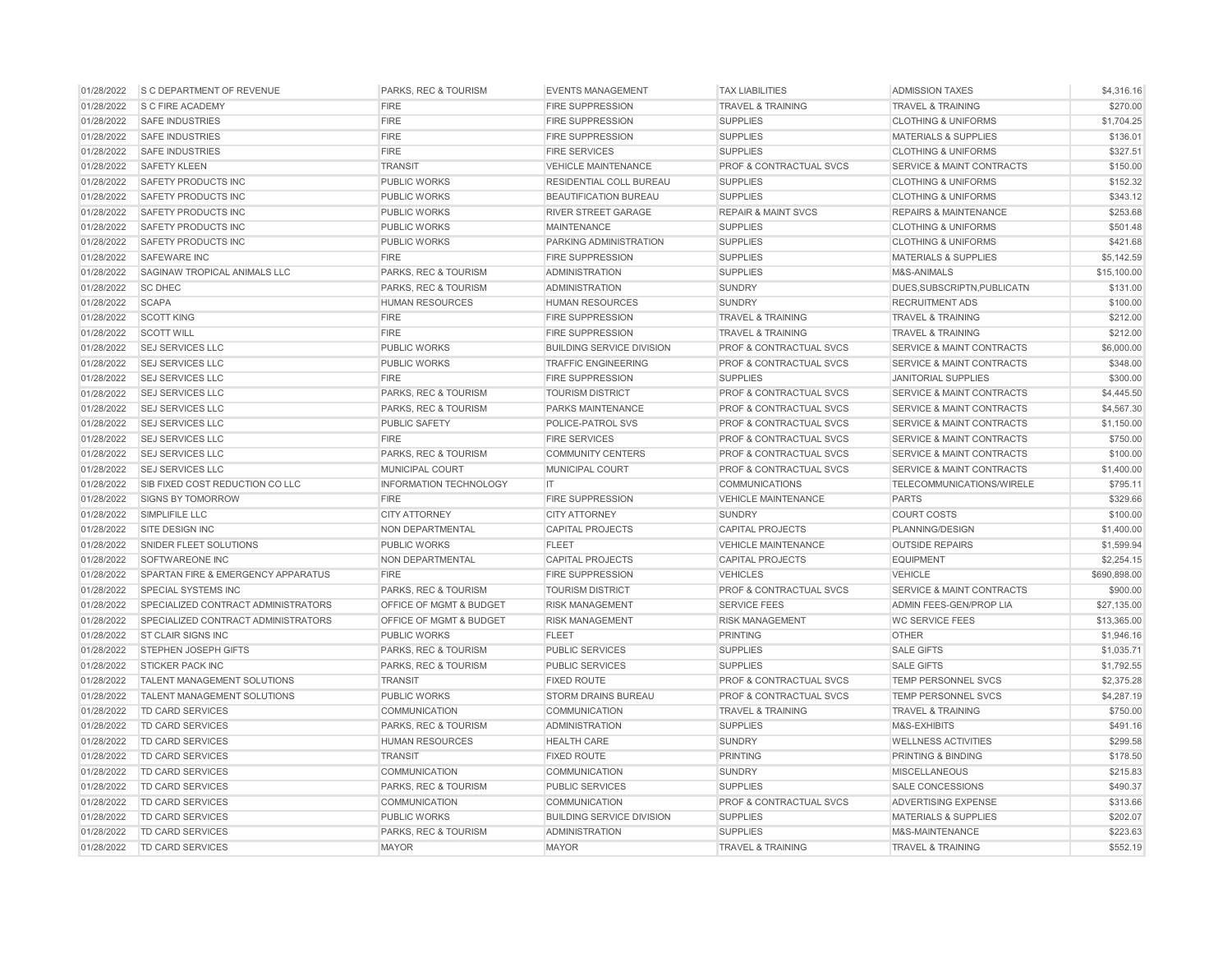| 01/28/2022               | TD CARD SERVICES                                                         | <b>PUBLIC WORKS</b>                 | <b>STORM DRAINS BUREAU</b>                              | <b>SUPPLIES</b>                    | <b>MATERIALS &amp; SUPPLIES</b>                                    | \$422.51             |
|--------------------------|--------------------------------------------------------------------------|-------------------------------------|---------------------------------------------------------|------------------------------------|--------------------------------------------------------------------|----------------------|
| 01/28/2022               | TD CARD SERVICES                                                         | PARKS, REC & TOURISM                | <b>COMMUNITY CENTERS</b>                                | TRAVEL & TRAINING                  | <b>TRAVEL &amp; TRAINING</b>                                       | \$284.20             |
| 01/28/2022               | <b>TD CARD SERVICES</b>                                                  | <b>COMMUNICATION</b>                | <b>COMMUNICATION</b>                                    | <b>SUNDRY</b>                      | DUES, SUBSCRIPTN, PUBLICATN                                        | \$295.40             |
| 01/28/2022               | <b>TD CARD SERVICES</b>                                                  | <b>PUBLIC WORKS</b>                 | <b>BEAUTIFICATION BUREAU</b>                            | <b>SUPPLIES</b>                    | <b>MATERIALS &amp; SUPPLIES</b>                                    | \$404.14             |
| 01/28/2022               | TD CARD SERVICES                                                         | <b>PLANNING &amp; DEV SERVICES</b>  | <b>BUILDING &amp; PROPERTY MAINT</b>                    | <b>TRAVEL &amp; TRAINING</b>       | <b>TRAVEL &amp; TRAINING</b>                                       | \$946.44             |
| 01/28/2022               | TD CARD SERVICES                                                         | <b>PUBLIC WORKS</b>                 | <b>ENGINEERING</b>                                      | <b>SUPPLIES</b>                    | <b>MATERIALS &amp; SUPPLIES</b>                                    | \$293.92             |
| 01/28/2022               | TD CARD SERVICES                                                         | PARKS, REC & TOURISM                | <b>PUBLIC SERVICES</b>                                  | <b>SUNDRY</b>                      | ADOPT-AN-ANIMAL EXPENSE                                            | \$123.93             |
| 01/28/2022               | TD CARD SERVICES                                                         | <b>PUBLIC WORKS</b>                 | <b>RESIDENTIAL COLL BUREAU</b>                          | <b>SUPPLIES</b>                    | <b>MATERIALS &amp; SUPPLIES</b>                                    | \$624.58             |
| 01/28/2022               | <b>TD CARD SERVICES</b>                                                  | <b>TRANSIT</b>                      | <b>ADMINISTRATION</b>                                   | <b>TRAVEL &amp; TRAINING</b>       | <b>TRAVEL &amp; TRAINING</b>                                       | \$150.00             |
| 01/28/2022               | TD CARD SERVICES                                                         | PARKS, REC & TOURISM                | <b>ADMINISTRATION</b>                                   | <b>SUPPLIES</b>                    | M&S-GROUNDS                                                        | \$137.66             |
| 01/28/2022               | TD CARD SERVICES                                                         | COMMUNICATION                       | <b>COMMUNICATION</b>                                    | PROF & CONTRACTUAL SVCS            | PROFESSIONAL SERVICES                                              | \$450.00             |
| 01/28/2022               | <b>TD CARD SERVICES</b>                                                  | <b>PARKS, REC &amp; TOURISM</b>     | <b>ADMINISTRATION</b>                                   | <b>SUPPLIES</b>                    | <b>JANITORIAL SUPPLIES</b>                                         | \$198.64             |
| 01/28/2022               | <b>TD CARD SERVICES</b>                                                  | <b>PARKS, REC &amp; TOURISM</b>     | <b>ADMINISTRATION</b>                                   | <b>SUPPLIES</b>                    | M&S-FOOD                                                           | \$211.98             |
| 01/28/2022               | <b>TD CARD SERVICES</b>                                                  | PARKS, REC & TOURISM                | <b>PUBLIC SERVICES</b>                                  | <b>SUNDRY</b>                      | <b>RESEARCH CONSERVATION EXP</b>                                   | \$186.65             |
| 01/28/2022               | TD CARD SERVICES                                                         | <b>HUMAN RESOURCES</b>              | OCCUPATIONAL HEALTH                                     | <b>SUNDRY</b>                      | DUES, SUBSCRIPTN, PUBLICATN                                        | \$150.00             |
| 01/28/2022               | TD CARD SERVICES                                                         | <b>PUBLIC WORKS</b>                 | PARKING ADMINISTRATION                                  | <b>SUPPLIES</b>                    | <b>MATERIALS &amp; SUPPLIES</b>                                    | \$551.10             |
| 01/28/2022               | <b>TD CARD SERVICES</b>                                                  | PARKS, REC & TOURISM                | <b>PUBLIC SERVICES</b>                                  | <b>SUNDRY</b>                      | DUES, SUBSCRIPTN, PUBLICATN                                        | \$195.00             |
| 01/28/2022               | TD CARD SERVICES                                                         | PARKS, REC & TOURISM                | <b>PUBLIC SERVICES</b>                                  | <b>SUPPLIES</b>                    | OTHER HOLIDAY AT ZOO                                               | \$2,851.91           |
| 01/28/2022               | TD CARD SERVICES                                                         | PARKS, REC & TOURISM                | <b>PUBLIC SERVICES</b>                                  | <b>SUPPLIES</b>                    | OFFICE SUPPLIES&MATERIALS                                          | \$783.25             |
| 01/28/2022               | <b>TD CARD SERVICES</b>                                                  | PARKS, REC & TOURISM                | <b>ADMINISTRATION</b>                                   | <b>SUPPLIES</b>                    | M&S-VETERINARY                                                     | \$132.68             |
| 01/28/2022               | <b>TD CARD SERVICES</b>                                                  | <b>MAYOR</b>                        | <b>MAYOR</b>                                            | <b>SUNDRY</b>                      | <b>MISCELLANEOUS</b>                                               | \$449.19             |
| 01/28/2022               | TD CARD SERVICES                                                         | PARKS, REC & TOURISM                | <b>ADMINISTRATION</b>                                   | <b>SUNDRY</b>                      | DUES, SUBSCRIPTN, PUBLICATN                                        | \$195.00             |
| 01/28/2022               | TD CARD SERVICES                                                         | PARKS, REC & TOURISM                | <b>COMMUNITY CENTERS</b>                                | PROF & CONTRACTUAL SVCS            | <b>ADVERTISING EXPENSE</b>                                         | \$150.00             |
| 01/28/2022               | TD CARD SERVICES                                                         | <b>HUMAN RESOURCES</b>              | <b>OCCUPATIONAL HEALTH</b>                              | <b>SUPPLIES</b>                    | MATERIALS & SUPPLIES                                               | \$269.44             |
| 01/28/2022               | TD CARD SERVICES                                                         | PARKS, REC & TOURISM                | <b>PUBLIC SERVICES</b>                                  | <b>SUNDRY</b>                      | <b>RESTRD DONATION EXPENSE</b>                                     | \$122.92             |
| 01/28/2022               | <b>TD CARD SERVICES</b>                                                  | PARKS, REC & TOURISM                | <b>ADMINISTRATION</b>                                   | <b>SUPPLIES</b>                    | M&S-MEDICINE                                                       | \$131.12             |
| 01/28/2022               | TD CARD SERVICES                                                         | <b>TRANSIT</b>                      | <b>FIXED ROUTE</b>                                      | <b>SUPPLIES</b>                    | <b>MATERIALS &amp; SUPPLIES</b>                                    | \$1,532.07           |
| 01/28/2022               | <b>TD CARD SERVICES</b>                                                  | <b>TRANSIT</b>                      | <b>ADMINISTRATION</b>                                   | <b>SUPPLIES</b>                    | <b>MATERIALS &amp; SUPPLIES</b>                                    | \$1,014.24           |
| 01/28/2022               | <b>TD CARD SERVICES</b>                                                  | <b>TRANSIT</b>                      | <b>FIXED ROUTE</b>                                      | <b>TRAVEL &amp; TRAINING</b>       | <b>TRAVEL &amp; TRAINING</b>                                       | \$200.00             |
| 01/28/2022               | TD CARD SERVICES                                                         | <b>CITY MANAGER</b>                 | <b>CITY MANAGER</b>                                     | <b>TRAVEL &amp; TRAINING</b>       | <b>TRAVEL &amp; TRAINING</b>                                       | \$192.91             |
| 01/28/2022               | TD CARD SERVICES                                                         | <b>CITY MANAGER</b>                 | <b>CITY MANAGER</b>                                     | <b>SUNDRY</b>                      | <b>MISCELLANEOUS</b>                                               | \$1,866.38           |
| 01/28/2022               | TD CARD SERVICES                                                         | <b>COMMUNICATION</b>                | <b>COMMUNICATION</b>                                    | <b>SUPPLIES</b>                    | <b>MATERIALS &amp; SUPPLIES</b>                                    | \$146.10             |
| 01/28/2022               | <b>TD CARD SERVICES</b>                                                  | PUBLIC WORKS                        | <b>PUBLIC WORKS</b>                                     | <b>SUPPLIES</b>                    | <b>MATERIALS &amp; SUPPLIES</b>                                    | \$109.09             |
| 01/28/2022               | TD CARD SERVICES                                                         | PARKS, REC & TOURISM                | <b>ADMINISTRATION</b>                                   | <b>SUPPLIES</b>                    | <b>CLOTHING &amp; UNIFORMS</b>                                     | \$368.70             |
| 01/28/2022               | TD CARD SERVICES                                                         | <b>PLANNING &amp; DEV SERVICES</b>  | PLANNING AND ZONING                                     | <b>TRAVEL &amp; TRAINING</b>       | <b>TRAVEL &amp; TRAINING</b>                                       | \$428.62             |
| 01/28/2022               | <b>TD CARD SERVICES</b>                                                  | PUBLIC WORKS                        | <b>FLEET</b>                                            | <b>SUPPLIES</b>                    | <b>MATERIALS &amp; SUPPLIES</b>                                    | \$275.55             |
| 01/28/2022               | <b>TD CARD SERVICES</b>                                                  | PUBLIC WORKS                        | <b>SEWERS BUREAU</b>                                    | <b>SUPPLIES</b>                    | <b>MATERIALS &amp; SUPPLIES</b>                                    | \$404.14             |
| 01/28/2022               | <b>TD CARD SERVICES</b>                                                  | <b>TRANSIT</b>                      | <b>ADMINISTRATION</b>                                   | <b>PROF &amp; CONTRACTUAL SVCS</b> | <b>ADVERTISING EXPENSE</b>                                         | \$125.88             |
| 01/28/2022               | TD CARD SERVICES                                                         | <b>MAYOR</b>                        | <b>MAYOR</b>                                            | <b>SUNDRY</b>                      | DUES, SUBSCRIPTN, PUBLICATN                                        | \$124.02             |
| 01/28/2022               | <b>TD CARD SERVICES</b>                                                  | PARKS, REC & TOURISM                | <b>PUBLIC SERVICES</b>                                  | <b>SUPPLIES</b>                    | <b>GIFTS</b>                                                       | \$130.36             |
| 01/28/2022               | <b>TD CARD SERVICES</b>                                                  | <b>PUBLIC WORKS</b>                 | <b>STREETS BUREAU</b>                                   | <b>SUPPLIES</b>                    | <b>MATERIALS &amp; SUPPLIES</b>                                    | \$496.37             |
| 01/28/2022               | TMS SOUTH INC                                                            | <b>PUBLIC WORKS</b>                 | <b>BUILDING SERVICE DIVISION</b>                        | <b>SUPPLIES</b>                    | <b>MATERIALS &amp; SUPPLIES</b>                                    | \$486.79             |
| 01/28/2022               | <b>TOLEDO TICKET COMPANY</b>                                             | <b>PUBLIC WORKS</b>                 | PARKING ADMINISTRATION                                  | <b>SUPPLIES</b>                    | <b>MATERIALS &amp; SUPPLIES</b>                                    | \$3,255.08           |
| 01/28/2022               | <b>TPM</b>                                                               | ECONOMIC DEVELOPMENT                | ECONOMIC DEVELOPMENT                                    | <b>SUPPLIES</b>                    | <b>MATERIALS &amp; SUPPLIES</b>                                    | \$1,878.20           |
| 01/28/2022               | TRAVELERS REST FEED & SEED INC                                           | PARKS, REC & TOURISM                | <b>ADMINISTRATION</b>                                   | <b>SUPPLIES</b>                    | M&S-FOOD                                                           | \$3,326.71           |
| 01/28/2022               | <b>TRUCKPRO LLC</b>                                                      | <b>TRANSIT</b>                      | <b>VEHICLE MAINTENANCE</b>                              | <b>VEHICLE MAINTENANCE</b>         | <b>SMALL PARTS</b>                                                 | \$276.36             |
|                          |                                                                          | PARKS, REC & TOURISM                | <b>TOURISM DISTRICT</b>                                 | <b>SUPPLIES</b>                    | <b>MATERIALS &amp; SUPPLIES</b>                                    | \$416.33             |
| 01/28/2022               | <b>ULINE INC</b>                                                         |                                     |                                                         |                                    |                                                                    |                      |
|                          | <b>UNIFIRST</b>                                                          |                                     |                                                         |                                    |                                                                    |                      |
| 01/28/2022               |                                                                          | <b>TRANSIT</b>                      | <b>VEHICLE MAINTENANCE</b>                              | <b>SUPPLIES</b>                    | <b>CLOTHING &amp; UNIFORMS</b>                                     | \$294.72             |
| 01/28/2022<br>01/28/2022 | UNITED ELECTRICAL DISTRIBUTORS INC<br>UNITED ELECTRICAL DISTRIBUTORS INC | PUBLIC WORKS<br><b>PUBLIC WORKS</b> | <b>PARKING LOTS</b><br><b>BUILDING SERVICE DIVISION</b> | <b>SUPPLIES</b><br><b>SUPPLIES</b> | <b>MATERIALS &amp; SUPPLIES</b><br><b>MATERIALS &amp; SUPPLIES</b> | \$186.06<br>\$988.66 |